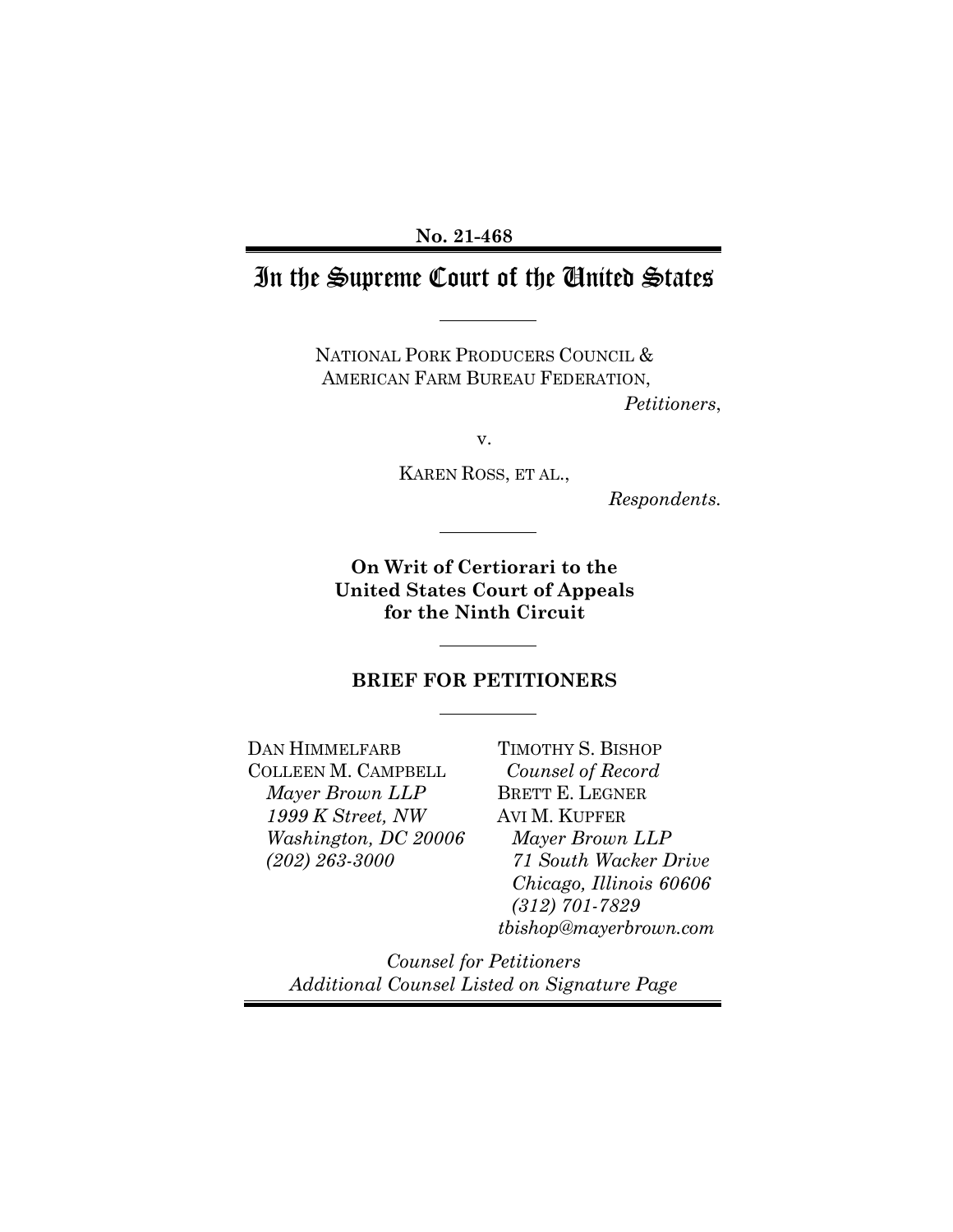## **QUESTIONS PRESENTED**

Whether allegations that California's Proposition 12 has dramatic economic effects largely outside of the State and requires pervasive changes to an integrated nationwide industry state a violation of the dormant Commerce Clause.

Whether such allegations, concerning a law that is based solely on preferences regarding out-of-state housing of farm animals, state a claim under *Pike* v. *Bruce Church*.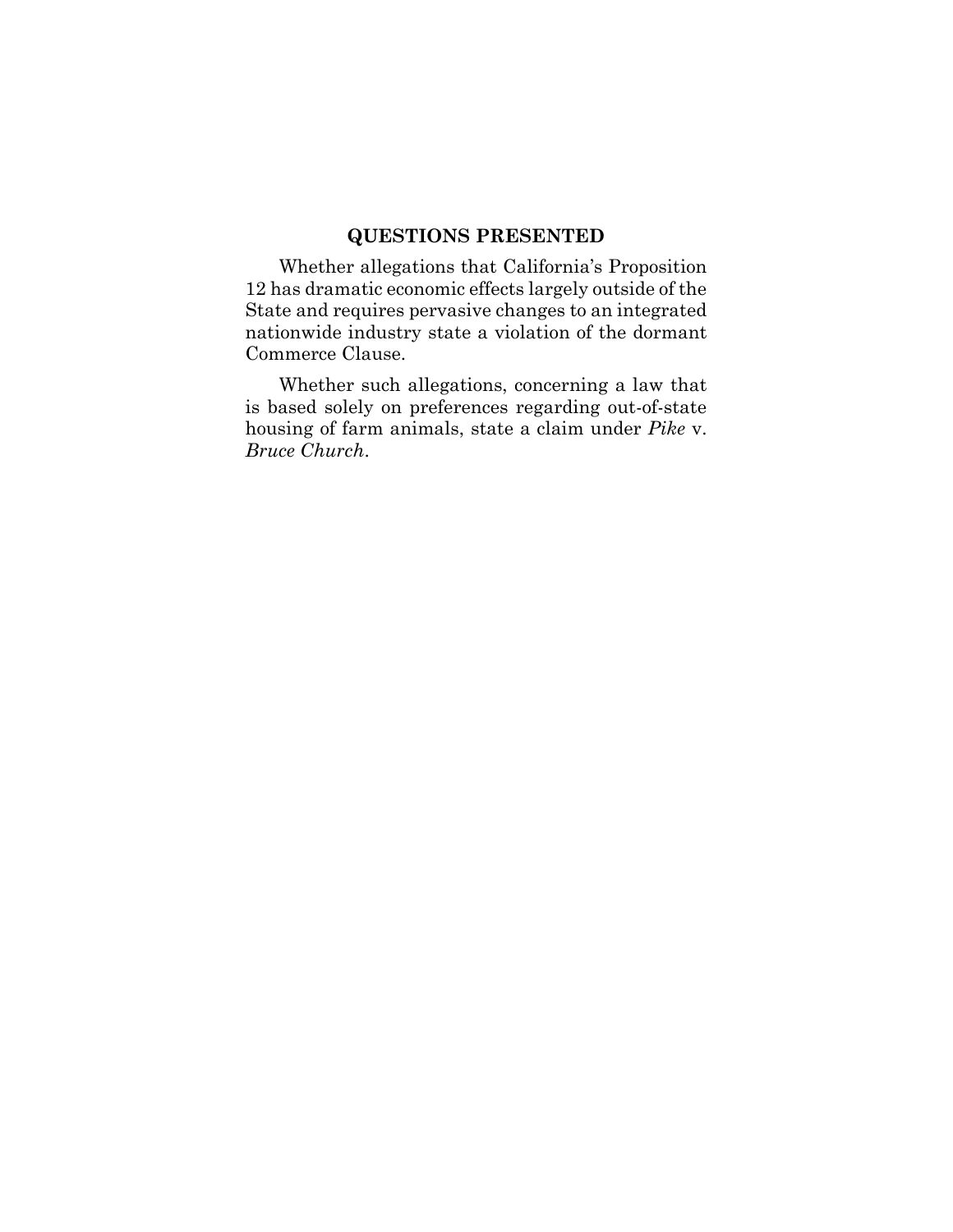### **PARTIES TO THE PROCEEDING AND RULE 29.6 STATEMENT**

Petitioners here, plaintiffs-appellants below, are the National Pork Producers Council (NPPC) and the American Farm Bureau Federation (AFBF).

NPPC is an agricultural organization representing the interests of the \$26-billion-a-year U.S. pork industry. Its members include pig farmers as well as the entire pork chain and associated businesses such as veterinarians, pork packers and processors, and other allied companies that serve the pork industry. NPPC does not have any parent corporation, and no publicly held corporation owns 10% or more of NPPC.

AFBF is an agricultural organization whose purpose is to improve the conditions of farmers. Nearly six million families, including farmers who grow and raise virtually every agricultural product in the U.S., are members of AFBF. AFBF does not have any parent corporation, and no publicly held corporation owns 10% or more of AFBF.

State defendants-appellees below, respondents here, are Karen Ross, in her official capacity as Secretary of the California Department of Food and Agriculture; Tomas Aragon, in his official capacity as Director of the California Department of Public Health (substituted for original defendant Sonia Angell); and Robert Bonta, in his official capacity as Attorney General of California (substituted for original defendant Xavier Becerra).

Intervenors-defendants-appellees below, respondents here, are the Humane Society of the United States of America; Animal Legal Defense Fund; Animal Equality; The Humane League; Farm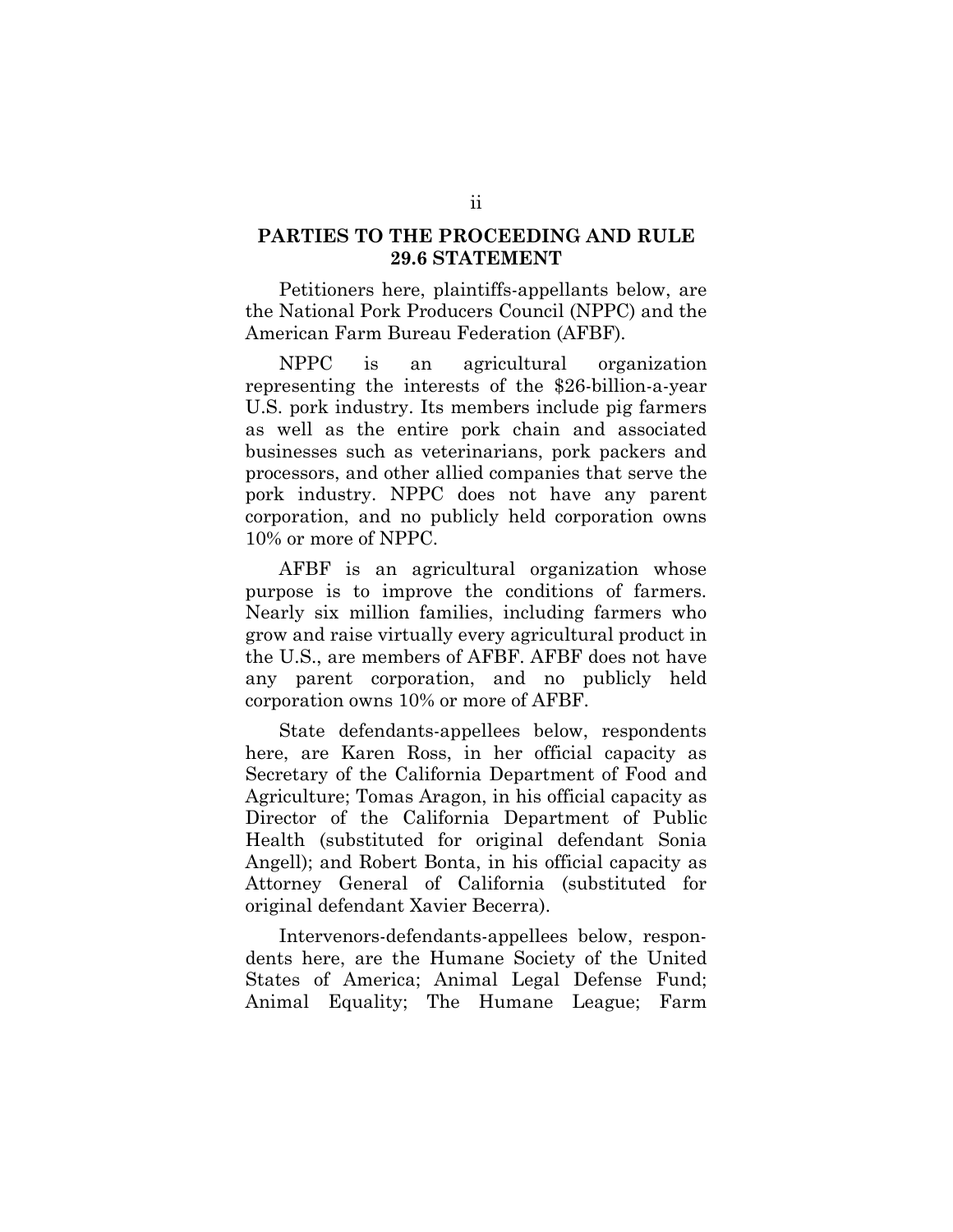Sanctuary; Compassion in World Farming USA; and Compassion Over Killing.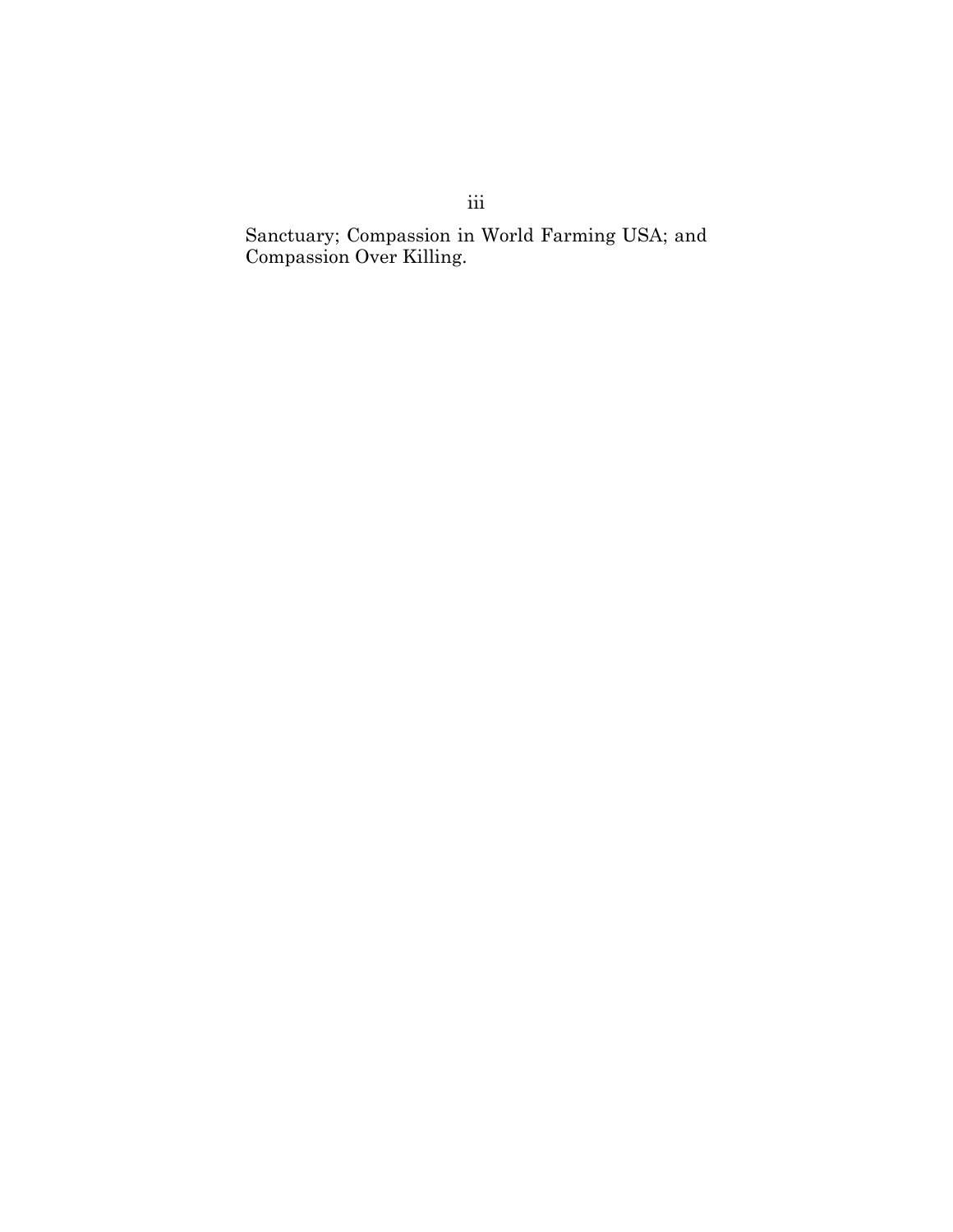## **TABLE OF CONTENTS**

|              |                  |                                                                     | Page |
|--------------|------------------|---------------------------------------------------------------------|------|
|              |                  |                                                                     |      |
|              |                  | PARTIES TO THE PROCEEDING AND                                       |      |
|              |                  |                                                                     |      |
|              |                  |                                                                     |      |
|              |                  |                                                                     |      |
|              |                  | CONSTITUTIONAL, STATUTORY, AND<br>REGULATORY PROVISIONS INVOLVED 1  |      |
|              |                  |                                                                     |      |
| $A_{\cdot}$  |                  |                                                                     |      |
| $\mathbf{B}$ |                  |                                                                     |      |
|              | 1.               |                                                                     |      |
|              | 2.               | Vertical segmentation of                                            |      |
|              | 3.               | Processing market hogs<br>into different cuts12                     |      |
|              | $\overline{4}$ . | Pig and human health 12                                             |      |
| C.           |                  | Proposition 12's Nationwide<br><b>Impact On Pork Production And</b> |      |
| D.           |                  | The Rulings Below 17                                                |      |
|              |                  |                                                                     |      |
|              |                  |                                                                     |      |
|              |                  |                                                                     |      |

iv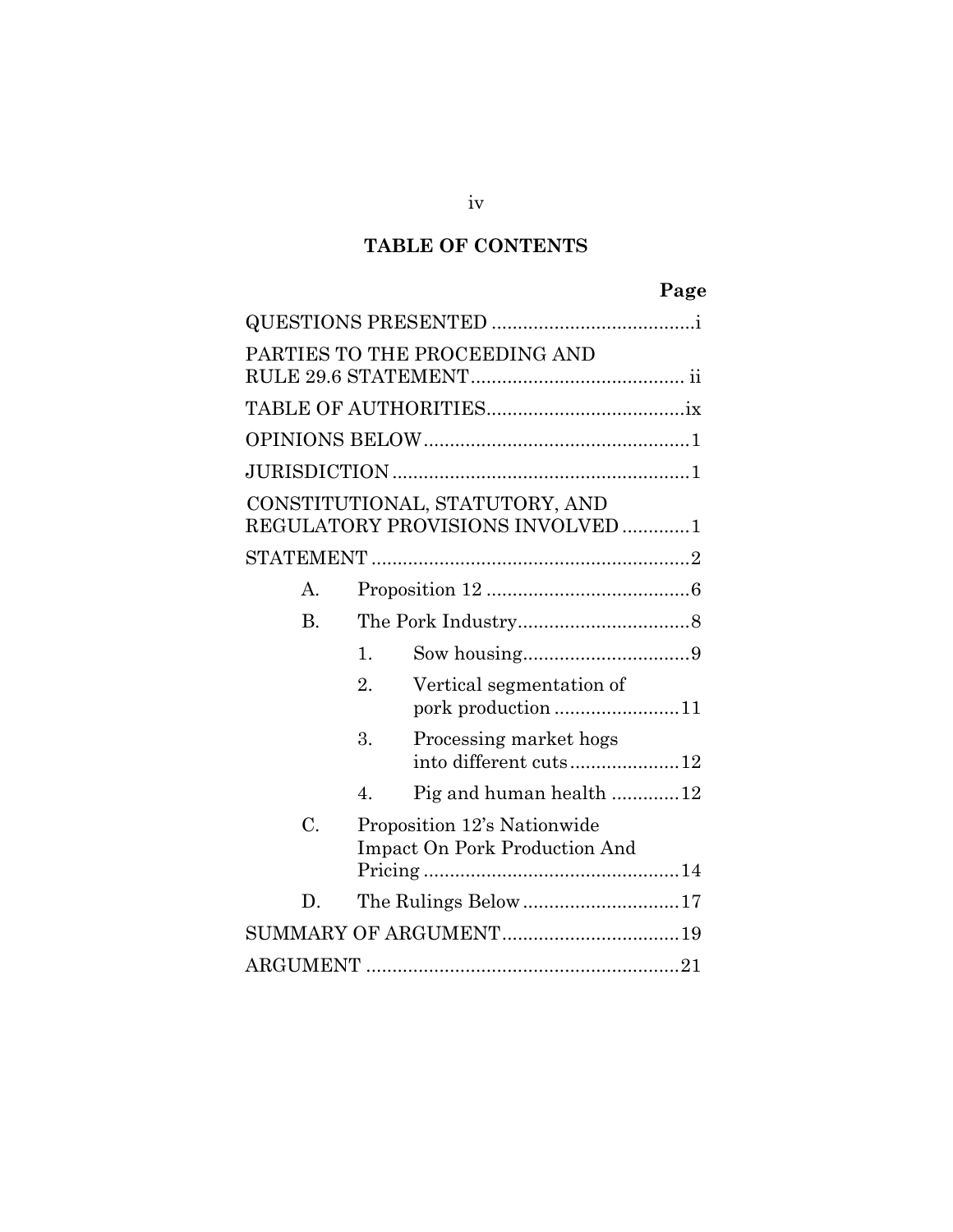## **Page**

| I.  |           |    | Proposition 12 Unconstitutionally<br>Regulates Commerce Occurring Wholly                                                                                              |
|-----|-----------|----|-----------------------------------------------------------------------------------------------------------------------------------------------------------------------|
|     | A.        |    | The Extraterritoriality Doctrine<br>Serves Fundamental Purposes At<br>The Heart Of The Constitutional                                                                 |
|     |           | 1. | The extraterritoriality<br>doctrine preserves<br>interstate commerce23                                                                                                |
|     |           | 2. | The extraterritoriality<br>doctrine safeguards State                                                                                                                  |
|     |           | 3. | The extraterritoriality<br>doctrine safeguards<br>nationwide markets26                                                                                                |
|     |           | 4. | The extraterritoriality<br>doctrine is a necessary<br>check on one State placing<br>the burdens of achieving<br>its policy goals on the<br>citizens of other States27 |
|     | <b>B.</b> |    | Proposition 12 Violates The<br>Extraterritoriality Doctrine27                                                                                                         |
| II. |           |    | Proposition 12 Is Unconstitutional<br>Because It Governs Extraterritorial<br><b>Activity Beyond California's Police</b>                                               |

v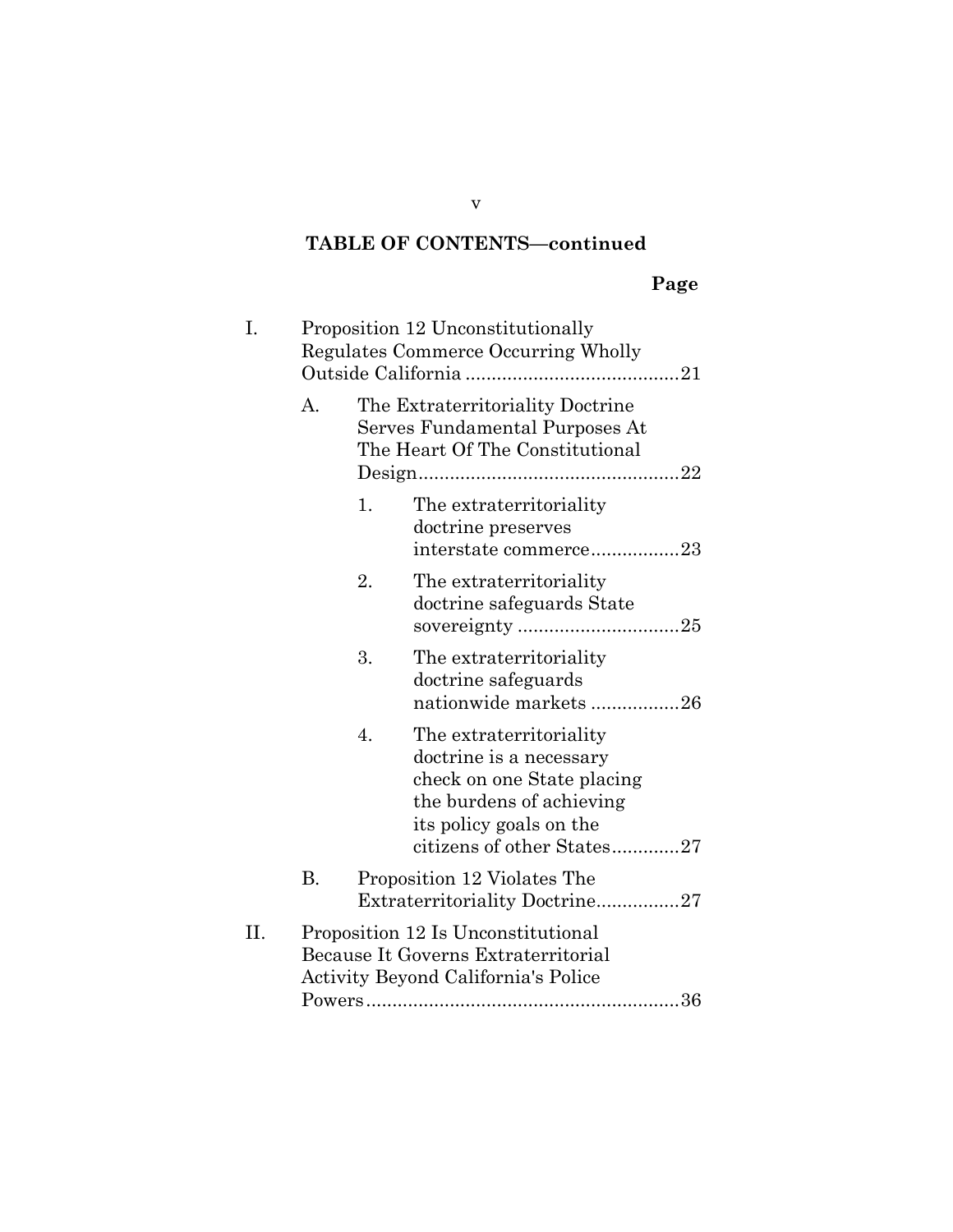vi

|--|

|      | A. | A Law That Applies<br>Extraterritorially But Has No<br>Local Benefits Violates The<br>Commerce Clause 36                                                    |
|------|----|-------------------------------------------------------------------------------------------------------------------------------------------------------------|
|      | В. | Proposition 12 Bears No Relation<br>To California's Internal Health                                                                                         |
| III. |    | Petitioners State A Claim Under Pike44                                                                                                                      |
|      | A. | Proposition 12 Imposes A<br>Substantial Burden On National<br>Pork Production And Any Local<br>Benefits Are Illusory44                                      |
|      | Β. | The Court Of Appeals<br><b>Erroneously Narrowed The Scope</b><br>Of Pike At The Pleading Stage48                                                            |
|      |    |                                                                                                                                                             |
|      |    | APPENDICIES TO THE PETITION                                                                                                                                 |
|      |    | <b>APPENDIX A: Opinion, National Pork Producers</b><br><i>Council v. Ross, No.</i> 20-55631 (9th Cir. July<br>28, 2021), ECF 70, printed at 6 F. 4th 10211a |
|      |    | <b>APPENDIX B: Order Granting Defendants' Motion</b>                                                                                                        |
|      |    | to Dismiss and Granting Defendant-                                                                                                                          |
|      |    | Intervenors' Motion for Judgment on the                                                                                                                     |
|      |    | Pleadings, National Pork Producers Council v.                                                                                                               |
|      |    | Ross, No. 19-cv-02324 (S.D. Cal. Apr. 27,<br>2020), ECF 37, printed at 456 F. Supp. 3d                                                                      |
|      |    |                                                                                                                                                             |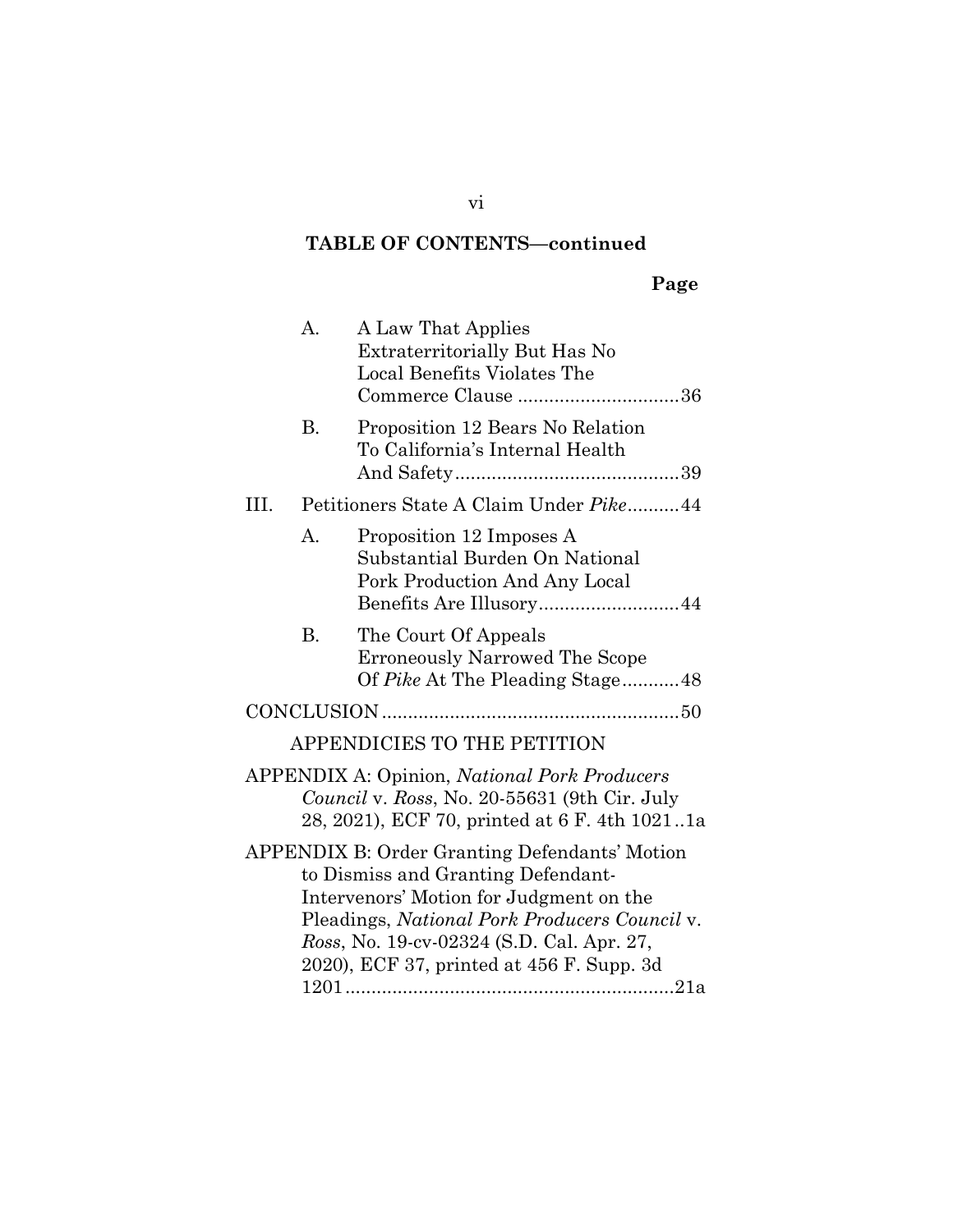## **Page**

| <b>APPENDIX C: Judgment, National Pork Producers</b><br>Council v. Ross, No. 19-cv-02324 (S.D. Cal.<br>June 16, 2020), ECF 41 36a                                                                                                                                          |
|----------------------------------------------------------------------------------------------------------------------------------------------------------------------------------------------------------------------------------------------------------------------------|
| <b>APPENDIX D: Prevention of Cruelty to Farm</b><br>Animals Act, Cal. Proposition 12 (Nov. 6,<br>2018), codified at Cal. Health & Safety Code                                                                                                                              |
| APPENDIX E: California Department of Food and<br>Agriculture, Title 3. Food and Agriculture<br>Proposed Regulations-Animal Confinement<br>(May 25, 2021), https://www.cdfa.ca.gov/<br>ahfss/pdfs/regulations/AnimalConfinement1st<br>NoticePropReg_05252021.pdf 47a        |
| APPENDIX F: California Department of Food and<br>Agriculture, Animal Health and Food Safety<br>Services Proposed Regulations-Animal<br>Confinement (May 25, 2021), https://www.cdfa.<br>ca.gov/ahfss/pdfs/regulations/AnimalConfine-<br>mentText1stNotice_05252021.pdf 99a |
| APPENDIX G: Complaint for Declaratory and<br>Injunctive Relief and Exhibits A-O, National<br>Pork Producers Council v. Ross, No. 19-cv-<br>02324 (S.D. Cal. Dec. 5, 2019), ECF 1 147a                                                                                      |
| APPENDIX TO THE PETITION REPLY                                                                                                                                                                                                                                             |
| Title 3: Food and Agriculture 15-day Notice of<br>Modified Text and Documents Added to the<br>Rulemaking File Relating to Animal                                                                                                                                           |

vii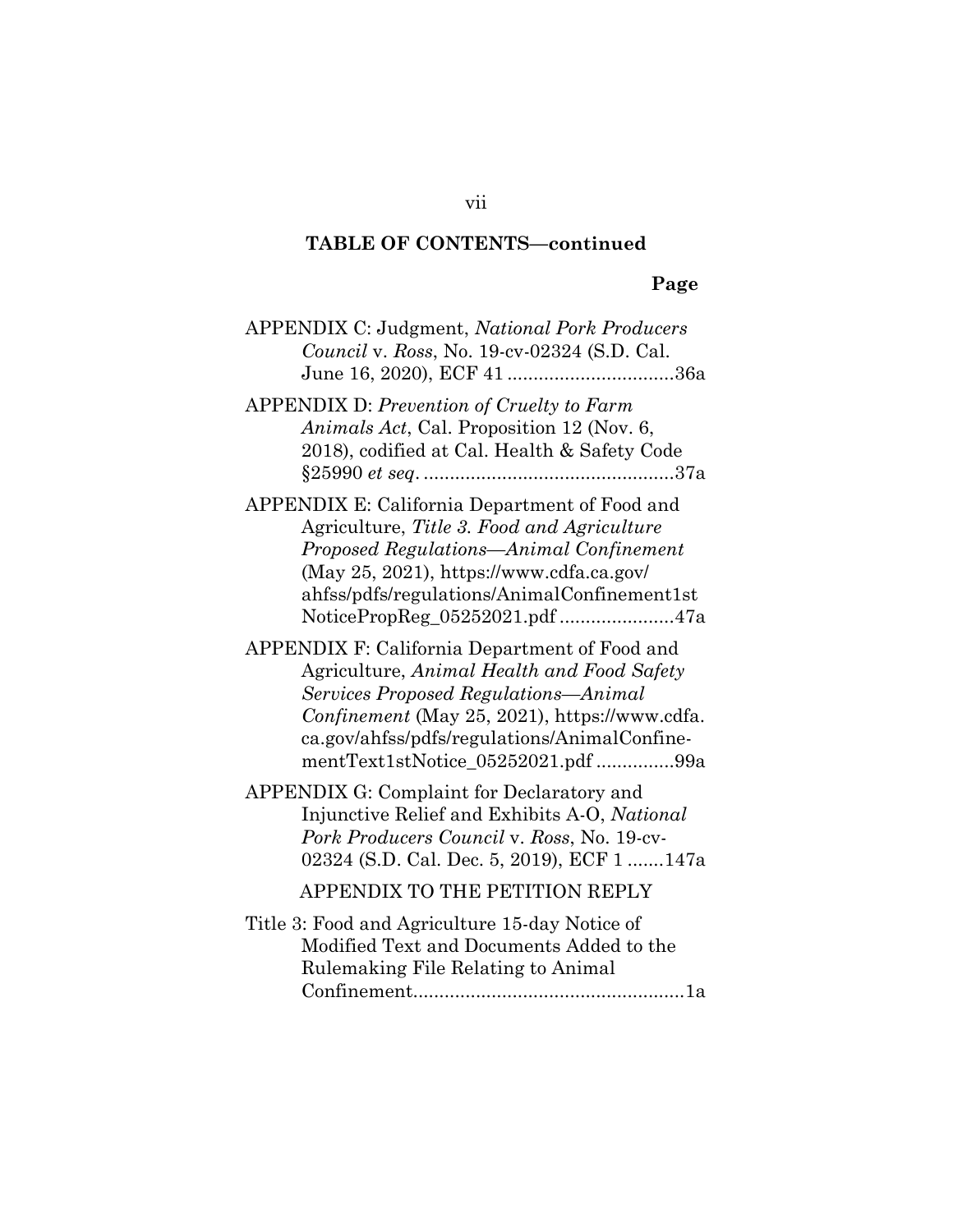**Page**

| Department of Food and Agriculture, Animal Health |
|---------------------------------------------------|
| and Food Safety Services Proposed                 |
| Regulations—Animal Confinement—Proposed           |
|                                                   |

viii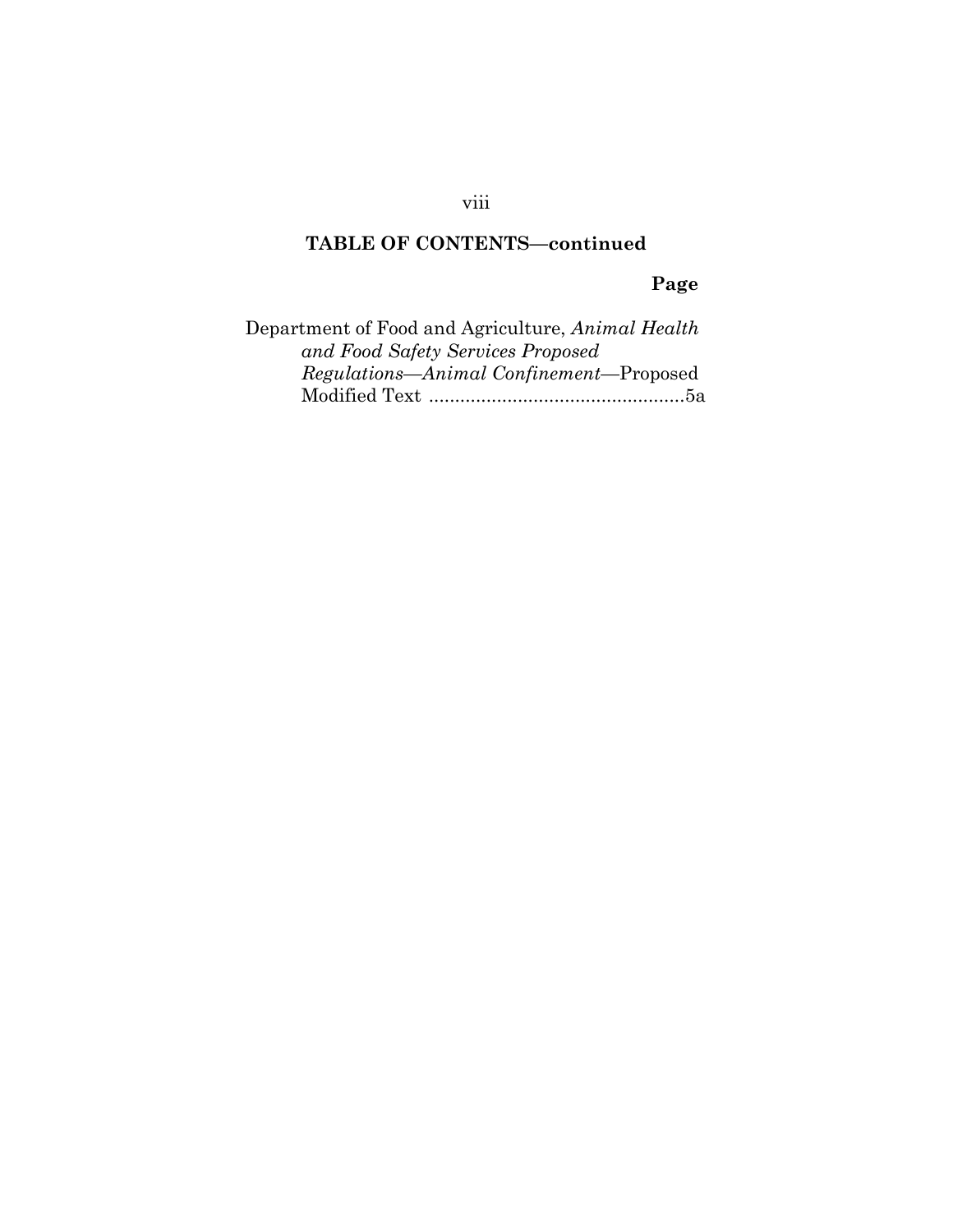## **TABLE OF AUTHORITIES**

| Page(s) |
|---------|
|---------|

## **Cases**

| Ableman v. Booth,                                                              |
|--------------------------------------------------------------------------------|
| Ashcroft v. Iqbal,                                                             |
| Ass'n des Eleveurs de Canards et d'Oies du<br>Quebec v. Harris,                |
| Baldwin v. G.A.F. Selig, Inc.,                                                 |
| Bonaparte v. Tax Court,                                                        |
| Brennan v. City of Titusville,                                                 |
| Brimmer v. Rebman,                                                             |
| Brown-Forman Distillers Corp. v. N.Y. State<br>Liquor Auth.,                   |
| C&A Carbone, Inc. v. Town of Clarkston,                                        |
| Cal. Hisp. Chambers of Com. v. Ross,<br>No. 34-2021-80003765, 2022 Cal. Super. |

ix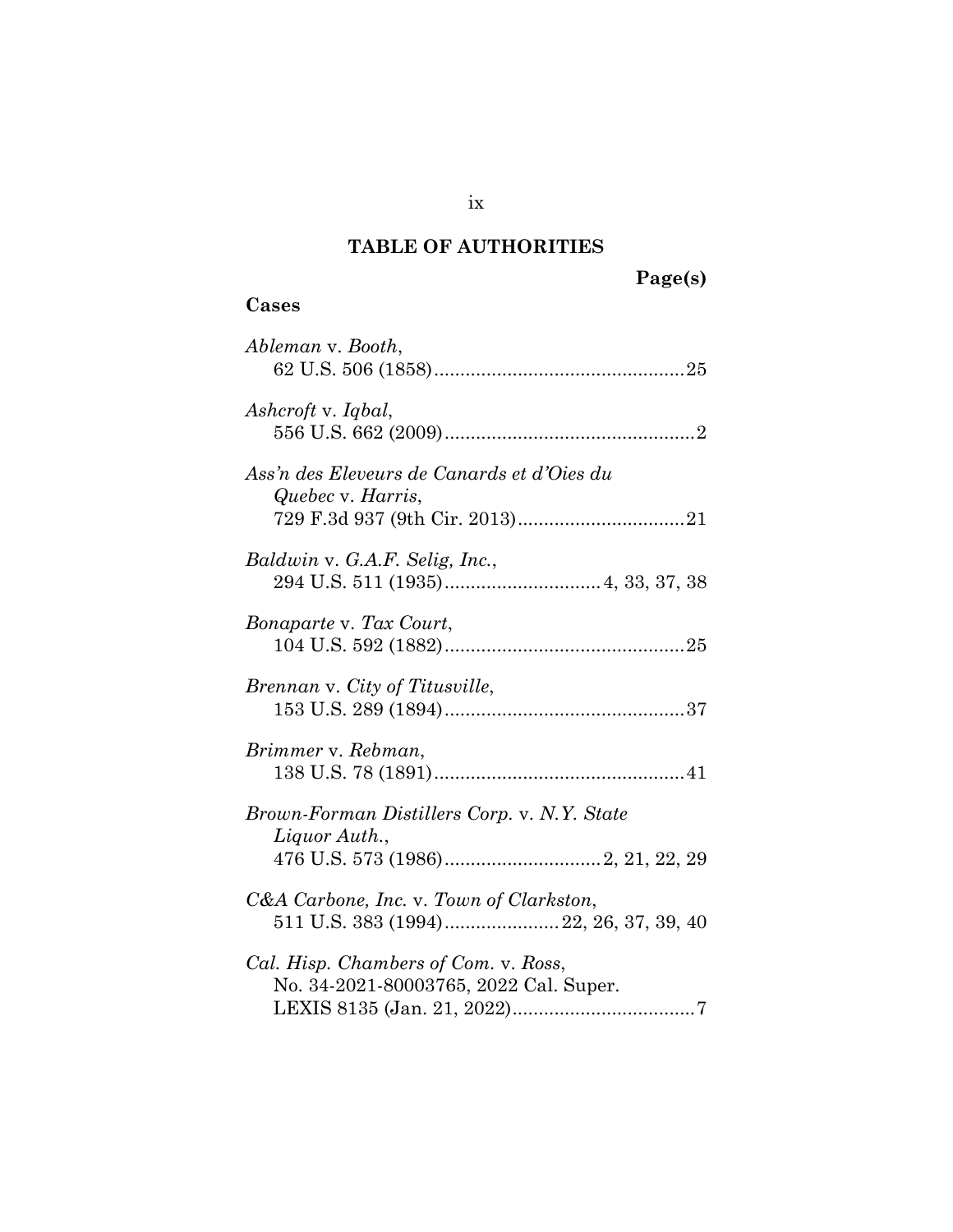| Camps Newfound/ Owatonna, Inc. v. Town<br>of Harrison, Me.,                 |  |
|-----------------------------------------------------------------------------|--|
| Central Hudson Gas & Electric v. Pub. Serv.<br>$Comm\, n$ ,                 |  |
| City of Phila. v. New Jersey,                                               |  |
| Comptroller of Treasury of Maryland v.<br>Wynne,                            |  |
| Dep't of Rev. of Ky. v. Davis,                                              |  |
| Edgar v. MITE Corp.,                                                        |  |
| Energy & Env't Legal Inst. v. Epel,<br>793 F.3d 1169 (10th Cir. 2015)21, 35 |  |
| Exxon Corp. v. Governor of Maryland,                                        |  |
| Gonzales v. Oregon,                                                         |  |
| Gregory v. Ashcroft,                                                        |  |

x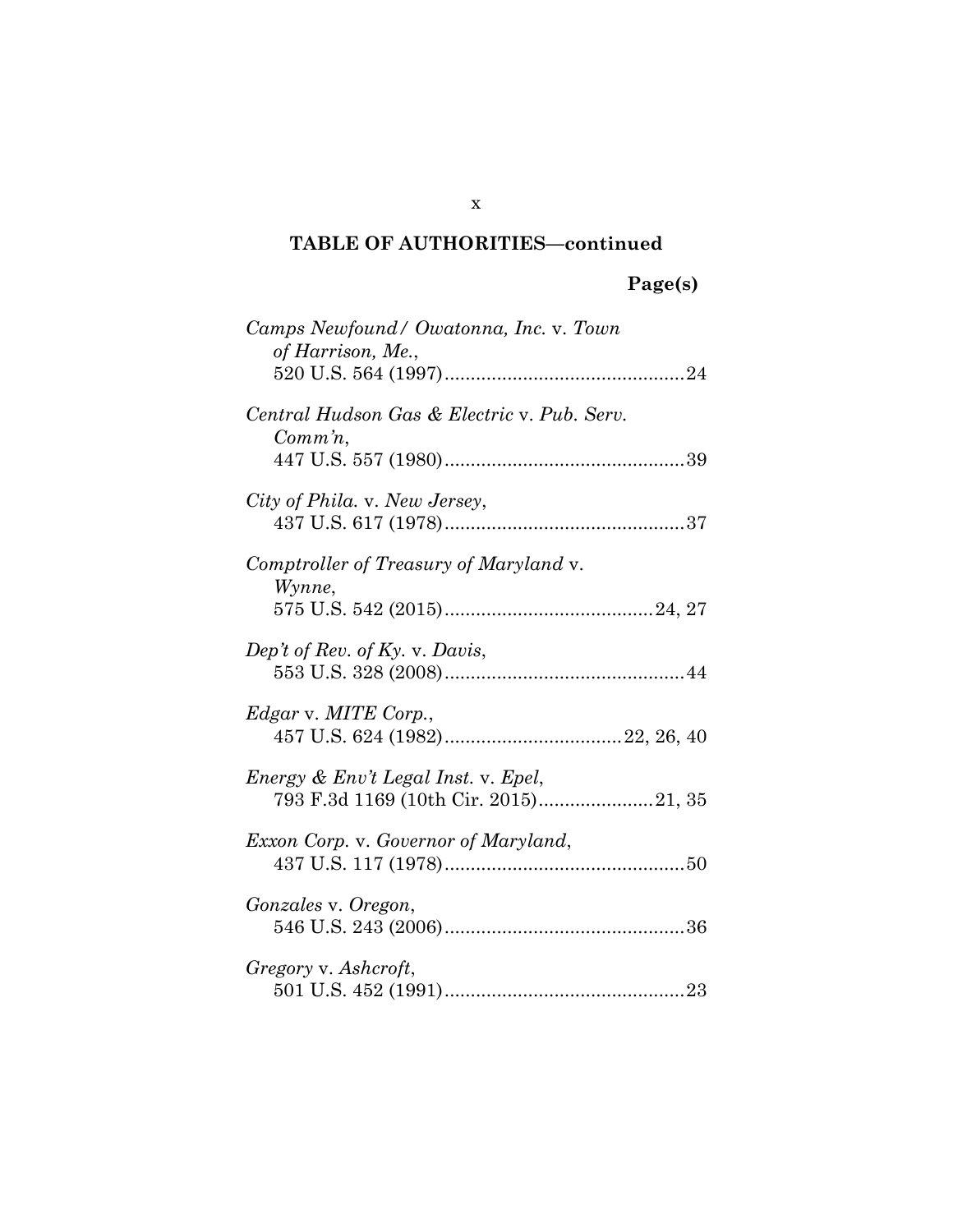# **Page(s)**

| H.P. Hood & Sons, Inc. v. Du Mond,                                |
|-------------------------------------------------------------------|
| Hannibal & St. J.R. Co. v. Husen,                                 |
| Head v. N.M. Bd. of Exam'rs in Optometry,                         |
| Healy v. Beer Inst., Inc.,<br>491 U.S. 324 (1989)                 |
| Hill v. Colorado,                                                 |
| Hodel v. Va. Surface Mining & Reclamation<br>Ass'n,               |
| Hughes v. Oklahoma,                                               |
| Kan. City S. Ry. v. Kaw Valley Drainage<br>Dist.,                 |
| Kassel v. Cons. Freightways Corp. of Del.,                        |
| Legato Vapors, LLC v. Cook,<br>847 F.3d 825 (7th Cir. 2017)34, 39 |

xi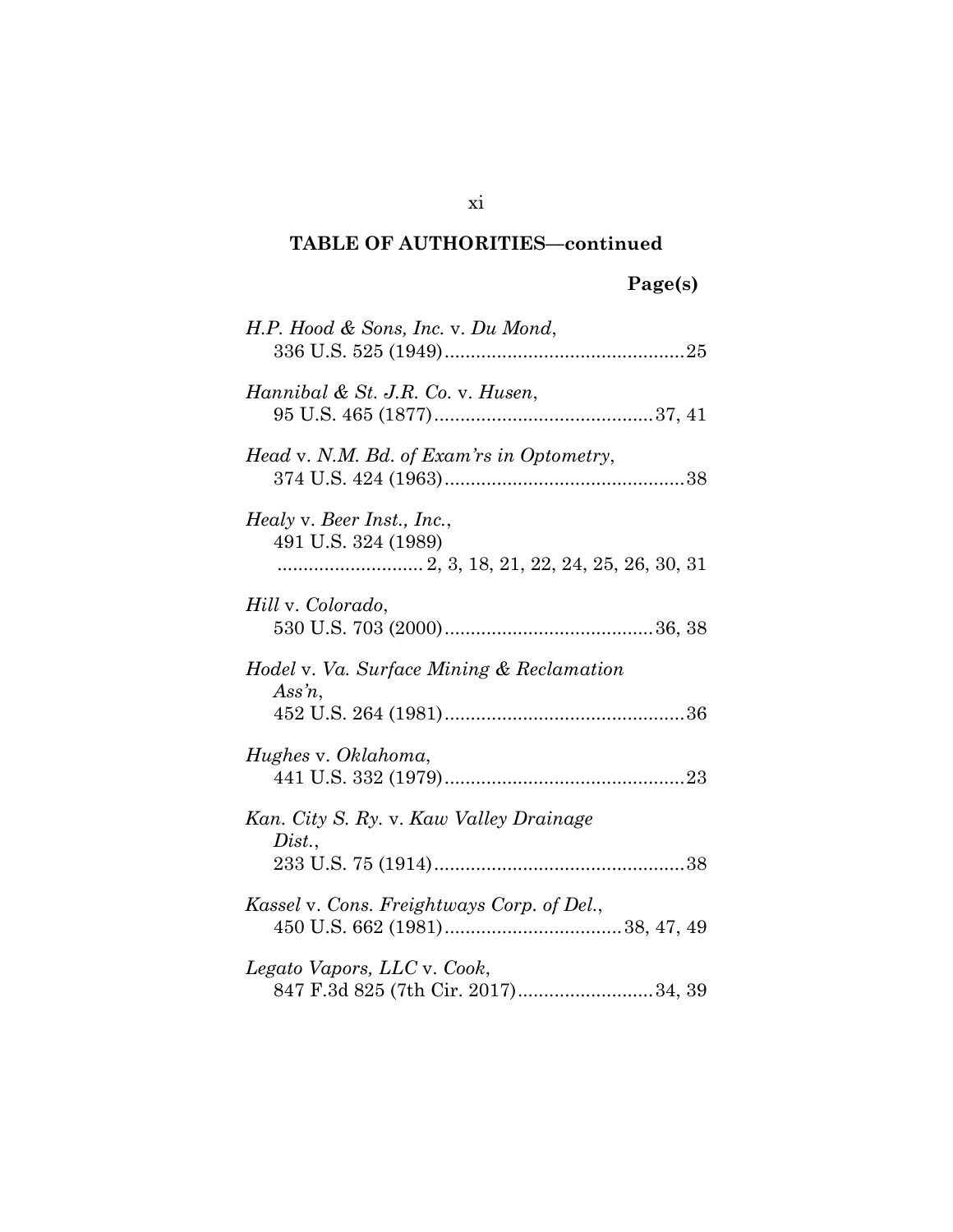| Meyer v. Nebraska,                                 |
|----------------------------------------------------|
| Minnesota v. Barber,                               |
| Nat'l Meat Ass'n v. Harris,                        |
| New State Ice Co. v. Liebmann,                     |
| Ogden v. Saunders,                                 |
| Paul v. Virginia,                                  |
| Pharm. Rsch. & Mfrs of Am. v. Walsh,               |
| Pike v. Bruce Church, Inc.,<br>397 U.S. 137 (1970) |
| Raymond Motor Transp., Inc. v. Rice,               |
| Reid v. Colorado,                                  |
| Sentell v. New Orleans & C.R. Co.,                 |

xii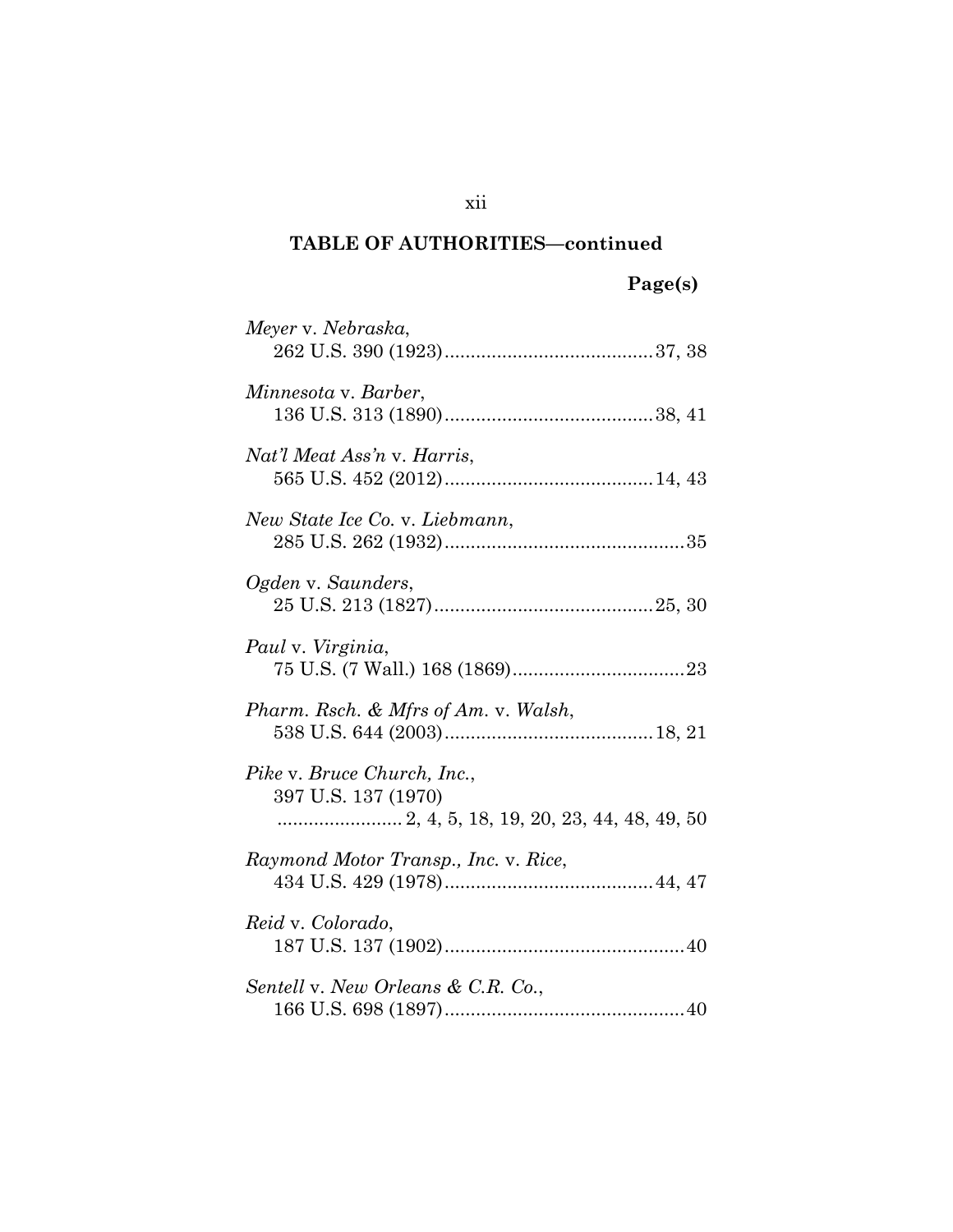| South Dakota v. Wayfair,                                            |
|---------------------------------------------------------------------|
| Southern Pac. Co. v. State of Arizona ex rel.<br>Sullivan,          |
| 325 U.S. 761 (1945) 26, 27, 31, 32, 37, 39                          |
| <i>Tennessee Wine &amp; Spirits Retailers Ass'n v.</i><br>Thomas,   |
|                                                                     |
| United Haulers Ass'n v. Oneida-Herkimer<br>Solid Waste Mgmt. Auth., |
|                                                                     |
| West Lynn Creamery, Inc. v. Healy,                                  |
| <b>Constitutional Provision, Statutes and</b><br>Regulations        |
|                                                                     |
| Pork Promotion, Research, and Consumer                              |
| Information Act, 7 U.S.C. § 4801 et seq.                            |
|                                                                     |
|                                                                     |
|                                                                     |
|                                                                     |

xiii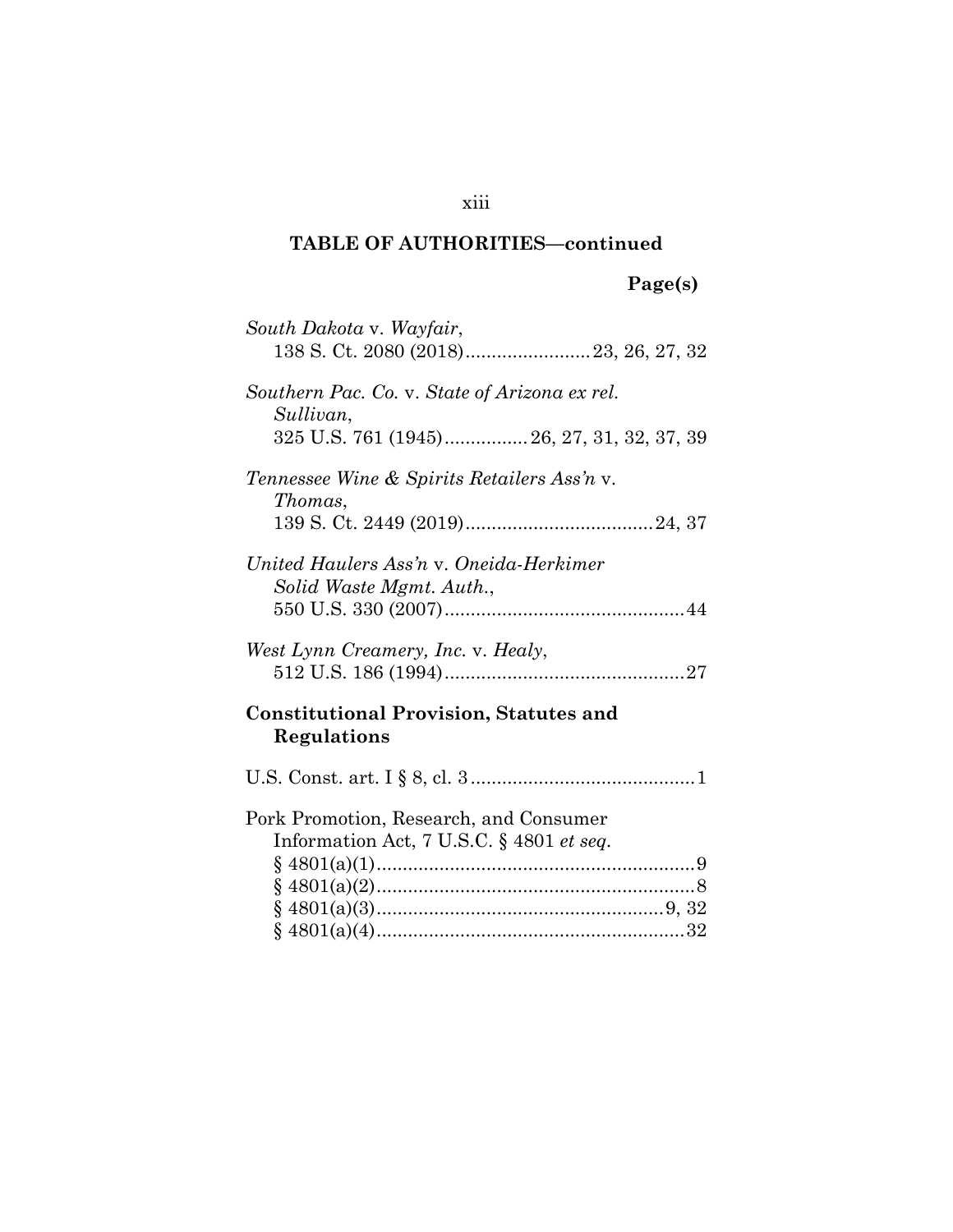# Page(s)

| Federal Meat Inspection Act,<br>21 U.S.C. § 601 et seq. |  |
|---------------------------------------------------------|--|
|                                                         |  |
|                                                         |  |
| Cal. Bus. & Prof. Code                                  |  |
|                                                         |  |
| Cal. Health & Saf. Code                                 |  |
|                                                         |  |
|                                                         |  |
|                                                         |  |
|                                                         |  |
|                                                         |  |
| Colo. Rev. Stat.                                        |  |
|                                                         |  |
|                                                         |  |
| Mass. Gen. Laws Ann. ch. 129 App.                       |  |
|                                                         |  |
|                                                         |  |
| Mich. Comp. Laws                                        |  |
|                                                         |  |
|                                                         |  |
|                                                         |  |
| Ohio Admin. Code                                        |  |
|                                                         |  |
|                                                         |  |
|                                                         |  |

xiv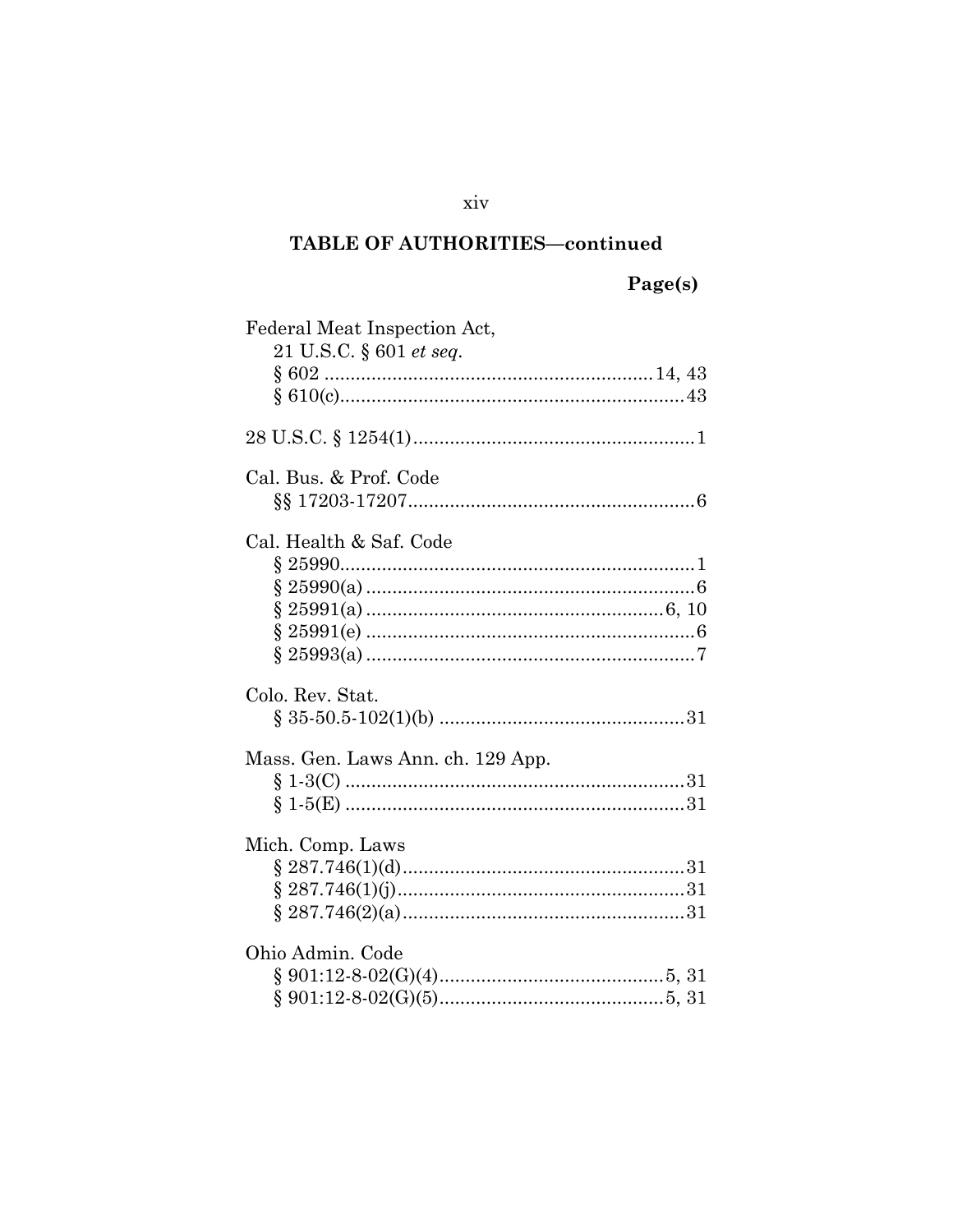## **Page(s)**

| Rhode Island Stat. |  |
|--------------------|--|
|                    |  |

## 9 C.F.R.

## **Other Authorities**

| Animal Welfare Inst., Animals and Their              |
|------------------------------------------------------|
| Legal Rights: A Survey of American                   |
|                                                      |
| Chuck Abbott, Judge Delays Prop 12                   |
| Enforcement on California Retailers,                 |
| Successful Farming (Jan. 26, 2022),                  |
| https://www.agriculture.com/news/busin               |
| ess/judge-delays-prop-12-enforcement-                |
|                                                      |
| The Federalist No. 11 (Hamilton) (Clinton)           |
| The Federalist No. 22 (Hamilton) (Clinton)           |
|                                                      |
| Ernst Freund, The Police Power (1904)36              |
|                                                      |
| Madison, <i>Vices of the Political System of the</i> |
| United States, 2 Writings of James                   |
| Madison (Gaillard Hunt ed. 1901) 24                  |

xv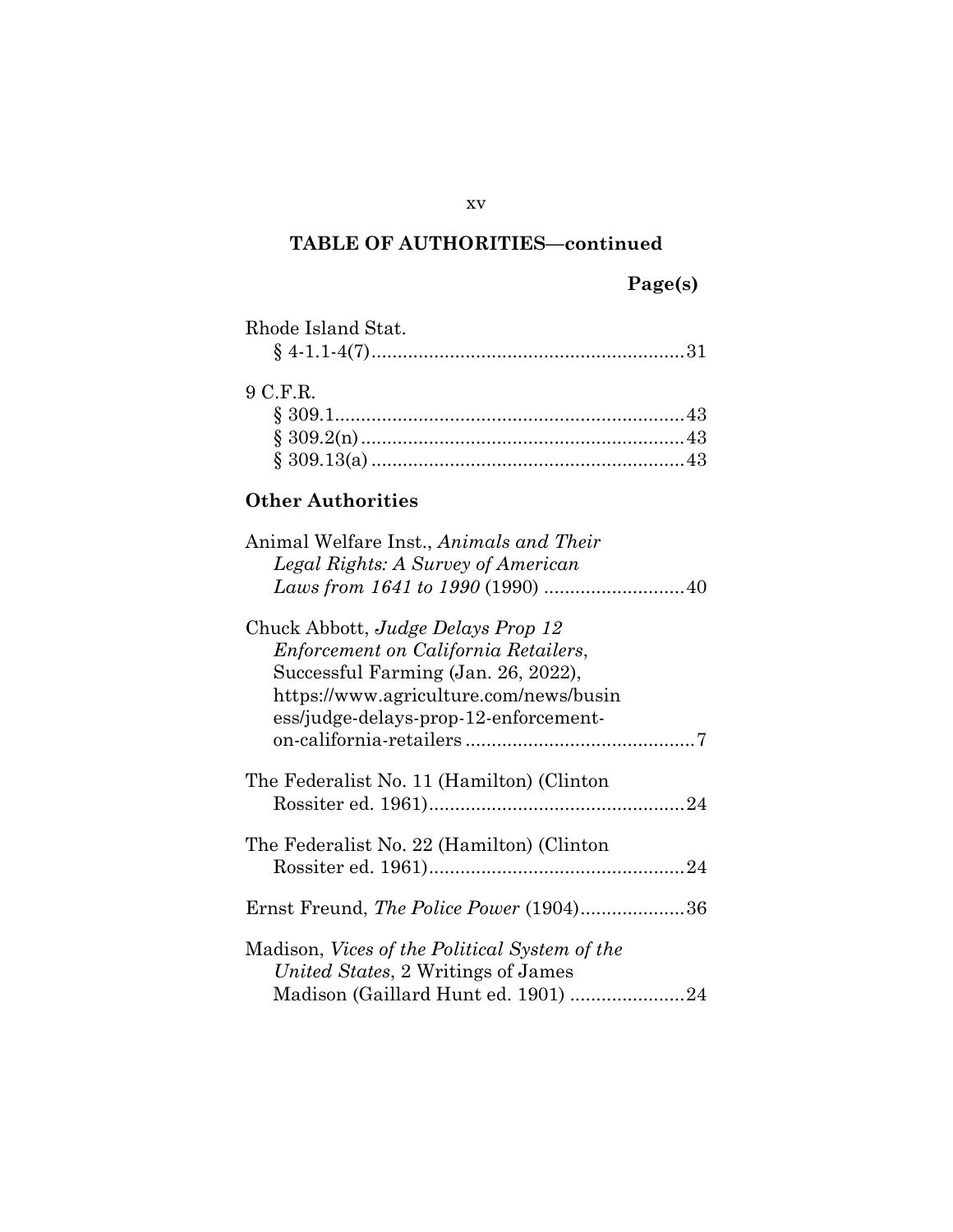# **Page(s)**

| McDonald's Corp., 2022 Annual Meeting          |
|------------------------------------------------|
|                                                |
| National Agricultural Law Center, Farm         |
| Animal Confinement,                            |
| https://nationalaglawcenter.org/state-         |
|                                                |
| Official Voter Information Guide,              |
| Proposition 12 (Nov. 6, 2018),                 |
| https://vigarchive.sos.ca.gov/2018/genera      |
|                                                |
| Pallotta, Wins for Animals in the 2018         |
| <i>Midterm Election, Animal Legal Defense</i>  |
|                                                |
| 2 Ronald D. Rotunda & John E. Nowak,           |
| <i>Treatise on Constitutional Law</i> (5th ed. |
|                                                |
|                                                |

## xvi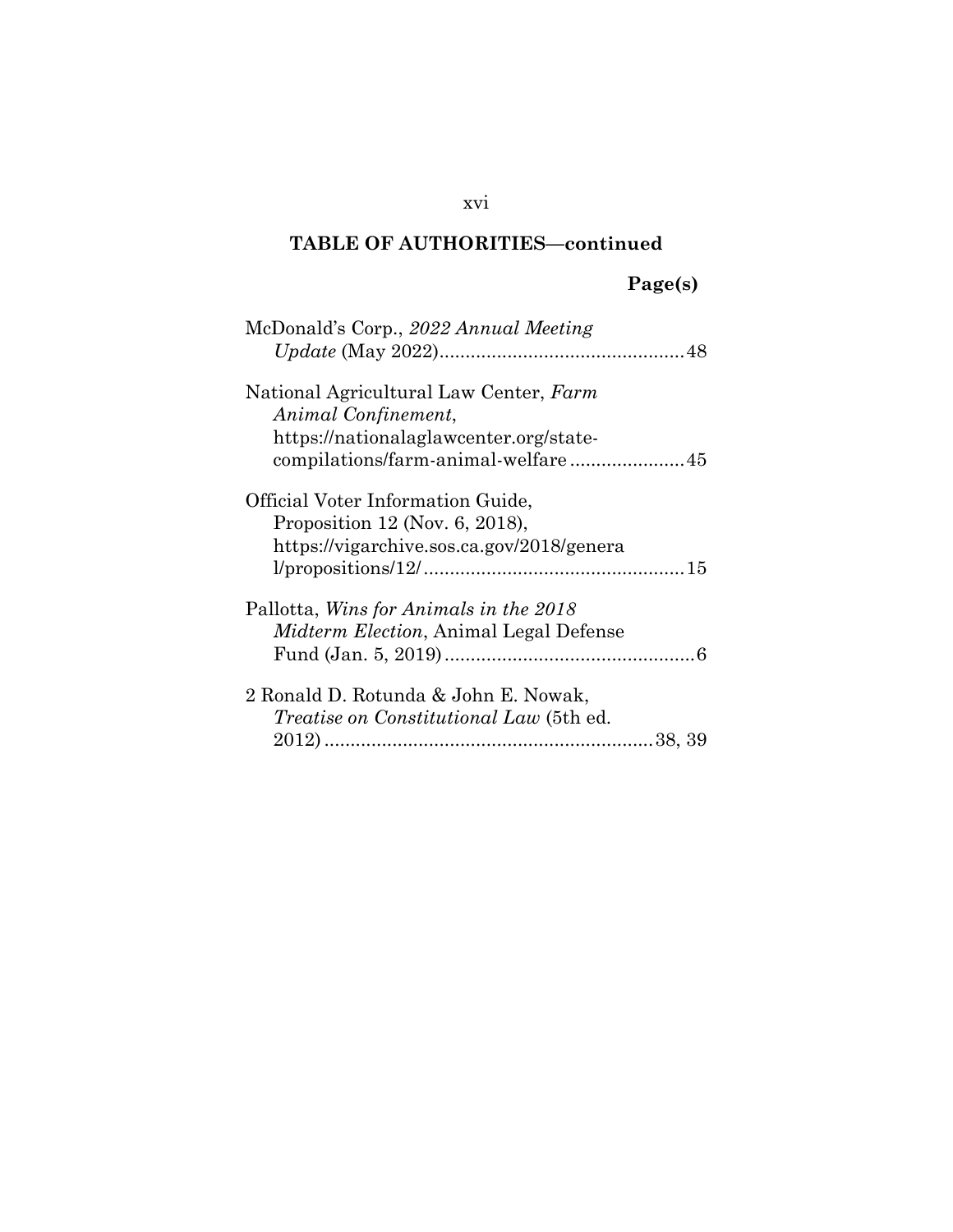#### **BRIEF FOR PETITIONERS**

#### **OPINIONS BELOW**

The Ninth Circuit's decision (Pet. App. 1a-20a) is reported at 6 F.4th 1021 (9th Cir. 2021). The district court's decision (Pet. App. 21a-35a) is reported at 456 F.Supp.3d 1201 (S.D. Cal. 2020).

#### <span id="page-17-0"></span>**JURISDICTION**

The judgment of the court of appeals was entered on July 28, 2021. Pet. App. 2a. The timely filed petition for certiorari was granted on March 28, 2022. This Court has jurisdiction under 28 U.S.C. § 1254(1).

### <span id="page-17-1"></span>**CONSTITUTIONAL, STATUTORY, AND REGULATORY PROVISIONS INVOLVED**

The Commerce Clause authorizes Congress "[t]o regulate Commerce with foreign Nations, and among the several States." U.S. Const. art. I, § 8, cl. 3.

Proposition 12, codified at Cal. Health & Safety Code § 25990 *et seq*., is reproduced at Pet. App. 37a-46a.

The initial and revised proposed regulations of the California Department of Food and Agriculture (CDFA) implementing Proposition 12 are reproduced at Pet. App. 47a-146a and Pet. Reply App. 1a-104a, respectively.<sup>1</sup>

l

<sup>1</sup> CDFA submitted final regulations to California's Office of Administrative Law for review on April 21, 2022, but as of June 9 no final rules have been promulgated.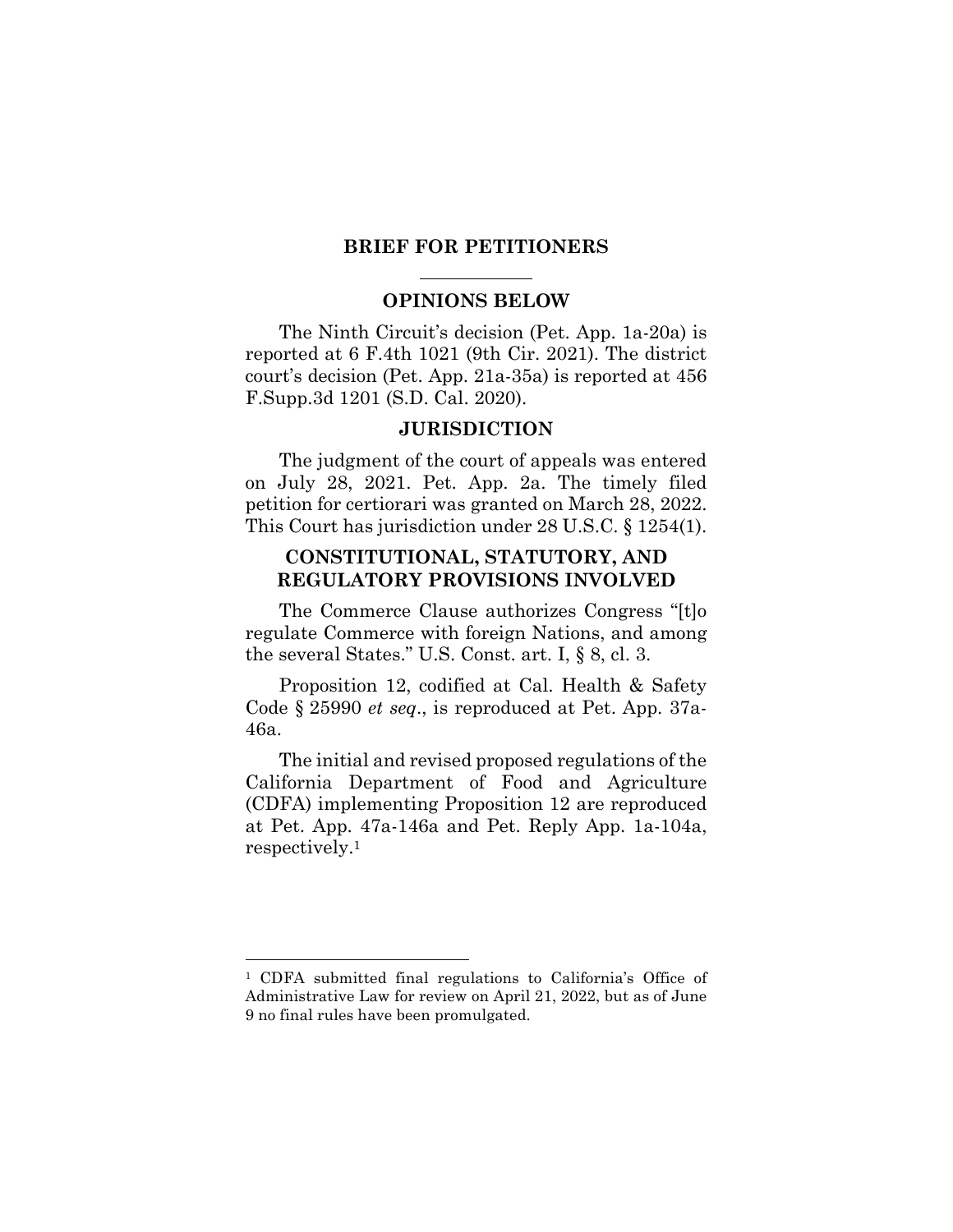#### <span id="page-18-2"></span><span id="page-18-1"></span>**STATEMENT**

A state law runs afoul of the negative implications of Congress's power "[t]o regulate Commerce \* \* \* among the several States" if its "practical effect" is to "'control [commercial] conduct beyond the boundaries of the State'" (*Healy* v. *Beer Inst., Inc.*, 491 U.S. 324, 336 (1989)), even if the law is "triggered only by sales" occurring "within the State" (*Brown-Forman Distillers Corp.* v. *N.Y. State Liquor Auth.*, 476 U.S. 573, 580 (1986)). A state law also is unconstitutional if it imposes a burden on interstate commerce that is "clearly excessive in relation to the putative local benefits." *Pike* v. *Bruce Church, Inc.*, 397 U.S. 137, 142 (1970).<sup>2</sup>

<span id="page-18-3"></span>Petitioners' complaint (Pet. App. 147a-233a) alleges that Proposition 12 violates the dormant Commerce Clause in both of these ways. Petitioners allege that Proposition 12 in practice controls pork production, 99.87% of which occurs in other States. And petitioners allege that California has no valid justification for that interference with out-of-state commerce. Because this case comes to the Court from the grant of motions to dismiss and for judgment on the pleadings, petitioners' factual allegations are accepted as true and the question is whether those facts "plausibly give rise to an entitlement to relief." *Ashcroft* v. *Iqbal*, 556 U.S. 662, 679 (2009). They do.

<span id="page-18-0"></span>Proposition 12 will transform the pork industry nationwide. The law makes it a criminal offense and civil violation to sell whole pork meat in California unless the pig it comes from was born to a sow—an

l

<sup>2</sup> Another prohibition of the dormant Commerce Clause—a bar on protectionist state statutes that discriminate against interstate commerce—is not in issue here.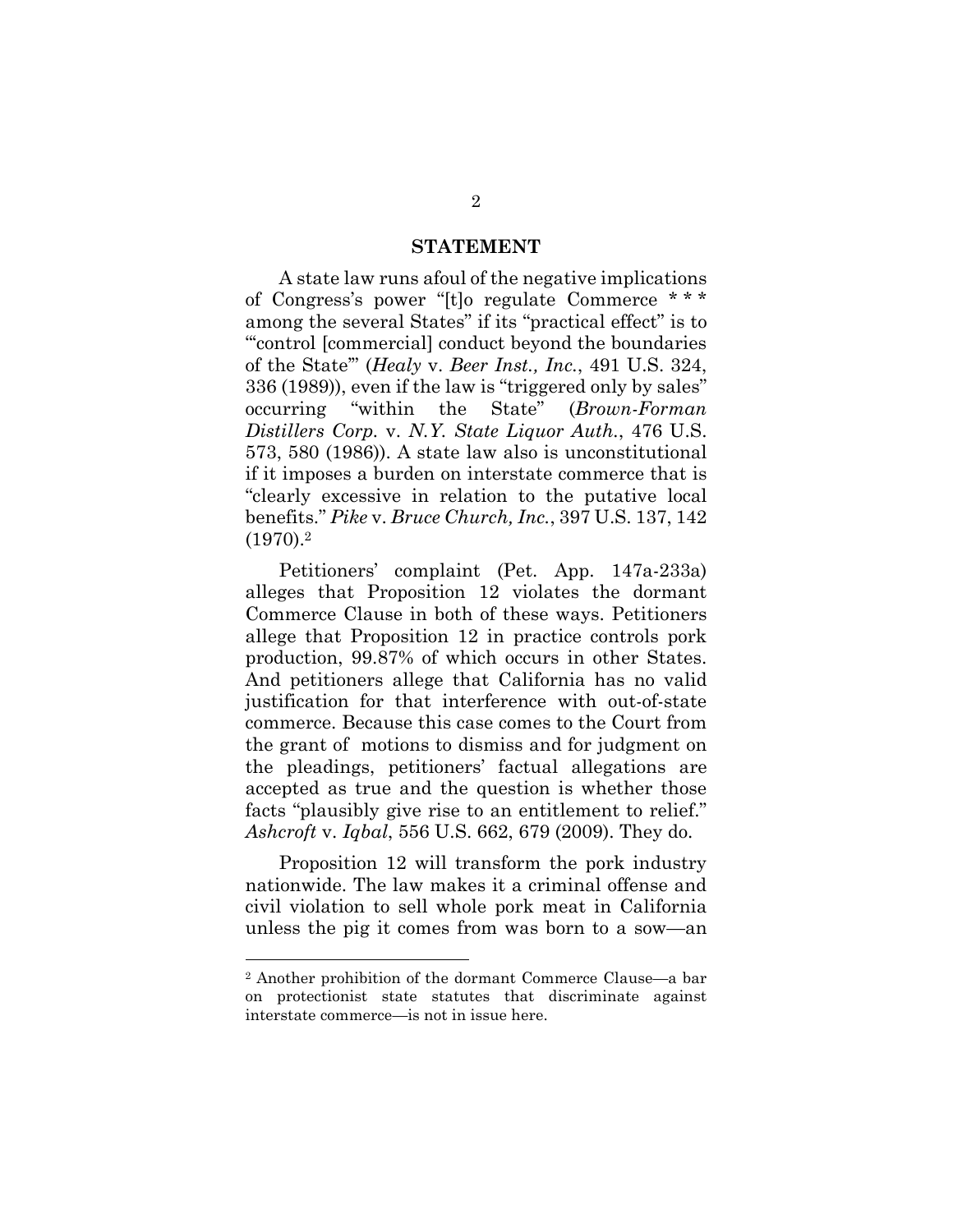adult female—that was housed with 24 square feet of space and in conditions that allow the sow to turn around without touching her enclosure. Hardly any commercially bred sows are housed with that much space, including those raised in group pens; and farmers almost universally keep sows in individual pens that do not comply with Proposition 12 during the vulnerable period between a sow's weaning a litter of piglets and confirmation of her next pregnancy.

Though Proposition 12 applies to sales of pork meat in California, its practical effects are almost entirely extraterritorial. There are very few sow farms in California. The State imports 99.87% of the pork it consumes. Proposition 12 therefore governs the housing conditions of sows located almost exclusively outside of California. As the United States and its Department of Agriculture (USDA) told the Ninth Circuit, the "critical inquiry" under this Court's decision in *Healy* is "'whether the practical effect of the regulation is to control conduct beyond the boundaries of the State'" and the "district court erred by dismissing the complaint" under that standard. U.S. Am. Br. 1 (9th Cir. ECF 23) (U.S. Am. Br.).

<span id="page-19-0"></span>Proposition 12's extraterritorial effects are not limited to the 13% of U.S. pork production needed to satisfy demand in California. A market pig progresses through multiple farms outside of California as it is raised, and then is processed into many different cuts of meat that are sold across the country. If *any part* of a pig is sold in California, the sow it came from must be Proposition 12-compliant. And sow farmers cannot say with certainty that no meat from any of their pigs will be sold in California, after those pigs pass through nursery and finishing farms, a packer-slaughter plant, then distributors, before their meat reaches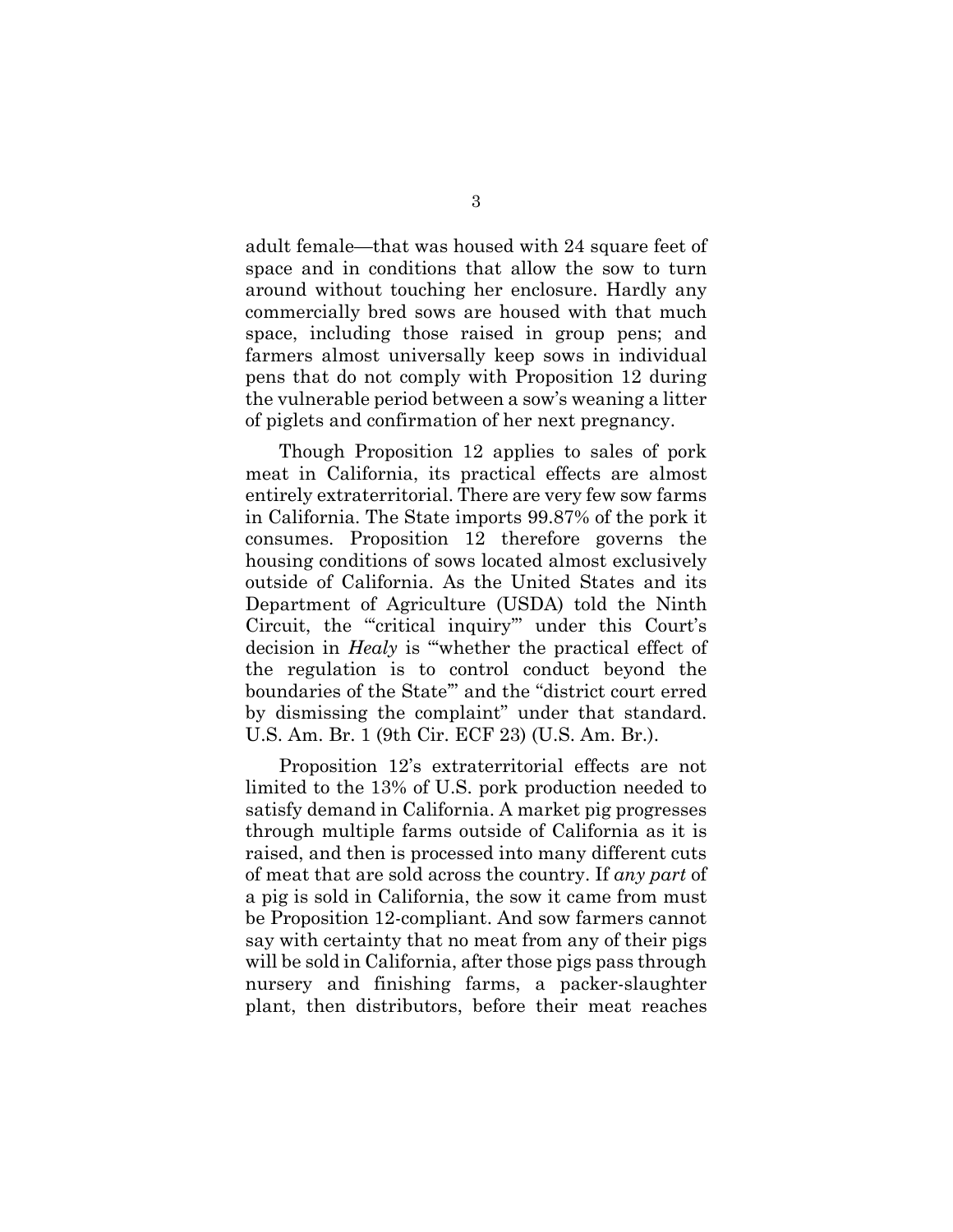consumers. As the Ninth Circuit recognized, "[a]s a practical matter," "all or most [sow] farmers will be forced to comply with California requirements." Pet. App. 9a.

Those requirements necessitate reducing herd sizes or building costly new facilities, and they will require changes in every aspect of caring for sows, including feeding, breeding, medical care, and farm labor. That will raise prices in transactions with no California connection. It will drive smaller sow farms out of business, leading to greater industry consolidation. CDFA has proposed that California's agents will police compliance through intrusive inspections on out-of-state farms and burdensome record-keeping rules. These "dramatic upstream effects," the Ninth Circuit acknowledged, will force "pervasive changes to the pork production industry nationwide" and cause "cost increases to market participants and customers" everywhere. Pet. App. 18a, 20a. And farmers will be forced to adopt practices that they believe are harmful to their sows and employees.

If any law violates the dormant Commerce Clause's extraterritoriality principle because of its practical effects on commerce in other States, it is Proposition 12. And if Proposition 12 is constitutional, so is a state law that prohibits the sale of goods unless they were made by workers who were paid the State's minimum wage or belong to a union. Yet this Court has made clear that the Commerce Clause prevents a State from conditioning the importation of goods on "proof of a satisfactory wage scale." *Baldwin* v. *G.A.F. Selig, Inc.*, 294 U.S. 511, 524 (1935).

<span id="page-20-1"></span><span id="page-20-0"></span>Petitioners also allege that Proposition 12 fails the *Pike* test. California's justifications for the law are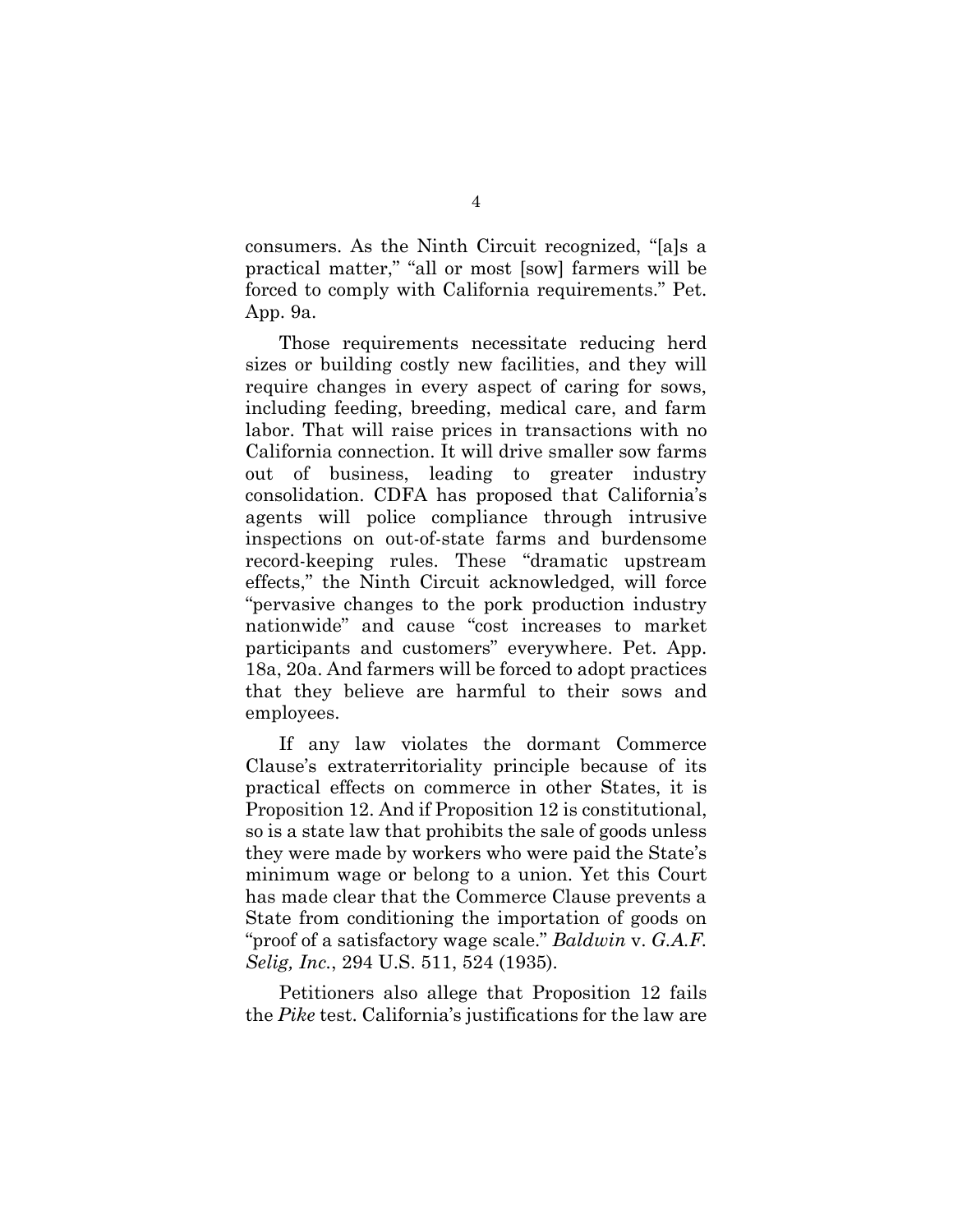simply invalid. The law is based on philosophical preferences about conduct occurring almost entirely outside California. As the United States explained below, banning pork imports "based solely on a desire to prevent what California considers animal cruelty that is occurring entirely outside the State's borders" is "an improper purpose." U.S. Am. Br. 2. Proposition 12 rests otherwise on a human health rationale—one California did not defend below and CDFA admits lacks any scientific basis—that is false. Because petitioners plausibly allege that California advances no "legitimate local interest" to justify Proposition 12's wrenching effect on interstate commerce (*id.* at 18), their *Pike* challenge should not have been dismissed.

<span id="page-21-2"></span><span id="page-21-1"></span><span id="page-21-0"></span>Proposition 12 undermines our federalist system, as 20 States explained below. Its extraterritorial reach infringes other States' sovereignty, including their "decisions *not* to impose burdensome animalconfinement requirements on their farmers." States' Am. Br. 16 (9th Cir. ECF 22). Ohio, for example, expressly permits sow farmers to do what Proposition 12 forbids—to confine sows in breeding pens postweaning until a new pregnancy is confirmed. Ohio Admin. Code § 901:12-8-02(G)(4), (5). Proposition 12 also effectively regulates "transactions occurring wholly in other States—such as farm procurement and production, sale to distributors, and slaughter and packing"—before any transaction occurs in California. States' Am. Br. 14. And California agents will inspect and certify out-of-state farms and demand an "audit trail" for every cut of pork. Horizontal federalism principles embodied in this Court's dormant Commerce Clause jurisprudence protect California's sister States from these intrusions, which invite "tit-for-tat state regulatory conflict" and threaten to transform our "integrated national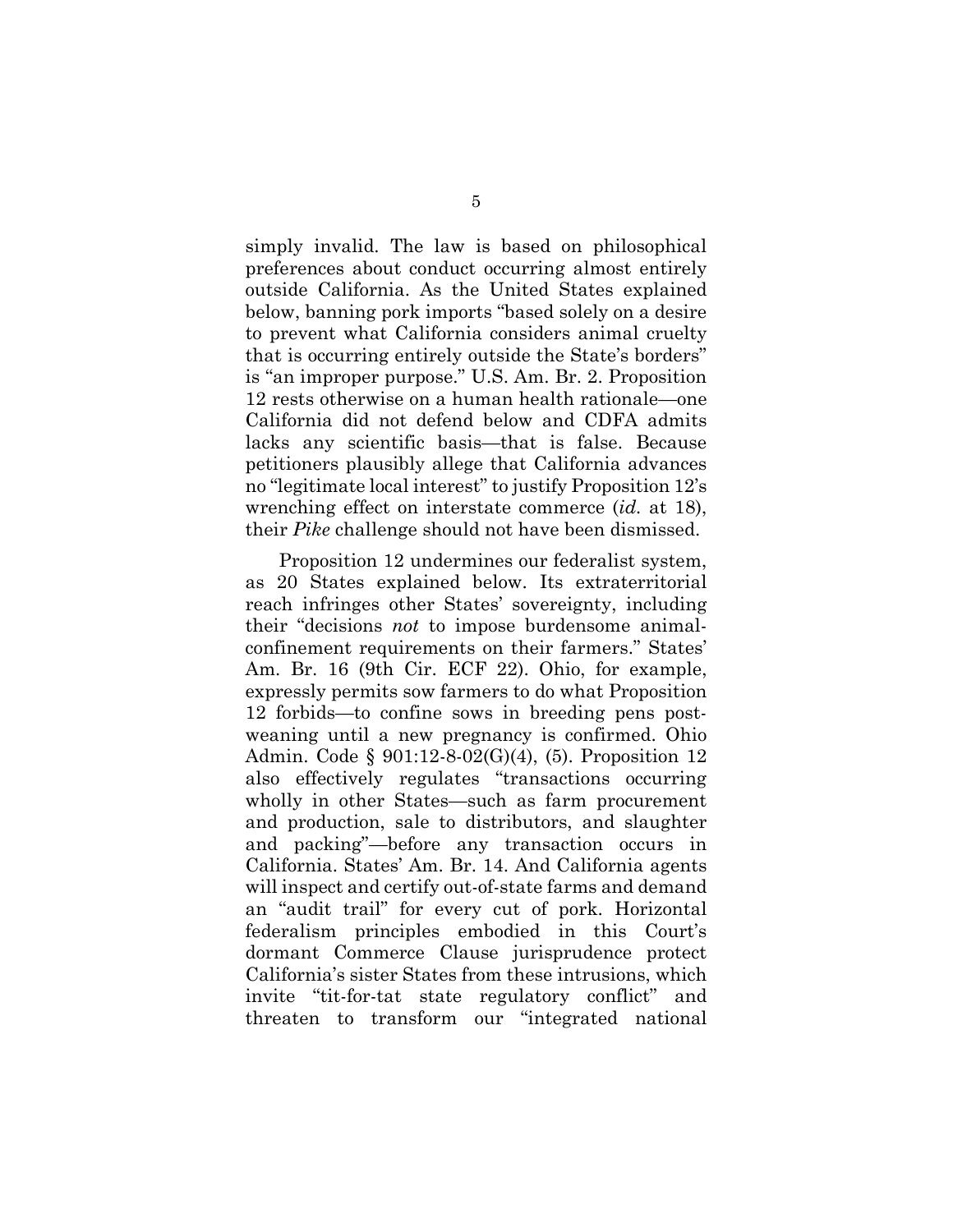market into a patchwork of regulatory regions." States' Am. Br. in Support of Cert. 13-14.

#### <span id="page-22-1"></span>**A. Proposition 12**

Proposition 12 forbids farmers "within the state" from housing sows "in a cruel manner"—a provision petitioners do not challenge. Cal. Health & Saf. Code § 25990(a), Pet. App. 37a. It also prohibits the sale in California of "any uncooked cut of pork" when the seller knows or should know that the meat came from the offspring of a sow that was confined—anywhere in the world—"in a cruel manner."  $Id.$ ,  $\S$ § 25990(b)(2), 25991(u), Pet. App. 38a, 43a; see Pet. Reply App. 8a, § 1322(k) (defining "cut"). It is that prohibition that petitioners allege is unconstitutional.

<span id="page-22-2"></span>"A cruel manner" means confining a sow "six months or older or pregnant" in a way that prevents her "from lying down, standing up, fully extending the animal's limbs, or turning around freely" and, starting January 1, 2022, "confining a [sow] with less than 24 square feet of useable floorspace." Cal. Health & Saf. Code §§ 25991(a), (e), Pet. App. 40a. Among other narrow exclusions, these requirements do not apply for five days before a sow gives birth or while it is nursing piglets. *Id*., § 25992(f), Pet. App. 45a.

<span id="page-22-4"></span><span id="page-22-3"></span><span id="page-22-0"></span>Every sale of covered pork in California that does not meet these standards is a crime punishable by a \$1000 fine or 180-day prison sentence, and subjects the seller to a civil action for an injunction and damages. *Id.*, § 25993(b), Pet. App. 45a; Cal. Bus. & Prof. Code §§ 17203-17207. The animal-rights activists who created and promoted the Proposition 12 ballot initiative tout it as "the strongest law of its kind in the world." Pallotta, *Wins for Animals in the 2018*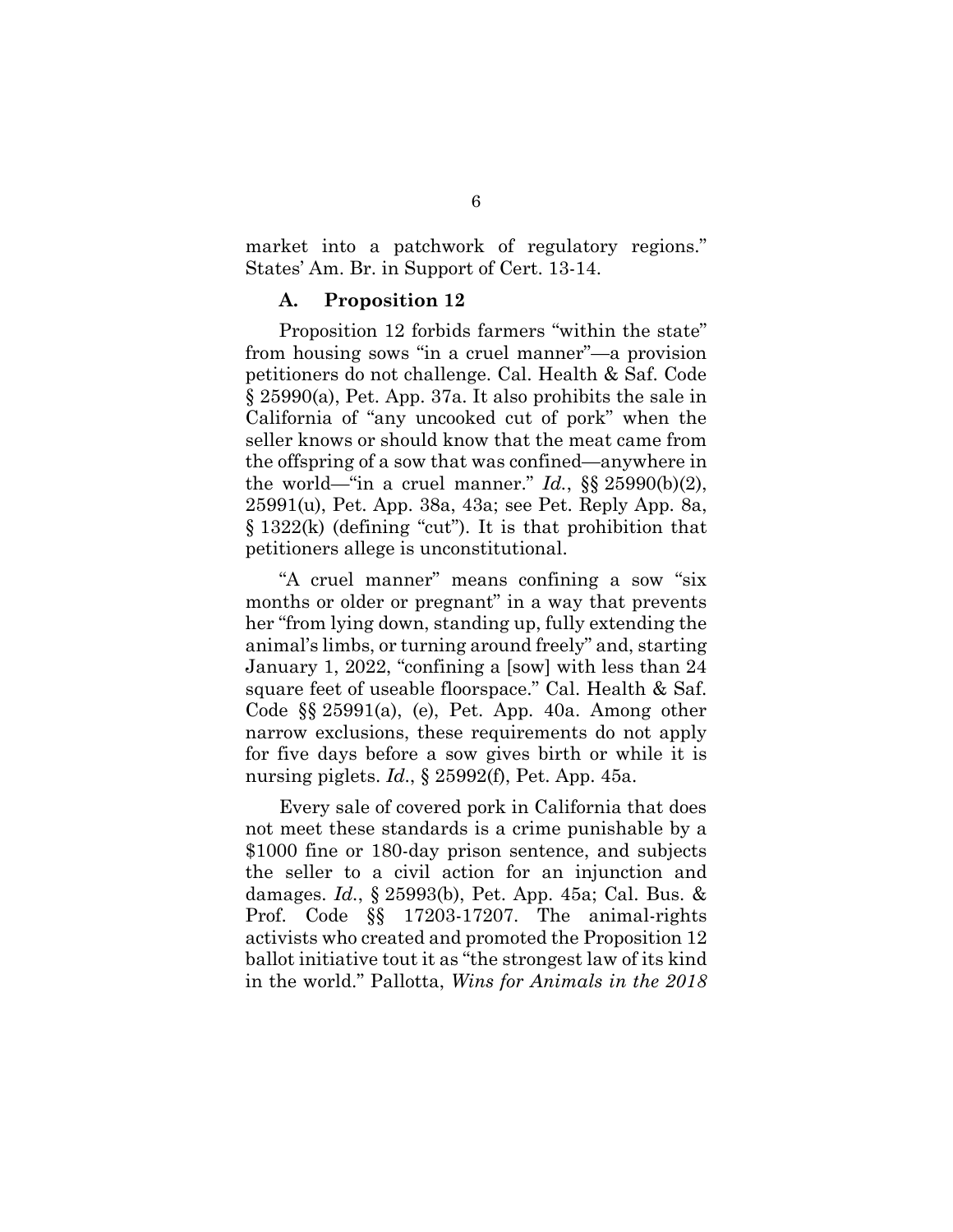*Midterm Election*, Animal Legal Defense Fund (Jan. 5, 2019).

The stated justifications for Proposition 12's housing standards are (1) "to prevent animal cruelty by phasing out extreme methods of farm animal confinement" and (2) to protect California consumers from "the risk of foodborne illness and associated negative fiscal impacts on the State of California." Pet. App. 37a § 2. Because Proposition 12 was adopted by citizen initiative, no legislative findings address these rationales.

<span id="page-23-1"></span>Proposition 12 directed CDFA and the California Department of Public Health (CDPH) to produce implementing regulations by September 1, 2019. Cal. Health & Saf. Code § 25993(a). The agencies missed that deadline, and as of the filing of this brief, nearly three years later, still have not promulgated final regulations.3 Their proposed regulations, however, indicate how they plan to implement Proposition 12. In addition to reiterating the space requirements of the law, the proposed regulations provide for certification of sow farms as Proposition 12-compliant, which involves on-site inspections—"announced or unannounced"—by agents of California. Pet. Reply App. 38a-39a, § 1326.5(a). CDFA's agents must be

l

<span id="page-23-2"></span><span id="page-23-0"></span><sup>3</sup> Because the agencies violated the rulemaking timetable, a court enjoined implementation of the law until 180 days after the final rule is effective. *Cal. Hisp. Chambers of Com.* v. *Ross*, No. 34- 2021-80003765, 2022 Cal. Super. LEXIS 8135, at \*22-23 (Jan. 21, 2022), appeal pending. CDFA says that stay "applies only to retailers," "not to pork producers providing pork products to California." Chuck Abbott, *Judge Delays Prop 12 Enforcement on California Retailers*, Successful Farming (Jan. 26, 2022), [https://www.agriculture.com/news/business/judge-delays-prop-](https://www.agriculture.com/news/business/judge-delays-prop-12-enforcement-on-california-retailers)[12-enforcement-on-california-retailers.](https://www.agriculture.com/news/business/judge-delays-prop-12-enforcement-on-california-retailers)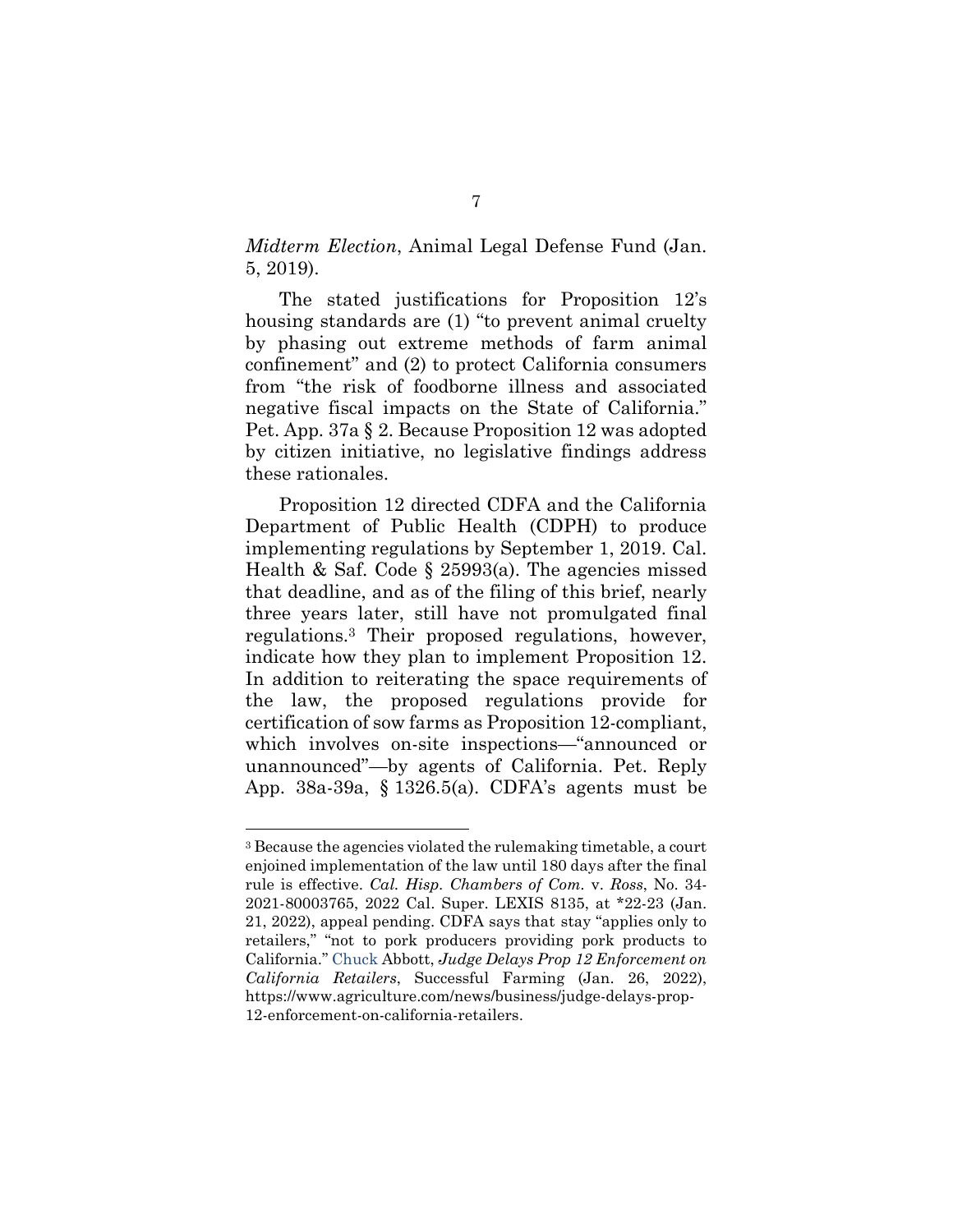given "access to the production" operation, "offices," and any place "where covered animals and covered animal products may be kept, produced, processed, handled, stored or transported," regardless of where those animals or products might be sold. Pet. Reply App. 33a, § 1326.1(c). Farmers and distributors must maintain an "audit trail" documenting compliance. Pet. Reply App. 5a-6a, § 1322(b); 34a-35a, § 1326.2. The rules require that all sale and shipping documents identify whether pork is "Pork CA Prop 12 Compliant." Pet. Reply App. 17a, § 1322.4(a). And they mandate that any out-of-state government entity certifying facilities as Proposition 12-compliant must use a "process equivalent" to that required by CDFA rules. Pet. Reply App. 38a, § 1326.4(d).

Californians consume 13% of the pork eaten in the U.S. Pet. App. 151a ¶20, 344a ¶7. But California has only "about 0.133% of the national breeding pig herd," as CDFA admits. Pet. App. 80a. Thus, 99.87% of the pork consumed there comes from hogs born on farms outside the State, and it is to out-of-state sow farms that Proposition 12's production mandates almost exclusively apply. Pet. App. 150a-151a, ¶¶16-20.

#### **B. The Pork Industry**

Congress has found that "the production of pork" plays "a significant role in the economy of the United States" because pork is "produced by thousands of producers, including many small- and medium-sized producers," and is "consumed by millions of people" on "a daily basis." Pork Promotion, Research, and Consumer Information Act, 7 U.S.C. § 4801(a)(2). "[P]ork and pork products are basic foods that are a valuable and healthy part of the human diet" and "must be available readily and marketed efficiently to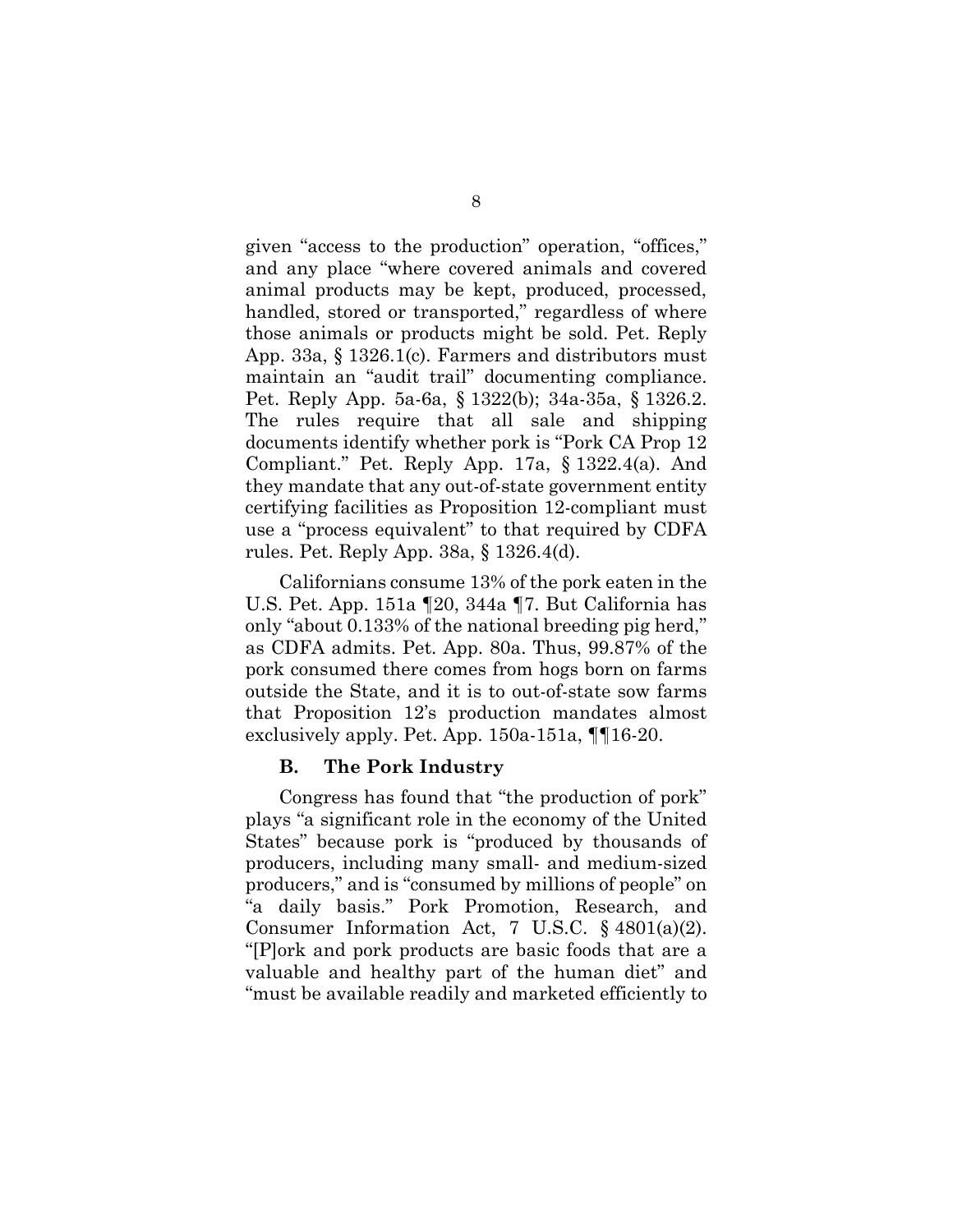ensure that the people of the United States receive adequate nourishment." *Id.*, § 4801(a)(1), (3).

Across the country, 65,000 farmers raise 125 million hogs a year with sales of \$26 billion. Pork production is segmented. The production chain starts on a sow farm—most in the Midwest or North Carolina—where sows give birth to piglets. Production then involves multiple steps, transactions, and actors before pork from a market hog reaches consumers. This segmented model promotes herd health and produces economies of scale that enable pork farmers to provide consumers with affordable and plentiful proteins. Pet. App. 147a-148a, ¶¶3-7. It also makes it very difficult to trace every cut of pork back to a particular sow housed in a particular way. Pet. App. 181a-183a, ¶¶128-135, 214a ¶348.

#### **1. Sow housing**

How sows are housed is a critical farmmanagement decision informed by animal-welfare and production considerations. Pet. App. 184a, ¶¶147- 149. Sow housing is either individual or group, or some combination of the two. Pet. App. 185a-186a, ¶¶150-152, 161-162. Most sow farmers—some 72% care for their sows in individual pens throughout gestation. Pet. App. 204a, ¶286. These pens provide around 14 square feet of space and—for hygiene, safety, and animal-welfare and husbandry reasons do not allow the sow to turn around. Pet. App. 151a, ¶24; 185a, ¶155. Individual pens provide a sow with access to water and feed without competition or aggression from other sows, which reduces sow stress, injury, and mortality; improves hygiene by separating food from manure; allows the farmer to provide individualized food rations and veterinary care; and protects farm workers from injury from sows that can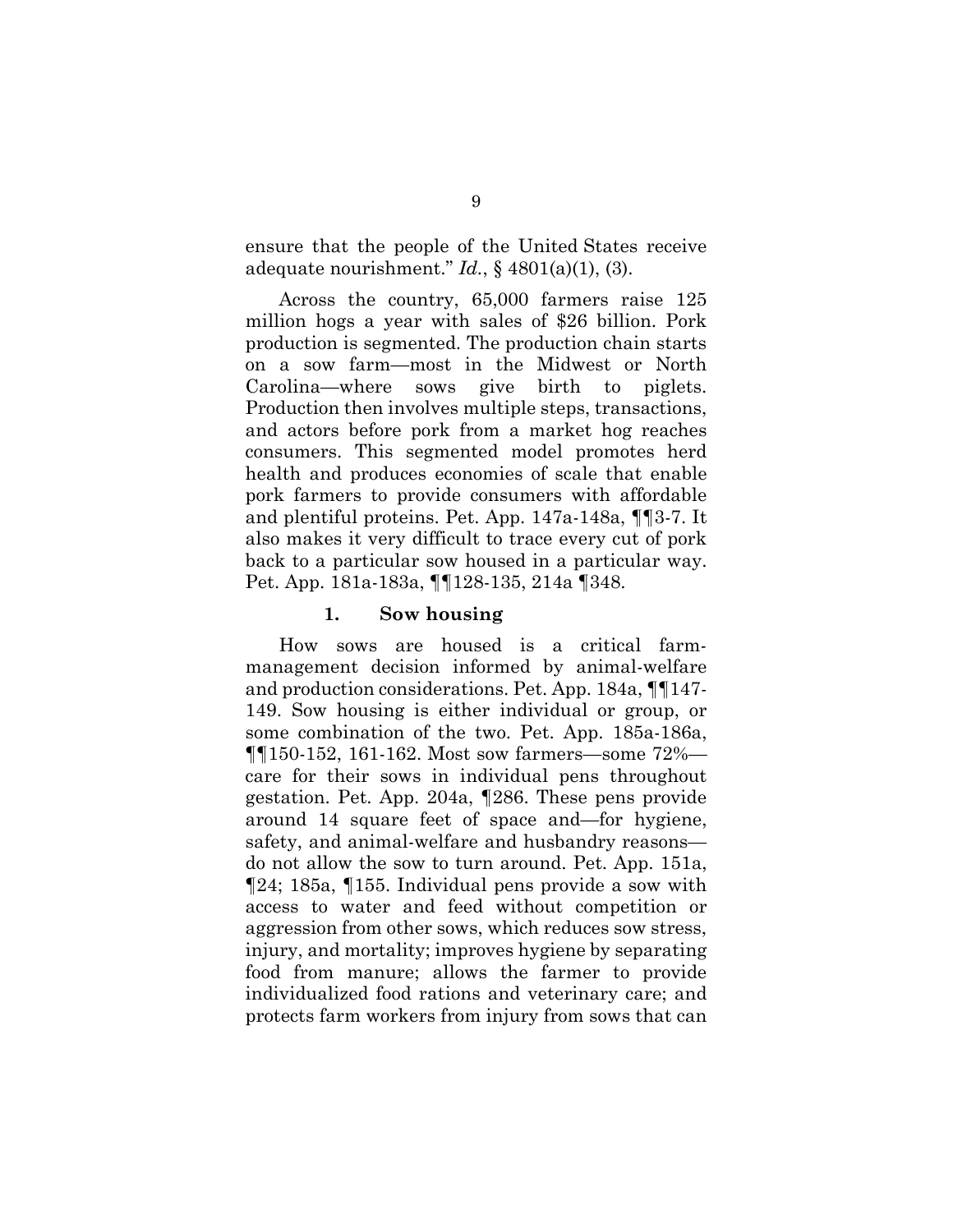weigh 400 pounds. Pet. App. 172a-175a, ¶¶74-90; 185a-186a, ¶¶156-159; 222a, ¶¶394-395.

The remaining 28% of farmers keep their sows most of the time in group pens, which generally provide 16 to 18 square feet of space per sow. Pet. App. 186a, ¶162; 204a, ¶284.4 In a group setting sows fight to establish their social order, and competition for food can lead to dominant sows becoming overweight and subordinate sows underweight. Pet. App, 186a, ¶¶165-166. Group housing poses complex management challenges in dealing with nutrition, medical care, sow safety and productivity, and employee safety. Pet. App. 186a-188a, ¶¶163-177.

Almost universally, farmers who use group pens nevertheless house sows in individual pens for the 30 to 40 days from the time a sow finishes weaning a litter through the time she is re-bred and pregnancy is confirmed. Pet. App. 173a-174a, ¶¶77-82; 204a, ¶287. This practice allows farmers to provide individualized care and nutrition that foster recovery from the stress of giving birth and weaning, and it protects sows from death, injury, pregnancy loss, or a drop in litter size due to aggression from other sows. Pet. App. 173a-175a, ¶¶79-90; 189a-191a, ¶¶181-206. Most farmers consider individual breeding pens vital to keeping sows healthy and successfully breeding piglets. Pet. App. 158a-169a, ¶58(a)-(l); see also Pet.

l

<span id="page-26-0"></span><sup>4</sup> Farmers keep young, unbred female pigs (gilts) in group pens with less space per pig because gilts are smaller than mature sows. Gilts are kept separate from sows until they are ready to breed at seven or eight months. Pet. App. 175a-176a, ¶¶91-92. But Proposition 12 covers the housing of gilts from six months of age. Cal. Health & Saf. Code § 25991(a), Pet. App. 39a. It therefore requires substantial changes in the housing of gilts supplied to sow farms. Pet. App. 198a, ¶¶244-249.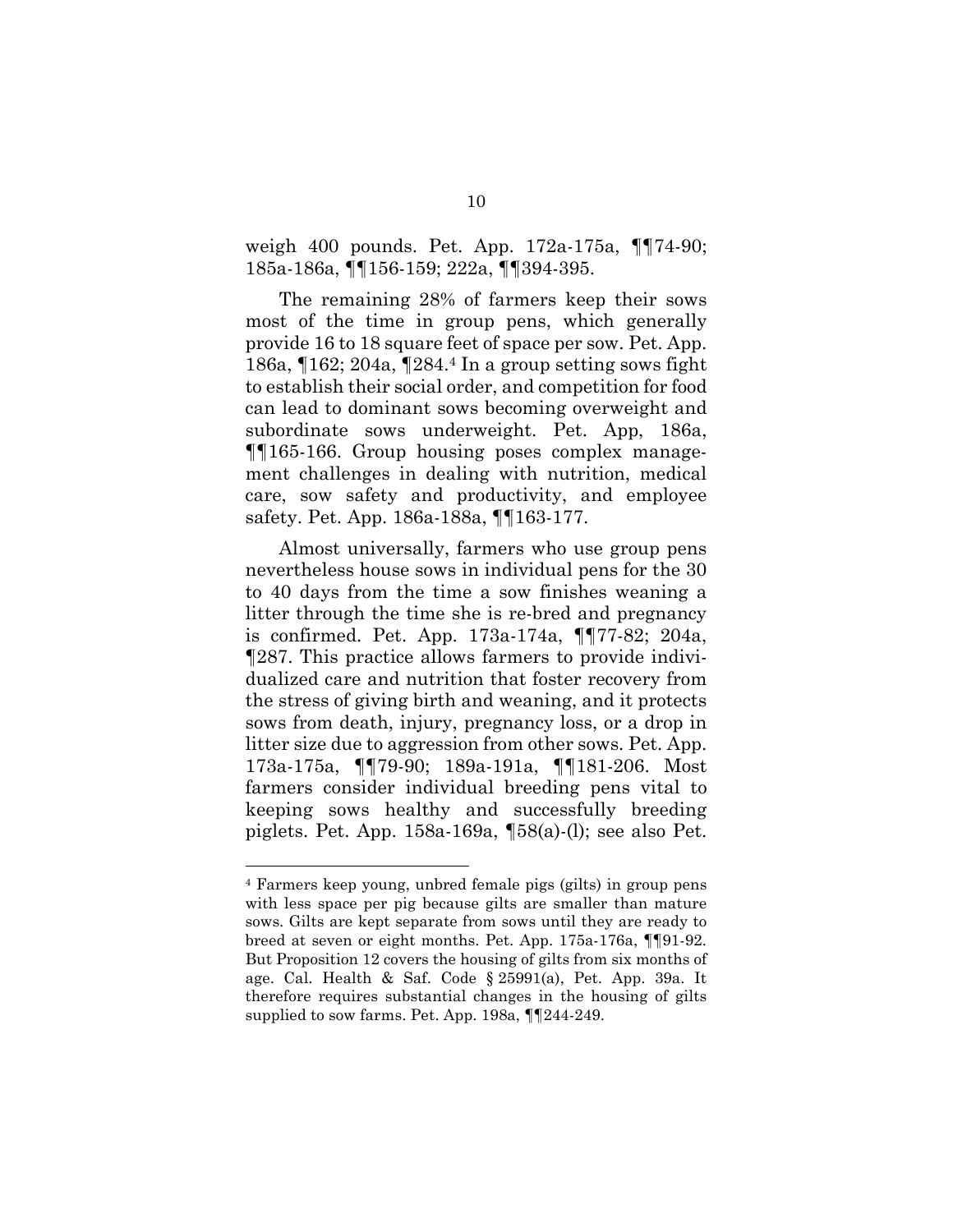### App. 266a, ¶25; 281a, ¶23; 289a-290a, ¶¶16-17; 312a, ¶14; 317a-318a, ¶¶12-13; 323a-324a, ¶16; 332a, ¶11.

In short, very few farmers in the country satisfy Proposition 12's sow-housing requirements, and most believe that those requirements harm their animals, employees, and operations. Pet. App. 172a-174a, ¶¶73-84; 175a, ¶90; 204a, ¶¶283-289. The same is true in nations like Canada, which supplies live piglets and finished pork to the U.S. Pet. App. 200a, ¶258; see Am. Br. of Canadian Pork Council in Support of Cert. 4, 7-8.

#### **2. Vertical segmentation of pork production**

After weaning, piglets are moved to nursery farms in a separate facility. Pet. App. 184a, ¶142. Nursery farms raise piglets for six to eight weeks, until they have grown into "feeder pigs." Pet. App. 149a, 11; 184a, ¶143. Feeder pigs are then raised for 16 to 17 weeks at finishing farms. Pet. App. 149a, ¶11; 181a, ¶121.

Once market hogs reach 240 to 280 pounds, they are sold to packer-slaughter facilities, often through years-long supply agreements that specify the number and timing of hogs to be delivered to the packer. Pet. App. 149a, ¶11; 181a, ¶126; 184a, ¶144. Packers slaughter thousands or tens of thousands of market hogs daily to process and pack cuts of pork. Pet. App. 150a, ¶13; 181a, ¶124. Some vertically integrated companies breed, raise, slaughter, and process hogs, but packers most commonly receive hogs from many different farms, including affiliated and independent farms, under multi-year contracts, and also acquire hogs on the spot-market. Pet. App. 149a, ¶¶11-12; 181a, ¶¶125-26.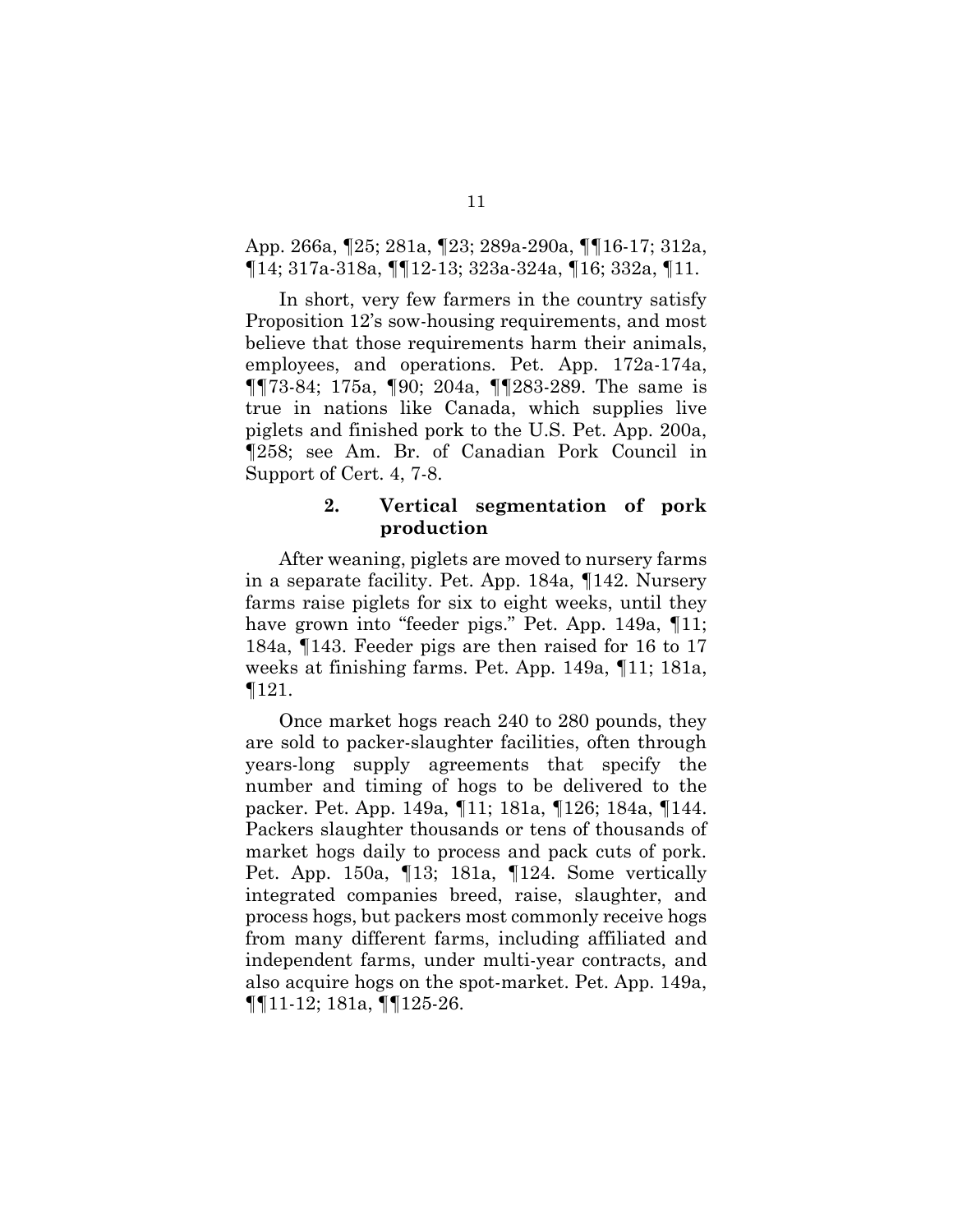Because pigs are serially transferred among multiple farming operations as they grow, it often is not clear upon their arrival at a packing facility which sow farm they originated from—let alone the housing conditions after the age of six months of the sow that gave birth to them. Pet. App. 181a-182a, ¶¶125, 130- 131; 198a, ¶¶244-249.

### **3. Processing market hogs into different cuts**

Packers process hogs received from different sources into cuts of pork destined for different markets across the country and abroad. Pet. App. 150a, ¶¶13, 19; 176a-177a, ¶96. Pork-product packages may combine meat from different pigs. Pet. App. 149a, ¶12; 158a-169a, ¶58; 176a-177a, ¶96; 182a-183a, ¶¶130-133. Rarely is the whole pig sold.

Packers sell pork cuts to wholesale distributors and large retail customers. Pet. App. 150a, ¶13; 181a, ¶124. Retailers in turn sell pork to consumers. Pet. App. 181a, ¶124. Each pork cut bears production costs stemming from the beginning of the supply chain the sow that gave birth to the market hog—no matter where it is sold. Pet. App. 177a-178a, ¶96.

#### **4. Pig and human health**

Although Proposition 12 purports to protect Californians from "the risk of foodborne illness" (Pet. App. 37a §2), California declined to justify that goal below. Cal. Br. 33 n.13 (9th Cir. ECF 35). That is not surprising. CDFA conceded in its Standard Regulatory Impact Statement (SRIA) that Proposition 12's "[a]nimal space confinement allowances" are "not based on specific peer-reviewed published scientific literature or accepted as standards within the scientific community to reduce human food-borne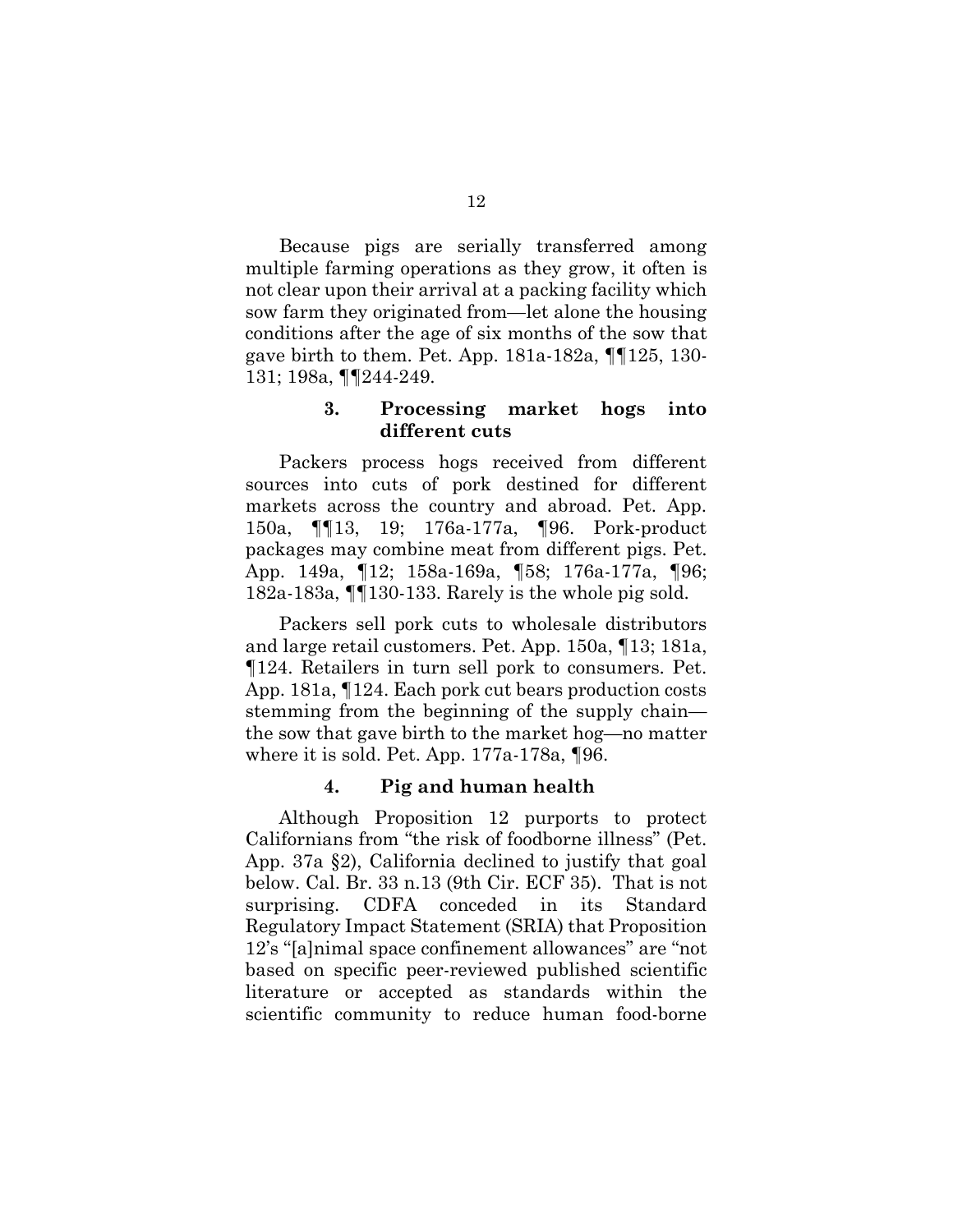illness." Pet. App. 75a. In a later addendum to its SRIA, CDFA stated that it could not "confirm, according to its usual scientific practices, that the specific minimum confinement standards" in Proposition 12 "reduce the risk of human food-borne illness." Pet. Reply App. 74a. CDFA asserted that it nevertheless was not "unreasonable for California's voters to pass" Proposition 12 "as a precautionary measure to address any potential threats" while "scientific scrutiny" continues. *Id.*, 74a-75a. Petitioners allege, however, that no "potential threats" exist—still less ones that would be reduced by the increment of additional space afforded sows by Proposition 12. Pet. App. 225a-230a, ¶¶419-453.

Industry action and federal inspection fully address any "risk of foodborne illness" from pigs. To begin with, the rapid removal of piglets from sow farms after weaning, and the separation of sow farms from other hog farms, protects herds from disease. Pet. App. 184a, ¶142. Biosecurity is a major concern for pig farmers, because whole herds can be wiped out by diseases like African swine fever, which has killed hundreds of millions of pigs around the world. The spread of diseases is addressed by strict separation and decontamination measures and by limiting access to farms. Pet. App. 225a, ¶¶412-417.

Geographic and temporal separation of sows from market pigs also ensures that any disease a piglet might contract at a sow farm has disappeared before slaughter, six months and multiple farms later. Pet. App. 226a-229a, ¶¶426-442.<sup>5</sup>

l

<sup>&</sup>lt;sup>5</sup> There is no such dual separation in the case of veal or eggs. Proposition 12 applies to the housing of veal calves, which are the product that is consumed, and to egg-laying hens, which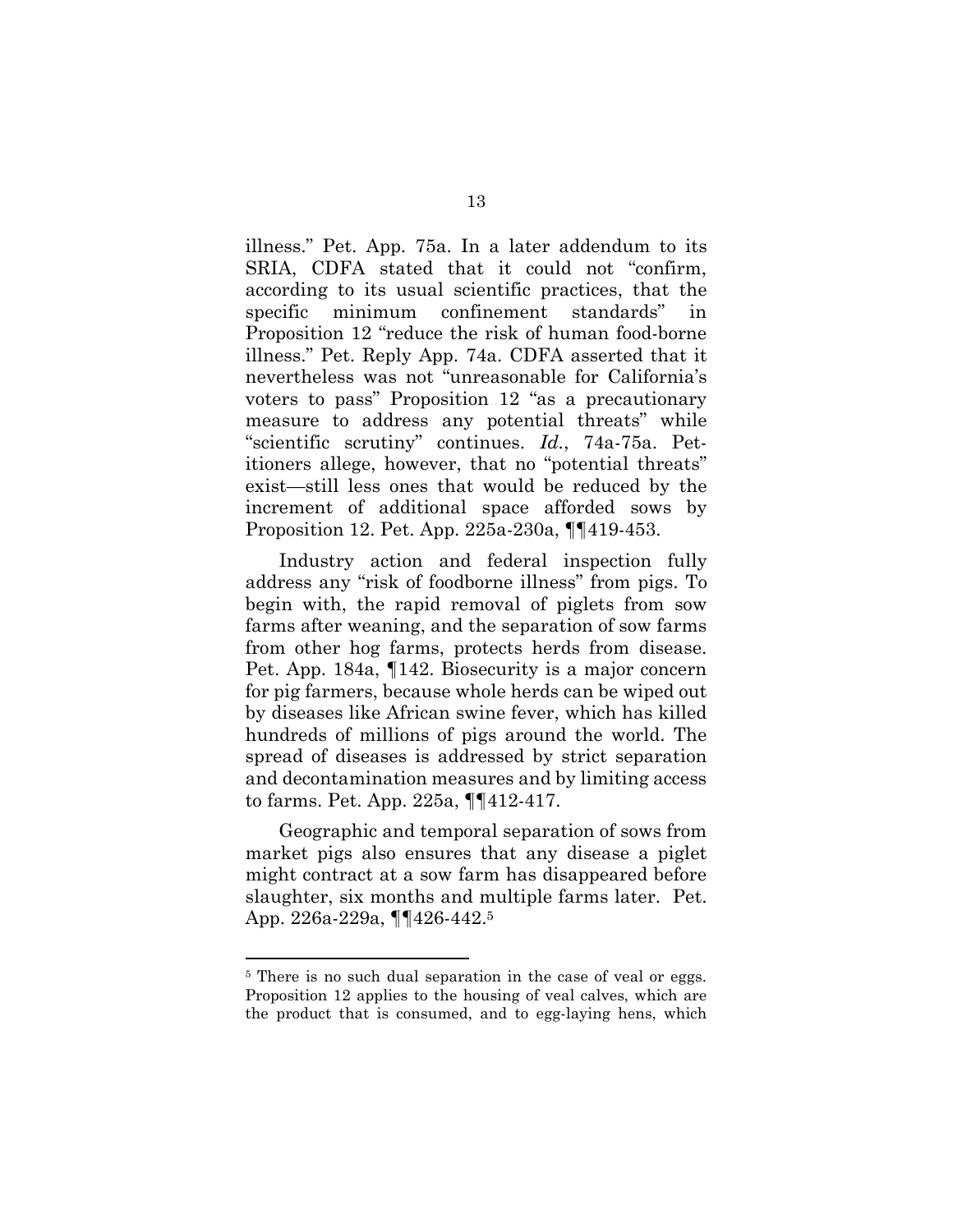<span id="page-30-1"></span>In addition, the Federal Meat Inspection Act (FMIA), 21 U.S.C. § 601 *et seq*., "protect[s] the health and welfare of consumers" by "assuring" the safety of "meat and meat food products" in interstate commerce. *Id.*, § 602. The FMIA "establishes 'an elaborate system of inspecti[ng]' live animals and carcasses in order 'to prevent the shipment of impure, unwholesome, and unfit meat.'" *Nat'l Meat Ass'n* v. *Harris*, 565 U.S. 452, 455-456 (2012).

<span id="page-30-0"></span>USDA's Food Safety and Inspection Service (FSIS) administers the FMIA. An inspector conducts an "'ante-mortem' examination of each animal brought to a slaughterhouse," and if the inspector finds no "evidence of disease or injury, he approves the animal for slaughter." 565 U.S. at 456. Any diseased animal is slaughtered separately and "no part of its carcass may be sold for human consumption." *Id.* at 457. If the inspector deems an animal "suspect," it is "'slaughtered separately'" and "an inspector decides at a 'post-mortem' examination which parts, if any, of the suspect animal's carcass may be processed into food for humans." *Ibid.*

### **C. Proposition 12's Nationwide Impact On Pork Production And Pricing**

Proposition 12 imposes steep compliance costs on farms that are almost all located outside of California. It requires production methods that increase sow mortality, decrease litter sizes, and reduce product-

l

produce eggs that carry a well-documented risk to human health and are immediately packed on the farm for human consumption. The Official Voter Guide for Proposition 12 (prepared by HSUS) mentions only eggs as a source of foodborne illness. https://vigarchive.sos.ca.gov/2018/general/propositions/ 12/.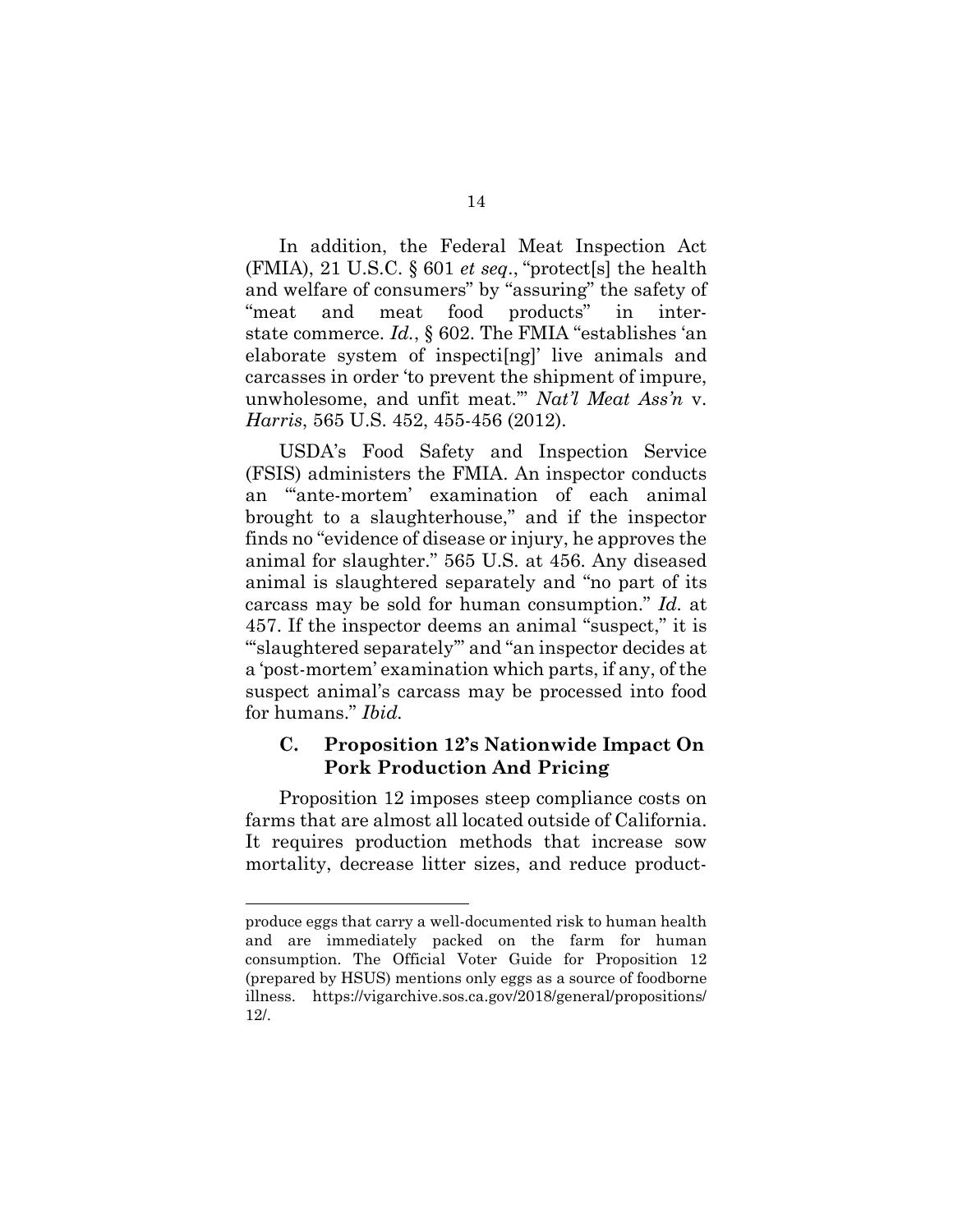ivity (because fewer sows can be housed in the same amount of space). Petitioners allege that farmers would need to spend "\$293,894,455 to \$347,733,205 of additional capital in order to reconstruct their sow housing and overcome the productivity loss that Proposition 12 imposes." Pet. App. 214a, ¶342. Smaller sow farms may not be able to bear these costs, which will drive consolidation in the industry. Pet. App. 213a, ¶341; 166a-167a, ¶58(i).

Proposition 12 will cause significant market dislocation and price impacts that cannot be cabined to California sales. Petitioners allege that compliance will increase farmers' production costs by over \$13 per pig, a 9.2% cost increase. Pet. App. 214a, ¶343. Increased production costs will flow through to every market hog born to every sow raised in compliance with Proposition 12, and to every cut of meat from each of those market hogs—regardless of where that meat is sold. Variations in demand by location and season mean there is virtually no such thing as a hog whose cuts are all sold in California. Proposition 12's massive additional costs will necessarily spill over to sales of pork that have nothing to do with California. Pet. App. 214a-215a, ¶¶344-350.

CDFA acknowledged that, within California, Proposition 12 will make pork "more expensive to consumers," "disproportionately reduce food purchasing power of low-income consumers," substantially increase costs to public entities like schools, and impose significant conversion, operating, and recordkeeping costs on sow farmers, including "lower piglet output per animal and increased breeding pig mortality." Pet. App. 68a, 85a-86a; see Pet. App. 195a,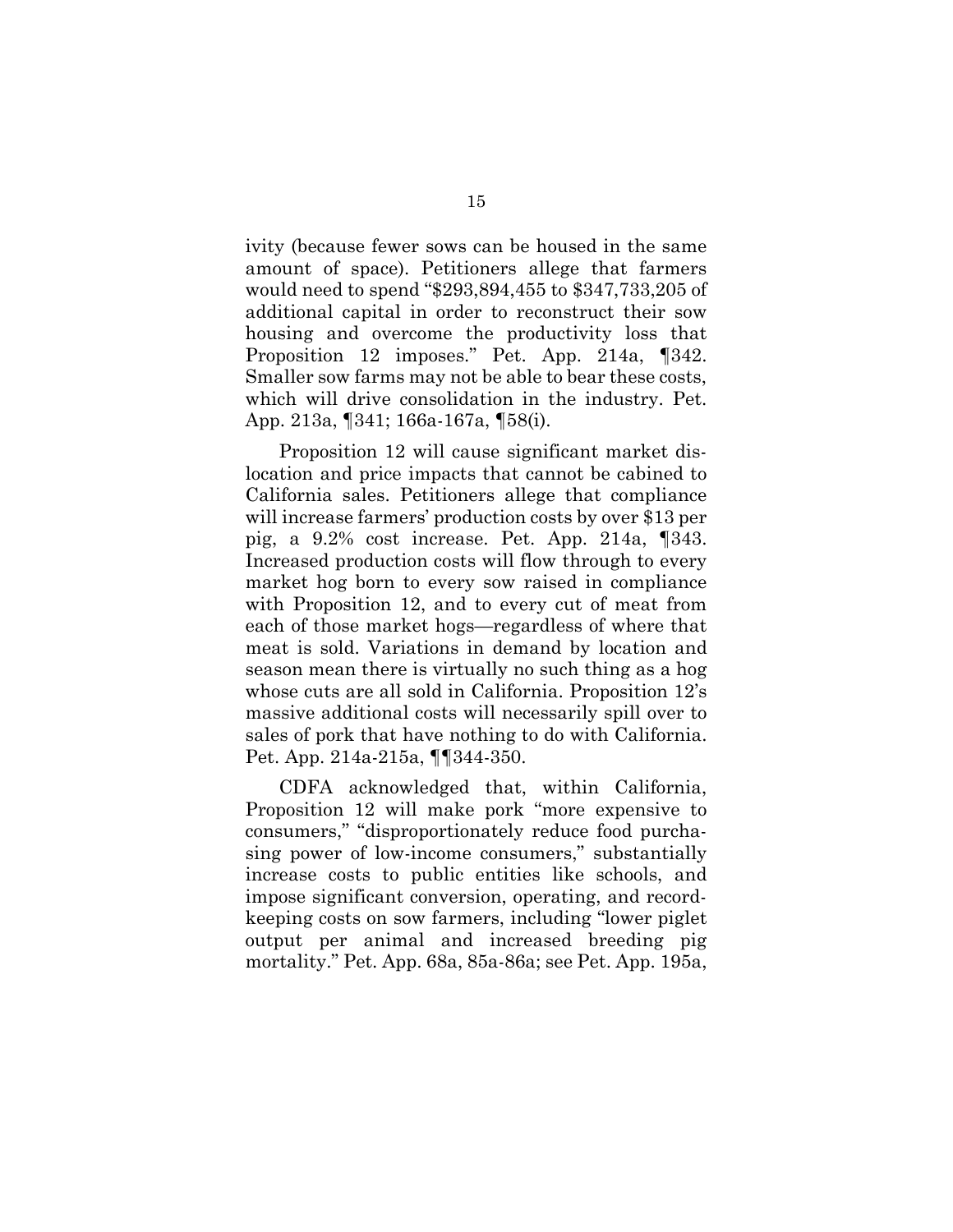¶230.6 But Proposition 12 will necessarily have those same effects *outside* California as well, because compliance costs apply not only to the cuts of pork sold in California, but to all pork from any hog born to a Proposition 12-compliant sow, wherever that pork is sold. Farmers and consumers everywhere will pay for California's preferred animal-housing methods. Pet. App. 214a, ¶¶343-347.

Packers, distributors, and retailers that serve California will amplify these nationwide effects. It is infeasible to selectively house sows in compliance with Proposition 12 only when the pork from their offspring will be sold in California: sow farmers do not know where any particular pig's meat will be sold. And because it is impracticable, in the complex, multistage pork production process, to trace a single cut of pork back to a particular sow housed in a particular manner from six months of age on, buyers of market hogs everywhere will demand that their suppliers comply with Proposition 12. Pet. App. 206a, ¶¶298- 301. As the complaint alleges, that is already happening. Pet. App. ¶300; see U.S. Am. Br. 21 (although "some of these burdens would result from the decisions of other market participants rather than the direct terms of Proposition 12, they are properly subject to consideration and proof as part of determining the overall 'practical effect' of the law").<sup>7</sup>

l

<sup>6</sup> As litigation progressed CDFA walked back as not "definitive" its admission that Proposition 12 adversely affects pig health. Pet. Reply App. 76a-77a. But the complaint alleges that Proposition 12 will increase sow mortality and reduce litter size, and accompanying farmer declarations provide vivid examples. Pet. App. 173a-74a, ¶¶78-83, 159a, 163a-164a, 166a-168a.

<sup>7</sup> Tracing would involve knowing how an unbred gilt was housed from six months of age (gilts are raised in separate facilities and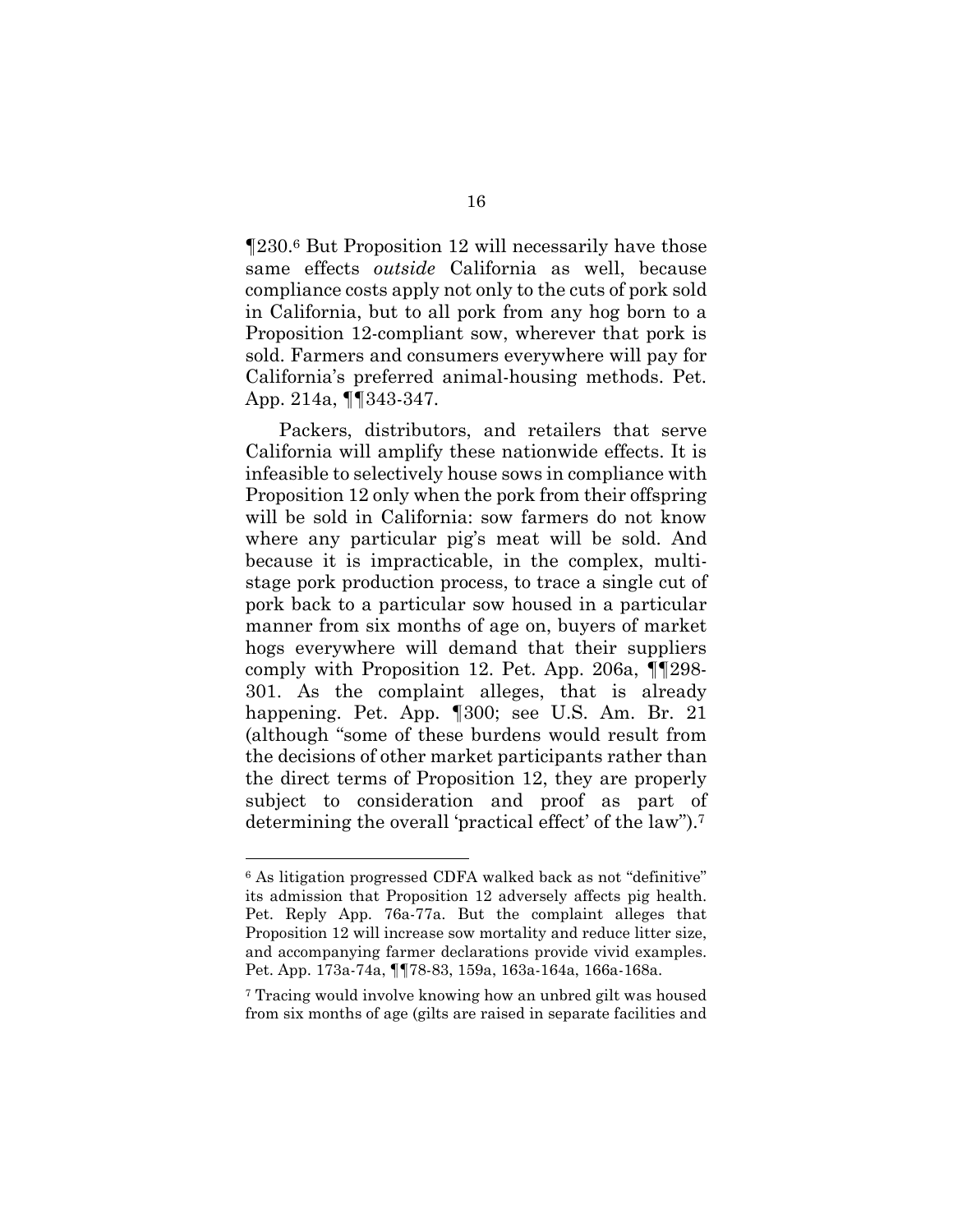#### **D. The Rulings Below**

l

The district court dismissed petitioners' challenge to Proposition 12. Pet. App. 21a-35a. On de novo review the Ninth Circuit affirmed. It accurately characterized petitioners' allegations:

A single hog is butchered into many different cuts which would normally be sold throughout the country. In order to ensure that they are not barred from selling their pork products into California, all the producers and the end-of-chain supplier will require assurances that the cuts and pork products come from [sows] confined in a manner compliant with Proposition 12. \* \* \* As a practical matter, given the interconnected nature of the nationwide pork industry, all or most [sow] farmers will be forced to comply with California requirements. The cost of compliance with Proposition 12's requirements is high, and would mostly fall on non-California transactions, because 87% of the

sow farmers often buy rather than raise them); knowing which sow bred the market pig and how the sow was housed at all times; knowing which nursery a piglet was moved to, and segregating it there (nurseries get pigs from many different sow farms); knowing which finishing farm a pig was moved to, and segregating it there; then segregating that pig when it arrives at the packer, which may receive 10,000 pigs a day from many different finishing farms, some under contract and some spot purchases; then segregating the whole meat from that pig and keeping it segregated throughout packing and distribution. Tracing at each step is difficult; put them together and tracing from gilt to whole pork cut is not currently possible. Pet. App. 182a-183a, ¶¶129-135. The sow farmers whom petitioners represent often have no control over segregation or tracing beyond their own farms.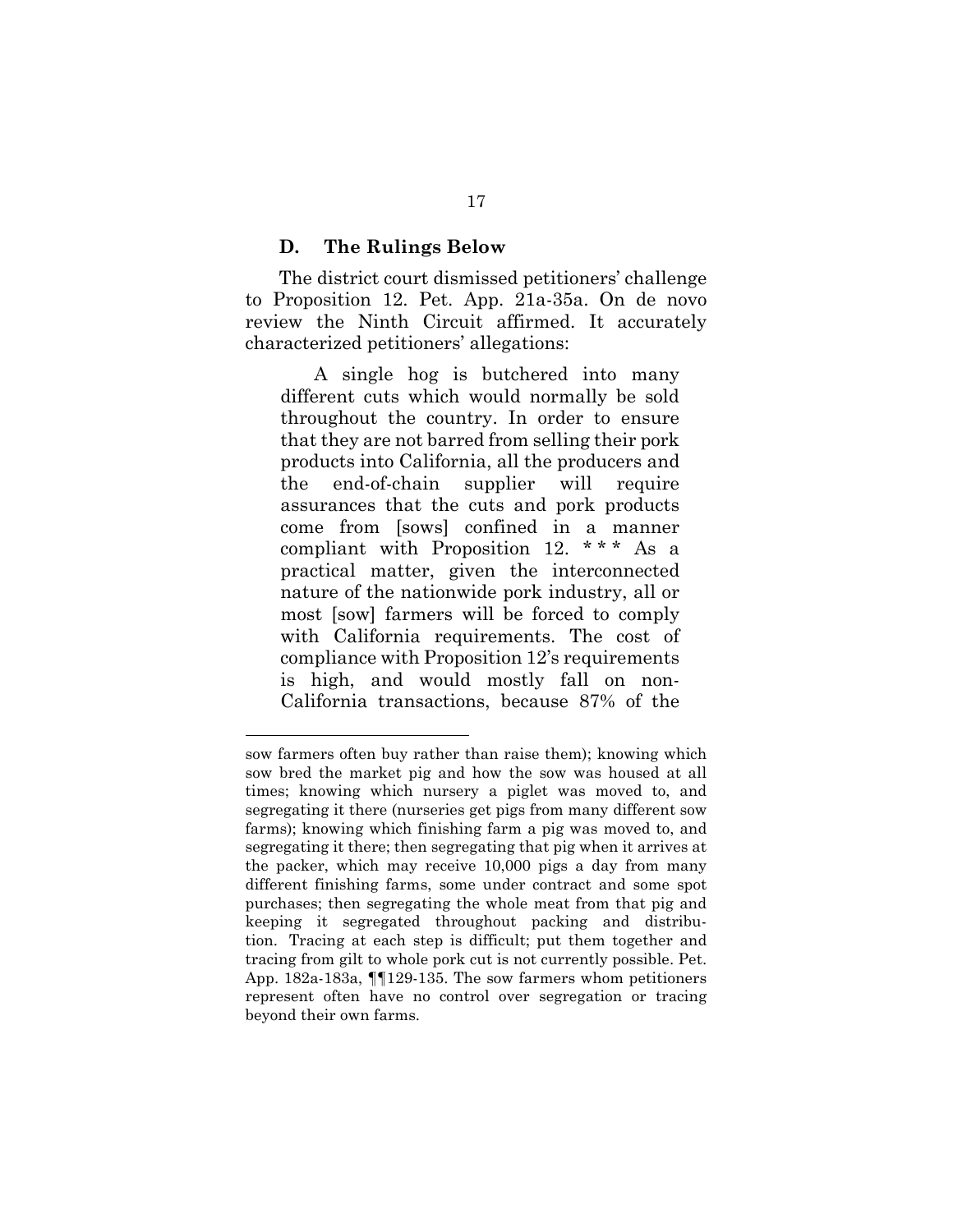pork produced in the country is consumed outside California.

Pet. App. 9a. Petitioners thus "plausibly alleged that Proposition 12 will have dramatic upstream effects," "require pervasive changes to the pork production industry nationwide," and cause "cost increases to market participants and customers" everywhere. Pet. App. 18a, 20a. Nevertheless, the court of appeals held that petitioners failed to state a claim, for three reasons.

<span id="page-34-0"></span>First, the "broad language" in this Court's *Healy* line of cases is "'overbroad extraterritoriality dicta'" that "'cannot mean what they appear to say.'" Pet. App. 7a. *Healy*'s explanation that the extraterritoriality principle "'precludes the application of a state statute to commerce that takes place wholly outside of the State's borders, whether or not the commerce has effects within the [regulating] State'" (491 U.S. at 336), concerns only "'price control or price affirmation statutes.'" Pet. App. 8a (quoting *Pharm. Rsch. & Mfrs of Am.* v. *Walsh*, 538 U.S. 644, 669 (2003)). Though Proposition 12 causes "cost increases" everywhere, it does not "dictat[e]" pork prices or tie "California to out-of-state prices." Pet. App. 8a, 18a.

Second, if the extraterritoriality doctrine does apply beyond price controls, "significant upstream effects outside of the state" do not violate it if the law directly "regulate[s] only conduct in the state," like instate sales. Pet. App. 10a, 13a-14a.

<span id="page-34-1"></span>Third, turning to *Pike*, the court of appeals attributed no "significant burden on interstate commerce" to Proposition 12, deeming its effects to be only "increased costs," which "do not qualify" for dormant Commerce Clause purposes. Pet. App. 17a-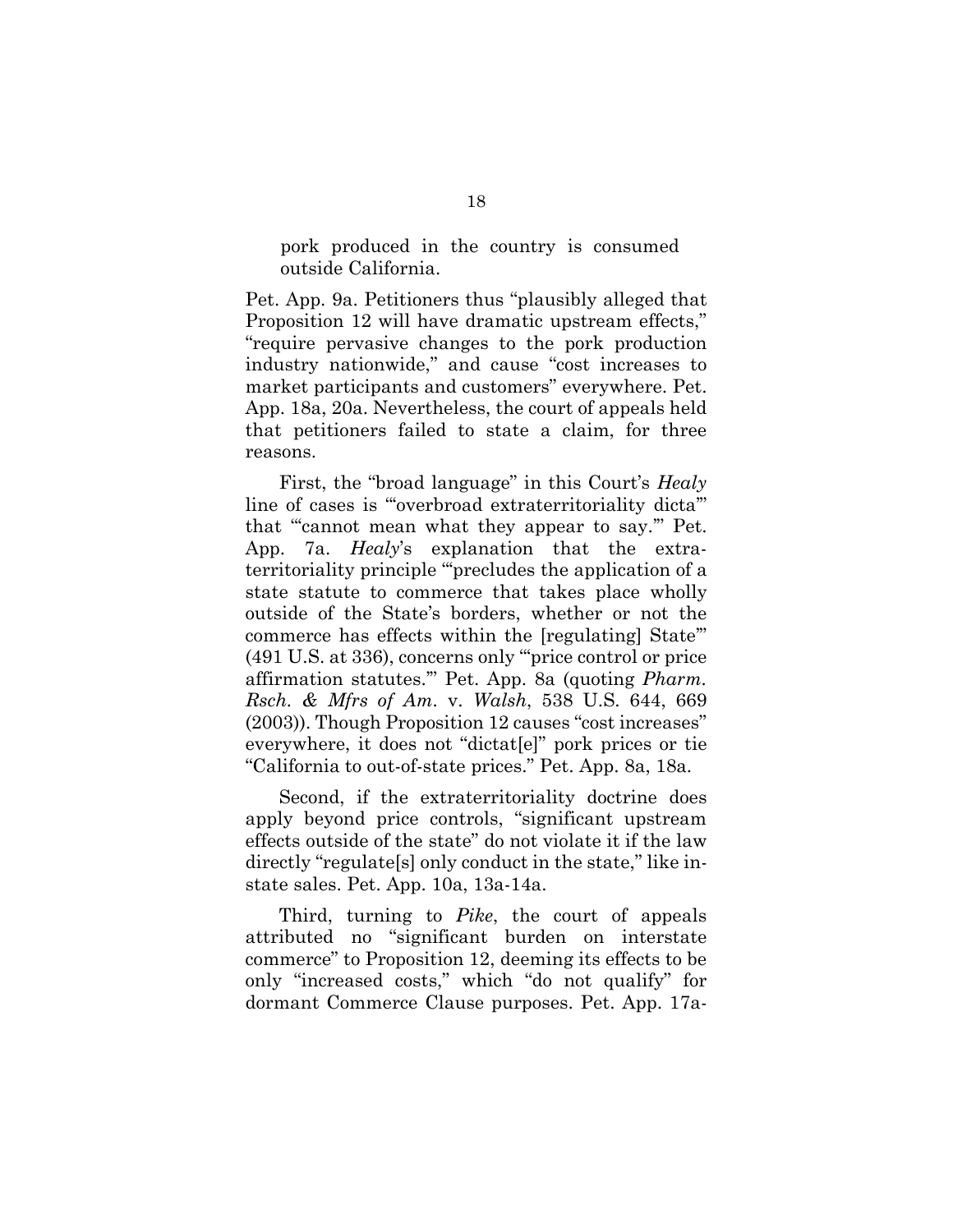18a. Having found no qualifying burden, the court did not consider the purported benefits of the law.

#### <span id="page-35-0"></span>**SUMMARY OF ARGUMENT**

Petitioners' complaint should not have been dismissed because it plausibly alleges that Proposition 12 violates the Commerce Clause under this Court's extraterritoriality and *Pike* v. *Bruce Church* doctrines. As petitioners allege:

**I.** Proposition 12 violates the dormant Commerce Clause's extraterritoriality doctrine, which holds almost *per se* invalid State laws that have the practical effect of controlling commerce outside the State.

Proposition 12 forbids the sale in California of pork unless the sow was housed the way California prefers. Because California produces so little commercial pork itself, nearly all those sows are located outside California—and almost none are housed in a manner that satisfies Proposition 12. The practical effect of Proposition 12 is therefore to govern sow housing outside the State. And because of the nature of the industry and its product, Proposition 12 will govern sow housing generally, not just for out-of-state pigs destined for the (very large) California market. It will require massive and costly changes across the entire \$26-billion-a-year industry. And it inescapably projects California's policy choices into every other State, a number of which expressly permit their farmers to house sows in ways inconsistent with Proposition 12.

Proposition 12 thus should be invalidated because it is inimical to the core constitutional principles that the dormant Commerce Clause has long been understood to protect. It prevents the orderly operation of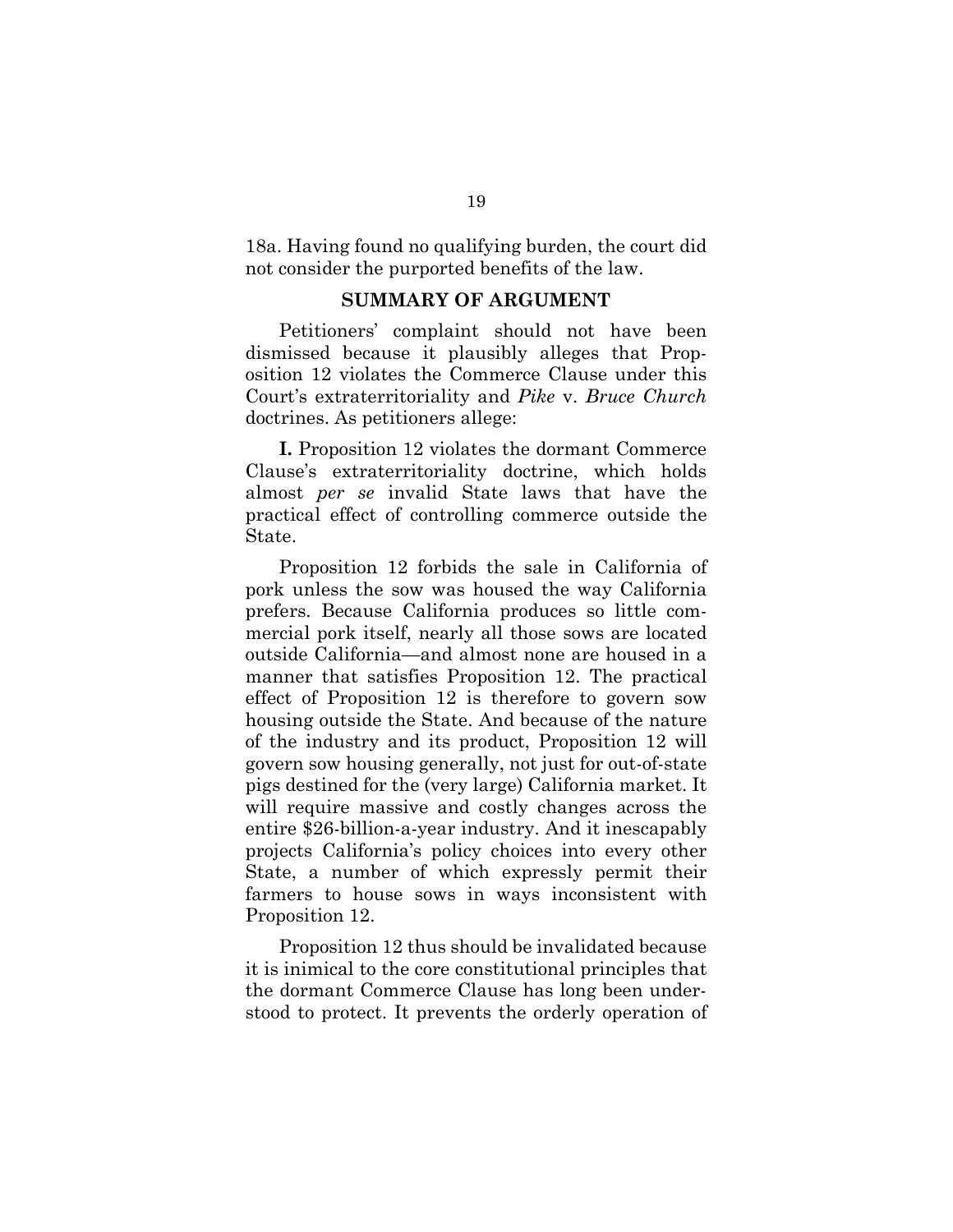an unobstructed nationwide pork market—a market that is unquestionably essential to the Nation's food security. It upends the foundational principle of horizontal federalism that guarantees each state equal footing in the Union and its own sovereign dignity. And it threatens even greater harm, as other States enact competing and potentially retaliatory regulations, Balkanizing the national pork market.

**II.** Even if Proposition 12 were not *per se* invalid, its vast extraterritorial impact requires close scrutiny of California's two purported justifications for the law: animal welfare and human health.

Those justifications do not vindicate Proposition 12's extraterritorial effects on commerce and our federalist system. California lacks police power to address the welfare of farm animals in other States; that is the proper concern of the States where animals are located. And concern over food-borne illnesses in humans is bogus, because features of the industry and a robust federal meat-inspection system eradicate that risk, which would in any event be unaffected by a change from current to Proposition 12-mandated housing standards.

<span id="page-36-0"></span>**III.** Proposition 12 also fails the *Pike* standard. Petitioners adequately allege that Proposition 12 imposes extreme burdens on interstate commerce that far outweigh justifications for Proposition 12 that are illusory and invalid.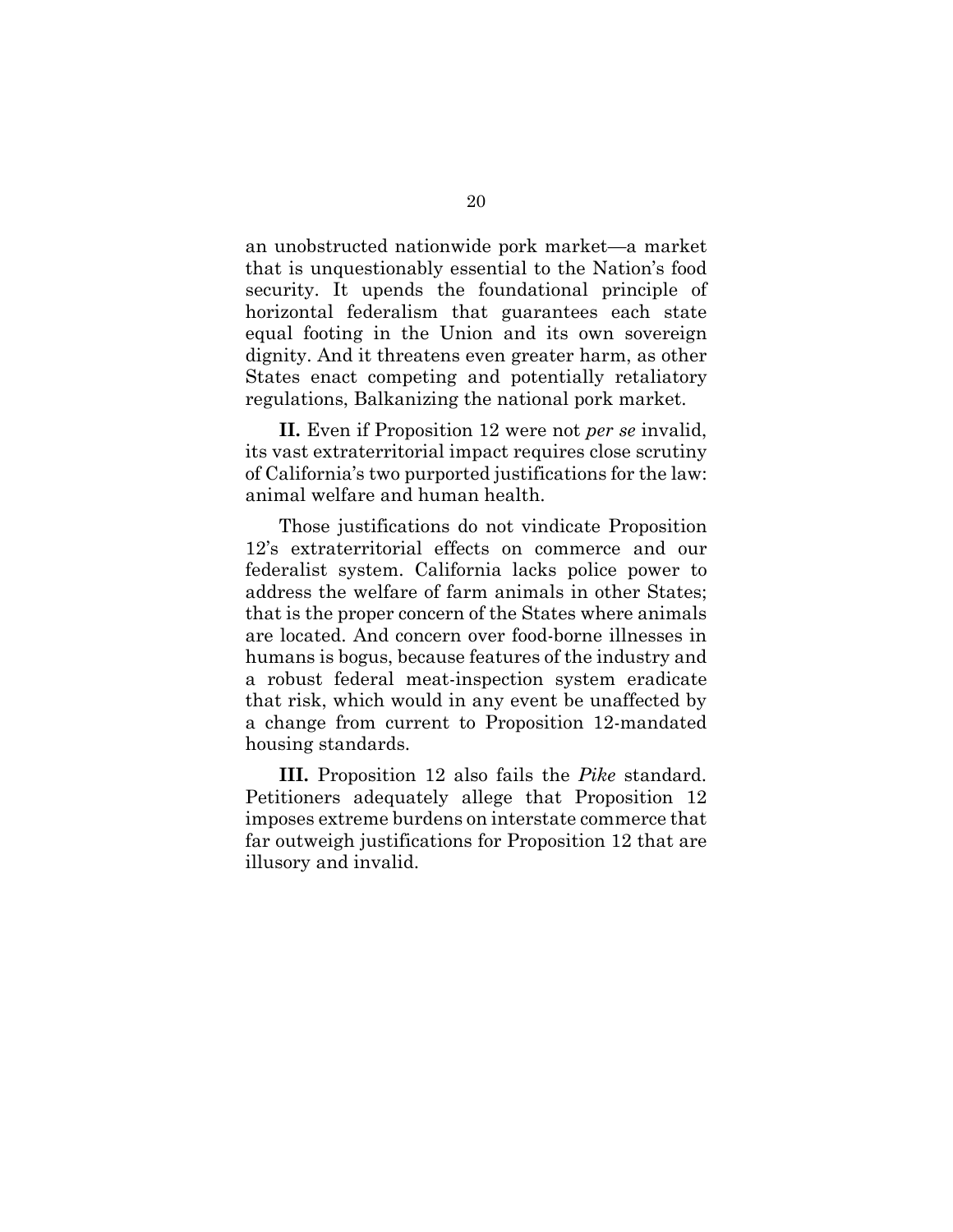#### <span id="page-37-3"></span>**ARGUMENT**

### **I. PROPOSITION 12 UNCONSTITUTIONALLY REGULATES COMMERCE OCCURRING WHOLLY OUTSIDE CALIFORNIA**

More than 99% of pork consumed in California is produced outside of that State. This fact triggers the dormant Commerce Clause's extraterritoriality principle, under which regulation of "commerce that takes place wholly outside of the State's borders" is prohibited "whether or not the commerce has effects within the [regulating] State." *Healy*, 491 U.S. at 336; see *Brown-Forman*, 476 U.S. at 583 (1986) (whether a state law "is addressed only to [in-state] sales is irrelevant if the 'practical effect' of the law is to control" conduct in other states).

<span id="page-37-1"></span>The "critical inquiry" is "whether *the practical effect* of the regulation is to control conduct beyond the boundaries of the State." *Healy*, 491 U.S. at 336 (emphasis added). And "practical effect" is evaluated by "considering the consequences of the statute itself" and "how [it] may interact with the legitimate regulatory regimes of other States." *Ibid*. To serve its important purposes—preserving interstate markets, maintaining the federal-state regulatory balance, and protecting state sovereign dignity—the extraterritoriality doctrine should be given a scope that bars Proposition 12.<sup>8</sup>

l

<span id="page-37-2"></span><span id="page-37-0"></span><sup>8</sup> Some courts of appeals say the extraterritoriality doctrine is limited to dormant Commerce Clause challenges to price-control or price-affirmation statutes. *E.g.*, *Energy & Env't Legal Inst.* v. *Epel*, 793 F.3d 1169, 1174-75 (10th Cir. 2015); *Ass'n des Eleveurs de Canards et d'Oies du Quebec* v. *Harris*, 729 F.3d 937 (9th Cir. 2013). But the needs served by the doctrine do not arise only in the case of price-control or -affirmation laws. And *Pharm-*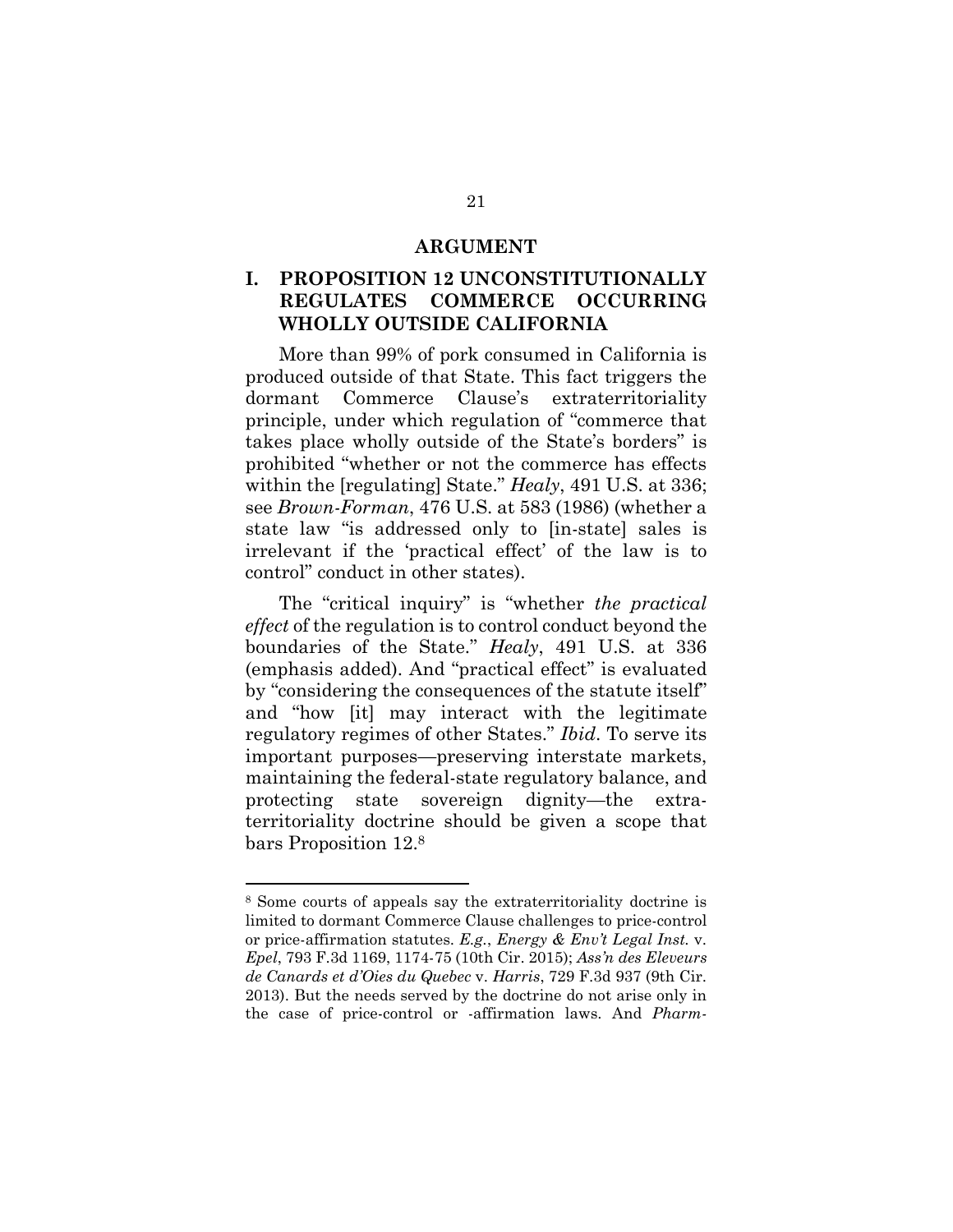### **A. The Extraterritoriality Doctrine Serves Fundamental Purposes At The Heart Of The Constitutional Design**

The rule that a State may not enact laws that have the practical effect of controlling conduct outside that State's borders serves vital functions central to the structure of our federalist system.

*First*, the extraterritoriality rule is important to achieving the Commerce Clause's aim of avoiding the Balkanization that characterized the Nation prior to ratification of the Constitution.

*Second*, the rule prevents one State from imposing its policy choices on another and thereby protects the dignity and sovereignty of all States.

*Third*, there are nationwide markets for which regulation, if any, must be at the federal level to ensure uniformity and allow the free flow of trade. The extraterritoriality rule safeguards national markets against parochial or retaliatory regulatory efforts.

*Fourth*, the rule protects citizens of other States who, lacking a voice in the enactment of the regulating state's laws, could be unfairly burdened under the guise of achieving parochial interests.

<span id="page-38-3"></span>l

<span id="page-38-2"></span><span id="page-38-1"></span><span id="page-38-0"></span>*aceutical Research*, 538 U.S. at 669, did not limit the *Healy* line to such cases. This Court has examined the extraterritorial effects of state laws in non-price cases as varied as environmental standards (*C&A Carbone, Inc.* v. *Town of Clarkston*, 511 U.S. 383 (1994)) and corporate-registration requirements (*Edgar* v. *MITE Corp.*, 457 U.S. 624 (1982)). And in *Brown-Forman*, 476 U.S. at 583, this Court relied on *Southern Pacific*—a case about train length—for the proposition that courts must consider the practical effects of a state law.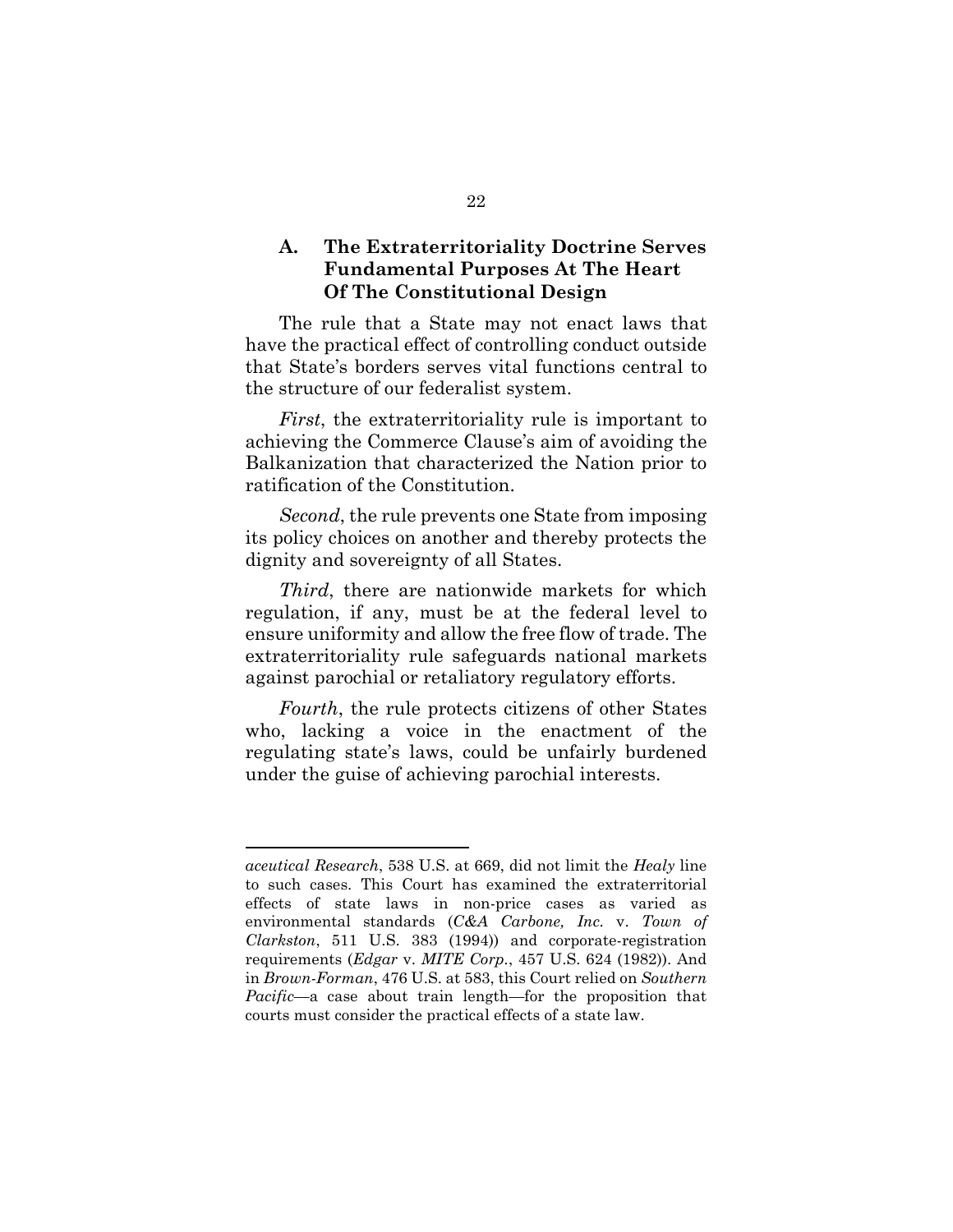<span id="page-39-4"></span><span id="page-39-3"></span>These constitutional principles require rigorous scrutiny of state laws that have material extraterritorial effects because those laws pose unique dangers to the structure of our federalism and the operation of nationwide markets. Indeed, this Court recently recognized that the extraterritoriality doctrine remains an independently operating "exception" to or "variation" of other dormant Commerce Clause rules governing discriminatory state laws or regulations subject to *Pike* balancing. *South Dakota* v. *Wayfair*, 138 S. Ct. 2080, 2091 (2018) (citing *Brown-Forman*, 476 U.S. 573). Whether regarded as a negative implication of Congress's commerce power or located elsewhere in the Constitution's federalist scheme of state territoriality and interstate "competition for a mobile citizenry" (*Gregory* v. *Ashcroft*, 501 U.S. 452, 458 (1991)), the extraterritoriality doctrine serves interests that are cornerstones of our constitutional design. See, *e.g.*, *Paul* v. *Virginia*, 75 U.S. (7 Wall.) 168, 180 (1869) (the Privileges and Immunities Clause "was not intended \* \* \* to give to the laws of one State any operation in other States; such laws "can have no such operation" except by consent).

### <span id="page-39-2"></span><span id="page-39-1"></span><span id="page-39-0"></span>**1. The extraterritoriality doctrine preserves interstate commerce**

The Commerce Clause "reflect[s] a central concern of the Framers that was an immediate reason for calling the Constitutional Convention: the conviction that in order to succeed, the new Union would have to avoid the tendencies toward economic Balkanization that had plagued relations among the Colonies and later among the States." *Hughes* v. *Oklahoma*, 441 U.S. 332, 325-326 (1979). Thus, a "special concern" of the Constitution is "the maintenance of a national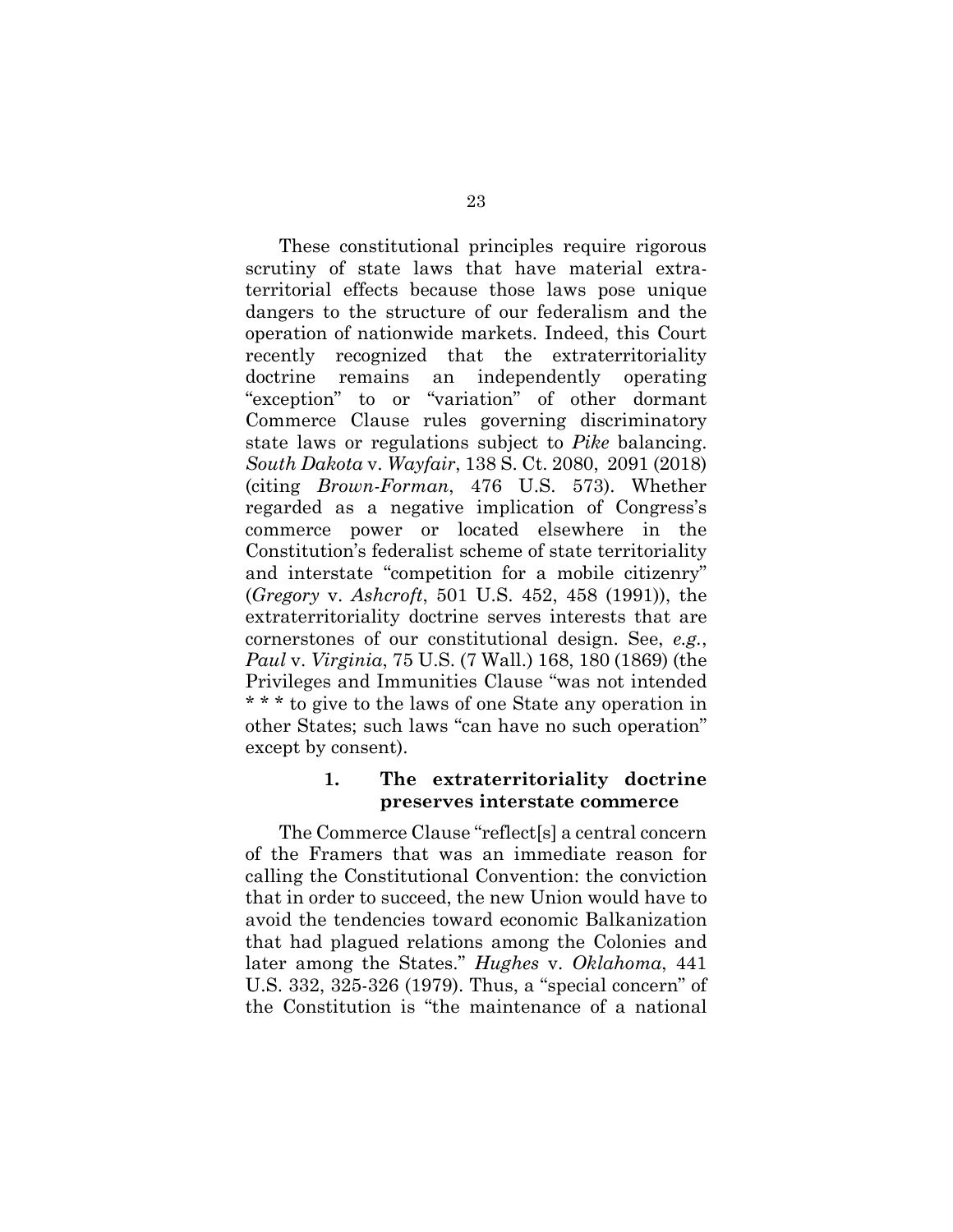<span id="page-40-3"></span><span id="page-40-2"></span><span id="page-40-0"></span>economic union unfettered by state-imposed limitations on interstate commerce." *Healy*, 491 U.S. at 335-336; see *Tennessee Wine & Spirits Retailers Ass'n* v. *Thomas*, 139 S. Ct. 2449, 2459-2460 (2019) (dormant Commerce Clause "preserves a national market for goods and services"); *Camps Newfound/ Owatonna, Inc.* v. *Town of Harrison, Me.*, 520 U.S. 564, 596 (1997) (Scalia, J., dissenting) ("We have often said that the purpose of our negative Commerce Clause jurisprudence is to create a national market").

<span id="page-40-4"></span>Madison understood that allowing states to impose requirements on commercial actors beyond their borders "tends to beget retaliating regulations." Madison, *Vices of the Political System of the United States*, 2 Writings of James Madison 361, 363 (Gaillard Hunt ed. 1901). And Hamilton recognized that "interfering and unneighborly regulations of some States, contrary to the true spirit of the Union," give "just cause of umbrage and complaint to others" and could "be multiplied and extended" until they become "serious sources of animosity and discord," "injurious impediments to the intercourse" among the states, and a threat to the Union. The Federalist No. 22 at 144 (Hamilton) (Clinton Rossiter ed. 1961); see also The Federalist No. 11 at 89 (Hamilton) ("unrestrained intercourse between the states" will "advance the trade of each by an interchange of their respective productions").

<span id="page-40-1"></span>This Court's precedent, which interprets the Commerce Clause to avert Balkanization by prohibiting states from impeding the interstate flow of goods, therefore "has deep roots." *Comptroller of Treasury of Maryland* v. *Wynne*, 575 U.S. 542, 549 (2015); see *Tennessee Wine*, 139 S. Ct. at 2460 ("without the dormant Commerce Clause, we would be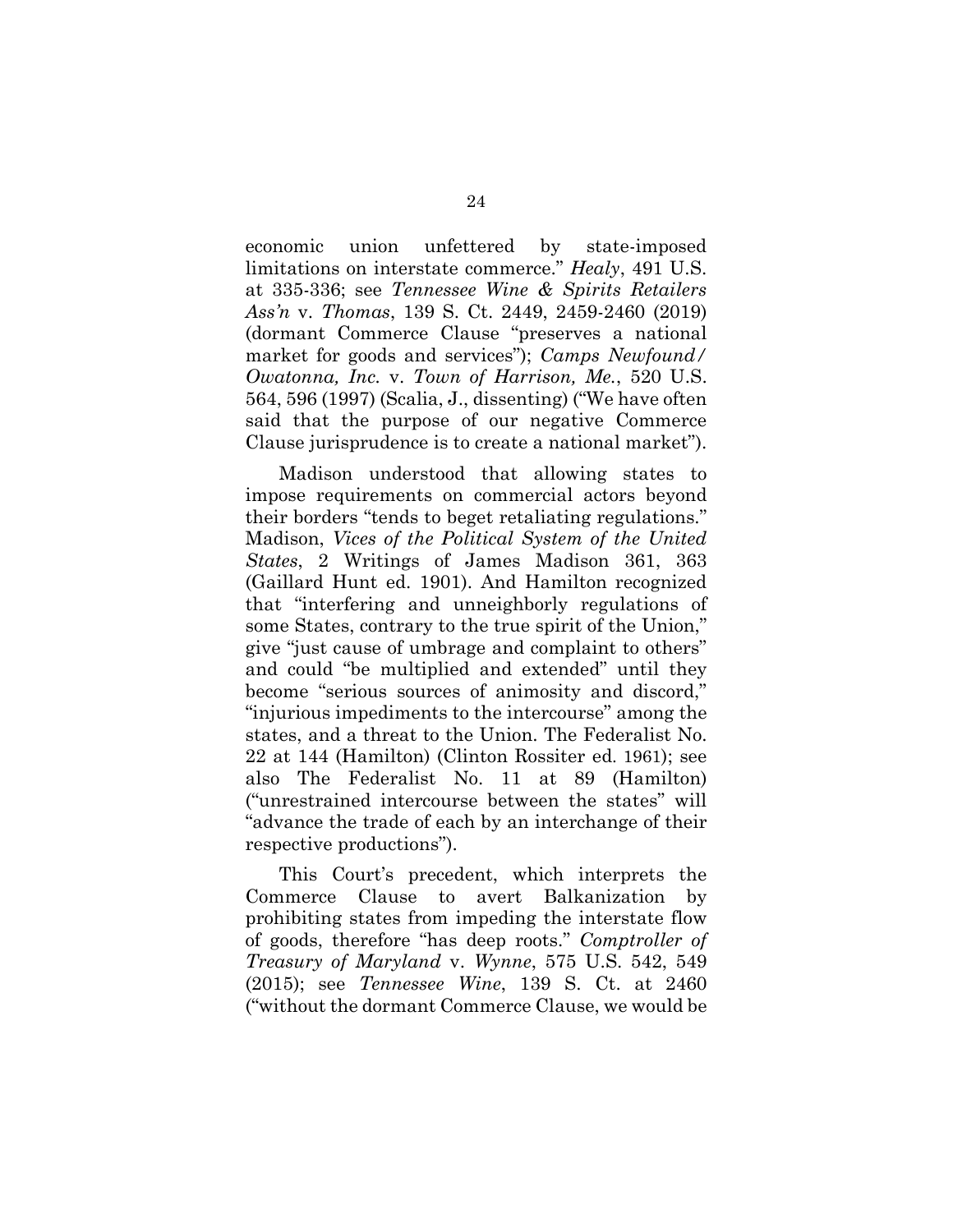left with a constitutional scheme that those who framed and ratified the Constitution would surely find surprising"). Indeed—and particularly relevant here—it "was the vision of the Founders" that, through the protections of the Commerce Clause, "every farmer" and "craftsman shall be encouraged to produce by the certainty that he will have free access to every market in the Nation, that no home embargoes will withhold his export, and no foreign state will by customs duties or regulations exclude them." *H.P. Hood & Sons, Inc.* v. *Du Mond*, 336 U.S. 525, 539 (1949).

### <span id="page-41-2"></span><span id="page-41-1"></span>**2. The extraterritoriality doctrine safeguards State sovereignty**

<span id="page-41-3"></span><span id="page-41-0"></span>A State "is sovereign within its territorial limits." *Ableman* v. *Booth*, 62 U.S. 506, 516 (1858). But a State's projection of its laws to control commerce "occurring wholly outside the boundaries of [the] State exceeds the inherent limits of the enacting State's authority." *Healy*, 491 U.S. at 336. As a matter of constitutional design, "[n]o State can legislate except with reference to its own jurisdiction." *Bonaparte* v. *Tax Court*, 104 U.S. 592, 594 (1882). State action that "pass[es] beyond" its territorial limits and "the rights of [its] own citizens," and "act[s] upon the rights of citizens of other States," is "incompatible with the rights of other States, and with the constitution of the United States." *Ogden* v. *Saunders*, 25 U.S. 213, 369 (1827).

<span id="page-41-4"></span>Recognizing the inherent right of *each* State to regulate in-state conduct as the State sees fit, the extraterritoriality doctrine bars the "projection of one state's regulatory regime into the jurisdiction of another State." *Healy*, 491 U.S. at 337. While States retain "autonomy" within "their respective sphere,"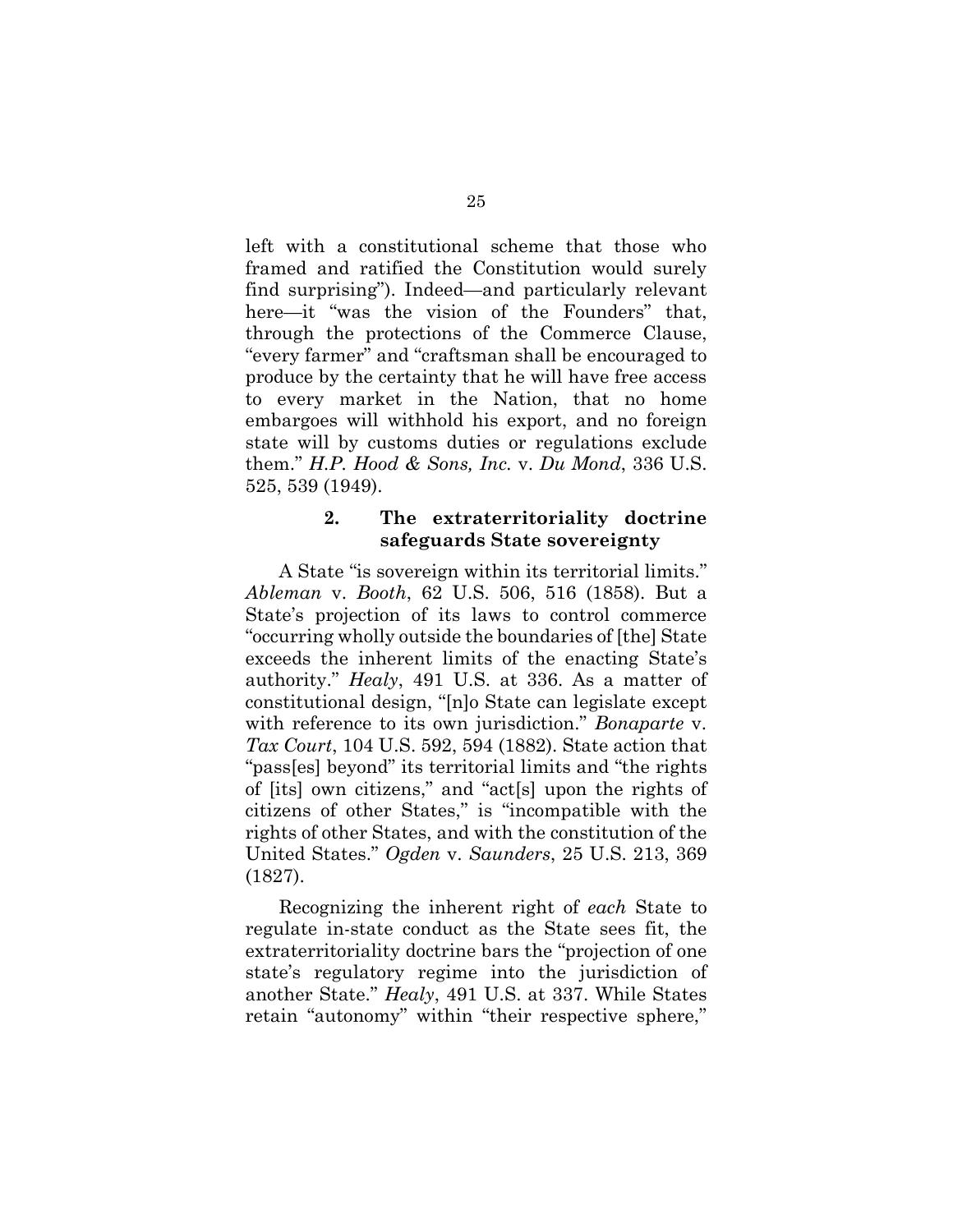<span id="page-42-2"></span>the Constitution preserves each State's dignity and sovereignty by forbidding States from intruding upon the policy choices of their sister States through extraterritorial regulation. *Id*. at 336. Fundamentally, sovereign dignity requires that a State may not "attach restrictions" to "imports" that "control commerce in other States," because that "would extend the [State's] police power beyond its jurisdictional bounds." *C. & A. Carbone*, 511 U.S. at 393. Therefore, when the practical effect of a law is to "regulate directly \* \* \* interstate commerce, including commerce wholly outside the State, it must be held invalid," "regardless of the purpose with which it was enacted.'" *Edgar*, 457 U.S. at 642, 643 (plurality op.).

#### <span id="page-42-4"></span><span id="page-42-3"></span><span id="page-42-1"></span><span id="page-42-0"></span>**3. The extraterritoriality doctrine safeguards nationwide markets**

"The basic principles of the Court's Commerce Clause jurisprudence are grounded in functional, marketplace dynamics." *Wayfair*, 138 S. Ct. at 2095. Regulation of a nationwide market often is the sole province of the federal government, either due to the nature of the goods or because the complexities of the market that have freely developed without state interference require it. See *Southern Pac. Co.* v. *State of Arizona ex rel. Sullivan*, 325 U.S. 761, 767 (1945) ("[T]he states have not been deemed to have authority to impede substantially the free flow of commerce from state to state, or to regulate those phases of the national commerce which, because of the need of national uniformity, demand that their regulation, if any, be prescribed by a single authority"). The extraterritoriality doctrine's focus on the practical effects of a state law is well-grounded in this jurisprudence, which "has eschewed formalism for a sensitive, case-by-case analysis of purposes and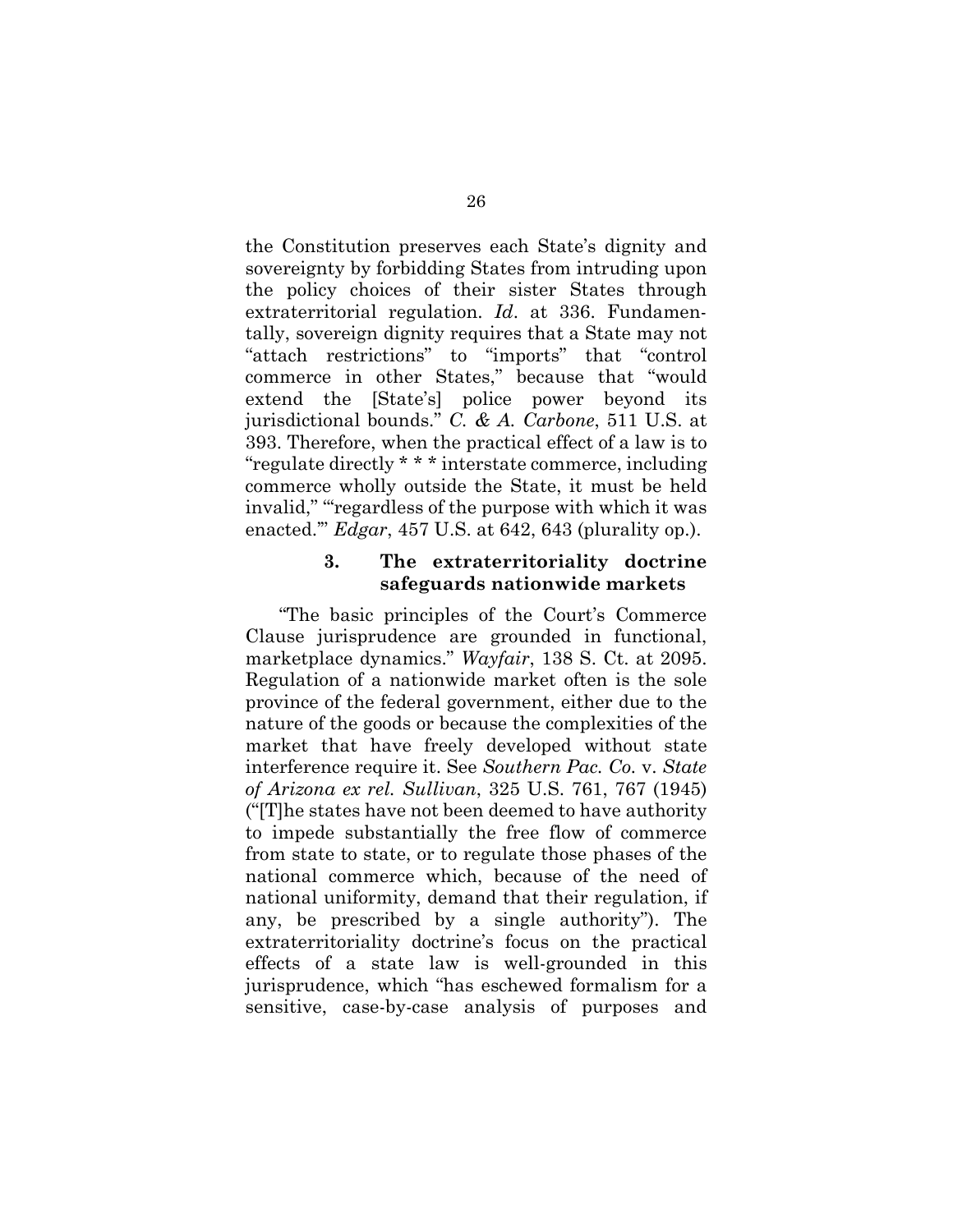<span id="page-43-3"></span>effects." *West Lynn Creamery, Inc.* v. *Healy*, 512 U.S. 186, 201 (1994). The extraterritoriality doctrine plays an important role in safeguarding "those subjects that by their nature imperatively demand a single uniform rule, operating equally on the commerce of the United States." *Wayfair*, 138 S. Ct. at 2090.

### <span id="page-43-1"></span>**4. The extraterritoriality doctrine is a necessary check on one State placing the burdens of achieving its policy goals on the citizens of other States**

State economic regulation with material extraterritorial effects also must be viewed with great skepticism because the usual constraints of the democratic process do not apply. Laws that serve the enacting State's policies by controlling conduct outside of that State will rarely be politically unpopular within the enacting State. See *Comptroller of Treasurer of Maryland*, 575 U.S. at 555-556. In those situations, the harm to interstate commerce "is unlikely to be alleviated by the operation of those political restraints normally exerted when interests within the state are affected." *Southern Pac.*, 325 U.S. at 767 n.2.

### <span id="page-43-2"></span><span id="page-43-0"></span>**B. Proposition 12 Violates The Extraterritoriality Doctrine**

1. Proposition 12 in practical effect regulates wholly out-of-state conduct. Petitioners' complaint describes the features of raising pigs for pork, in which a market hog typically moves through different farms at different stages of life before being processed into numerous cuts of pork destined for different markets. This complex sequence includes numerous transactions—among farmers, packers, and distribu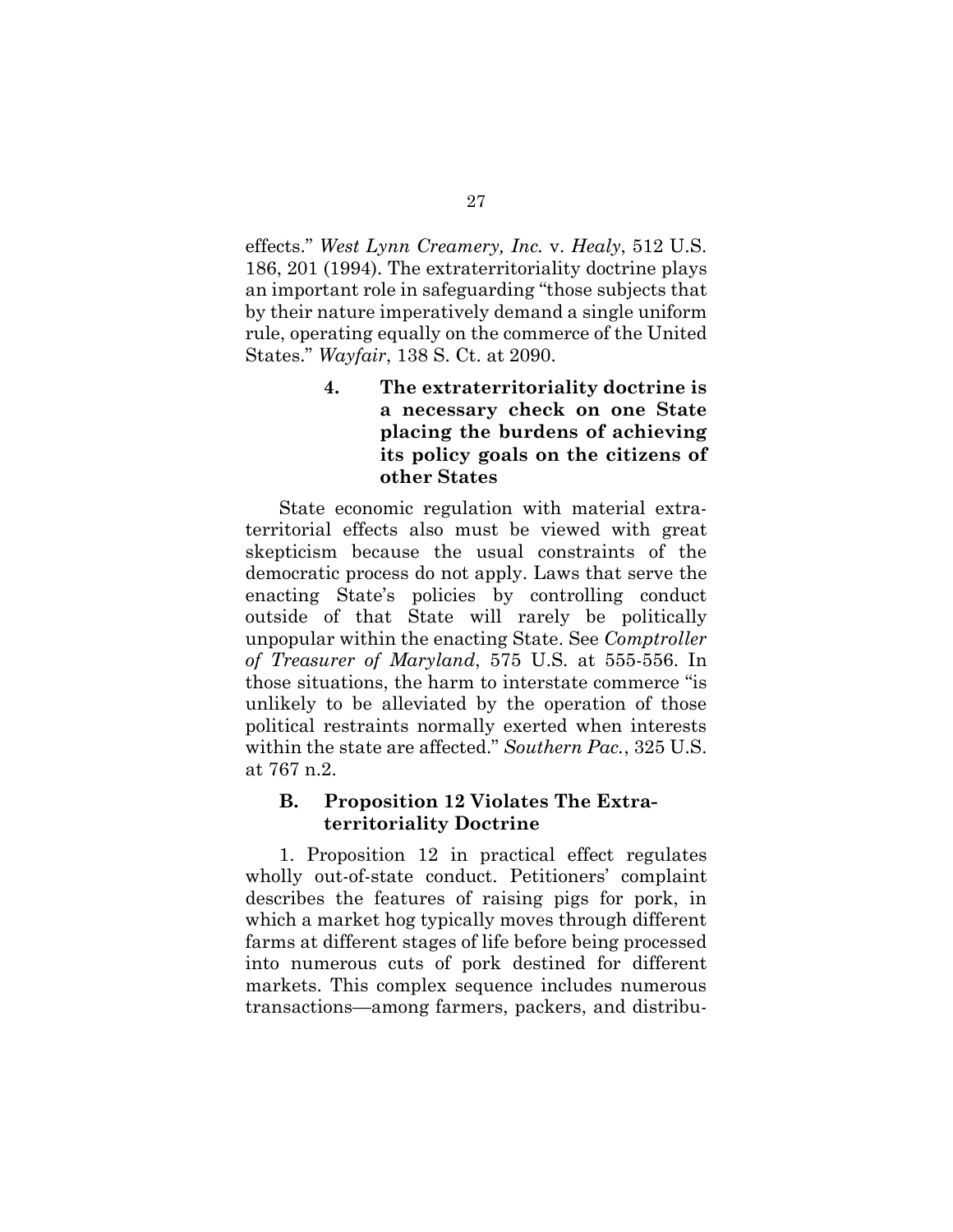tors—that occur entirely outside California but will nonetheless effectively be regulated by Proposition 12.

Petitioners allege that Californians consume about 13% of the Nation's pork, but California farmers produce only a miniscule fraction of that meat. Nearly all pork sold in California comes from pigs raised outside the State. P. 8, *supra*. Petitioners detail the complex, segmented commercial pork production process that has evolved in this country. That vertically segmented production model evolved to protect herd health and to achieve economies of scale necessary to provide consumers with affordable pork products. Pp. 8-12, *supra*.

As the Ninth Circuit found, petitioners sufficiently alleged that Proposition 12 is incompatible with this production model and will impose significant costs on farmers and consumers outside California. Pet. App. 9a. Proposition 12 mandates that farmers provide each sow with 24 square feet of usable floor space and largely prohibits the use of individual stalls, even during the critical period between weaning and confirmation of pregnancy, when sows recover from the stress of giving birth, the sows are bred, and the embryo attaches. P. 6, *supra*. Both the square-feet requirement and the ban on breeding stalls are contrary to how the vast majority of sow farmers house their herds, and many farmers believe they are affirmatively harmful to sow health. Pp. 9- 11, *supra*.

But because of the impracticality of tracing a single cut of pork back to a particular sow housed in a particular manner from six months of age on (p. 16 n.7, *supra)*, farmers everywhere will be required to conform their *entire* operations with Proposition 12 for all their sows. Pp. 16-17, *supra*. Thus, a pig raised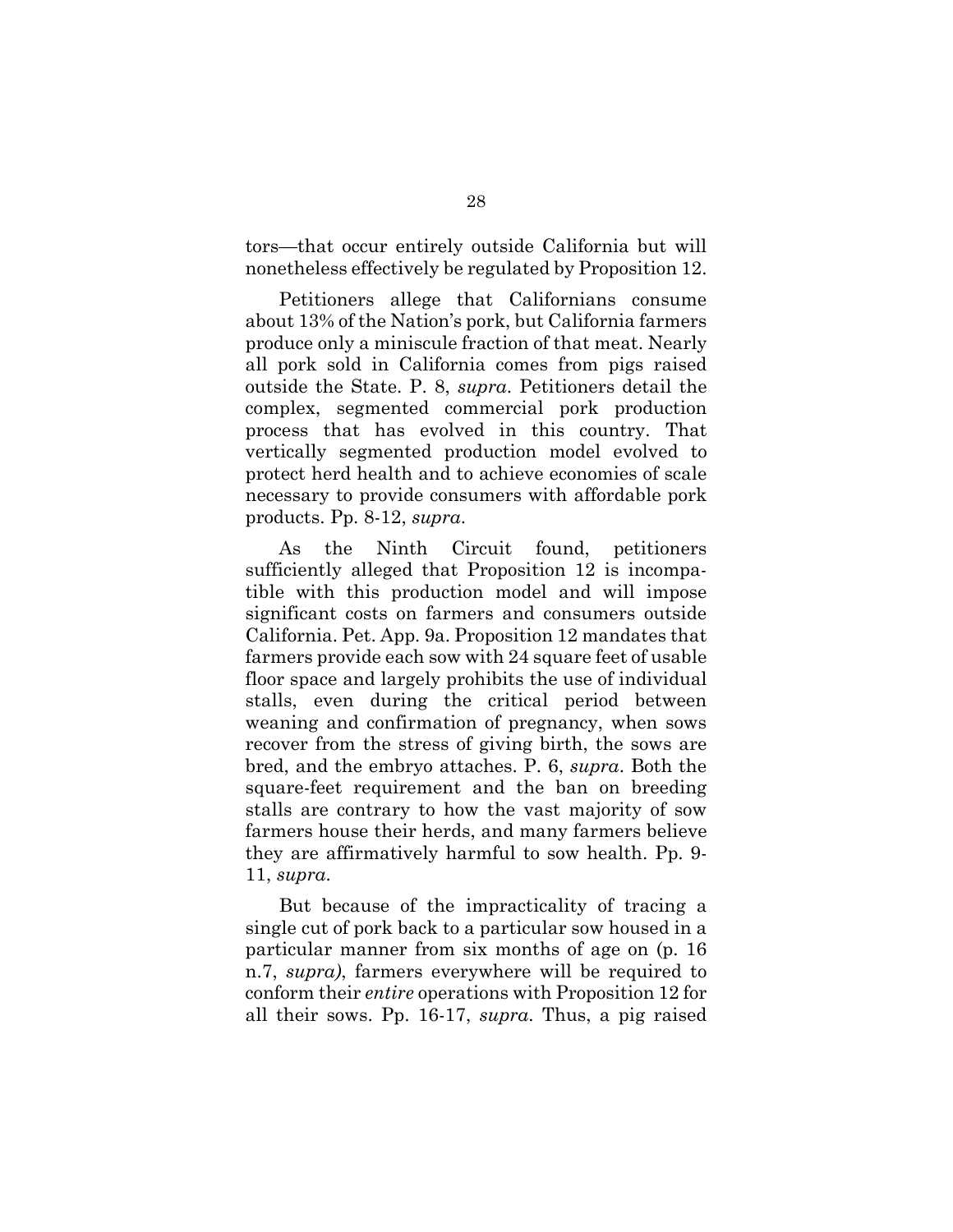entirely outside California (as virtually all pigs are), but whose meat is sold even partly in California, will have to conform with Proposition 12. And because sow farmers will not know whether any cut from their pigs will be sold in California, all sows will need to be raised in a Proposition 12-compliant manner. As the complaint alleges, packers have already started telling their suppliers that *all* hogs must be raised in a way that meets the Proposition 12 criteria. P. 16, *supra*. Changing sow facilities to meet the Californiaimposed burdens will impose hundreds of millions of dollars of upfront costs on farmers, increasing production costs by about \$13 per pig, regardless of where it is sold. P. 15, *supra*.

<span id="page-45-0"></span>It is no answer, as California has urged, that Proposition 12 by its terms governs only sales of pork within California. The fact that the law purports to regulate only in-state commerce "is *irrelevant* if the 'practical effect' of the law is to control" conduct in other States. *Brown-Forman*, 476 U.S. at 583. Because 99.9% of pork consumed in California derives from sows raised out-of-state, the burden of transforming facilities will be borne by farmers virtually entirely outside of California. And because 87% of the Nation's pork is sold outside of California, the significant increase in the cost of pork resulting from Proposition 12 will be borne by consumers throughout the country. This is a material, practical, extraterritorial-regulation-driven effect on a \$26 billionper-year industry whose production processes have successfully evolved over decades in response to freemarket forces.

2. Proposition 12 also violates the extraterritoriality doctrine because it impermissibly intrudes into the operations of out-of-state businesses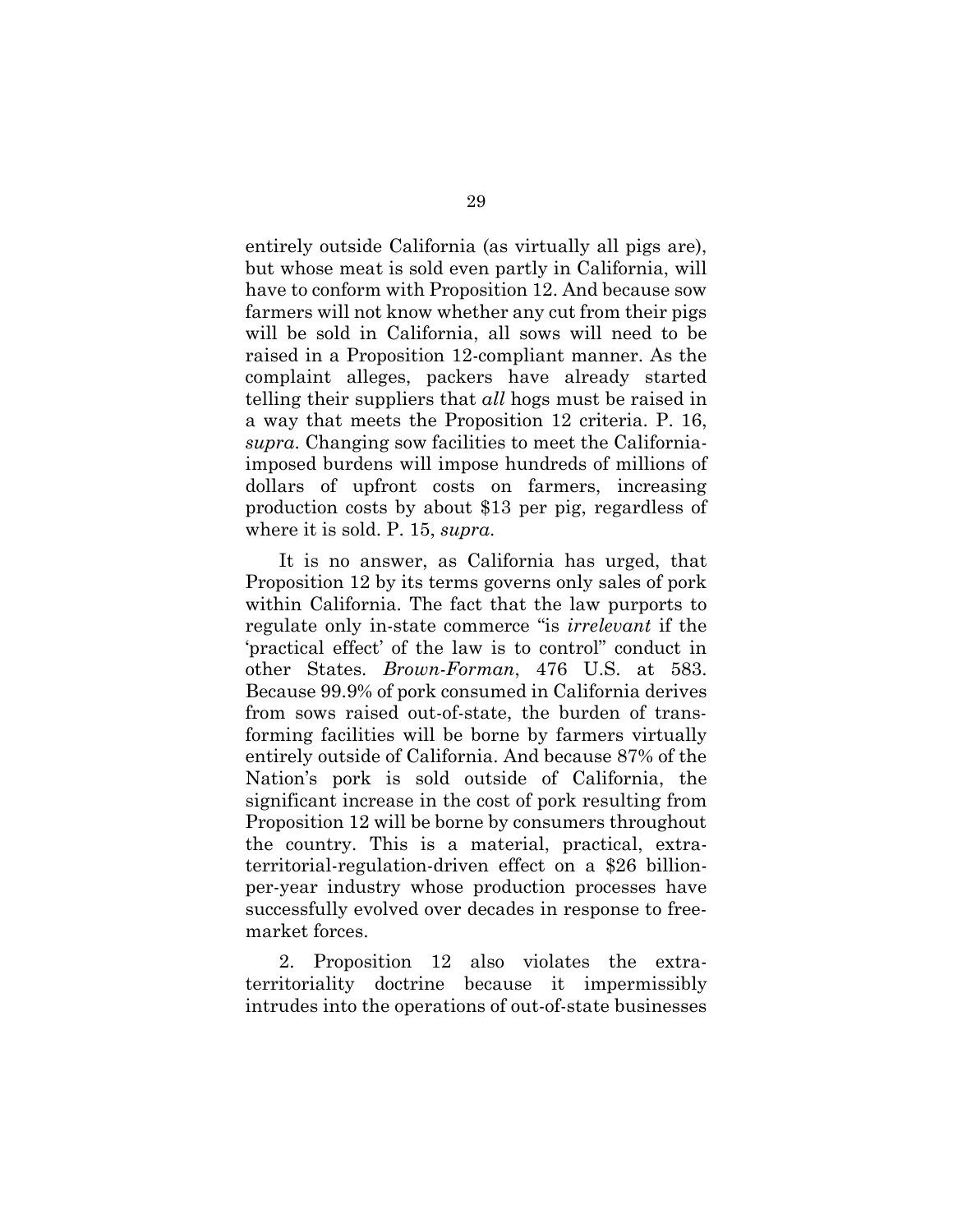with its invasive inspection requirements. CDFA's proposed regulations make clear the extent to which California plans to inject itself into oversight of farms located out-of-state. Those proposed regulations provide for on-site inspections, including unannounced visits, by California's agents to certify out-ofstate sow farms as Proposition 12 compliant. Pet. Reply App. 38a-39a, § 1326.5(a). California's agents must be afforded "access to the production" facility, offices, and any other places where covered animals may be kept, handled, processed, or transported. Pet. Reply App. 33a, § 1326.1(c). This physical intrusiveness cannot be reconciled with the territorial limits of a State's jurisdiction. See *Ogden*, 25 U.S. at 369.

<span id="page-46-1"></span><span id="page-46-0"></span>3. Proposition 12 subjects pork farmers to inconsistent regulations and will lead to the Balkanization that the Framers called a constitutional convention to avoid. *Healy* directed courts to consider how a challenged law may interact with the regulatory regimes of other States and what effect would follow if other States adopted similar legislation. 491 U.S. at 336. The comprehensive and intrusive manner in which Proposition 12 prescribes farming practices for predominantly out-of-state businesses is precisely the type of regulation that is likely to "offend Sister states" and conflict with their regulation of in-state businesses. *Id*. at 336 n.13.

Allowing Proposition 12 to stand would encourage other States to impose sow housing requirements on out-of-state farmers, resulting in a regulatory patchwork that would throttle the nationwide pork market. Indeed, faced with an ever-growing array of state-imposed sow-housing requirements, some of which would be contradictory, the pork market would be stuck in the type of "gridlock" that required the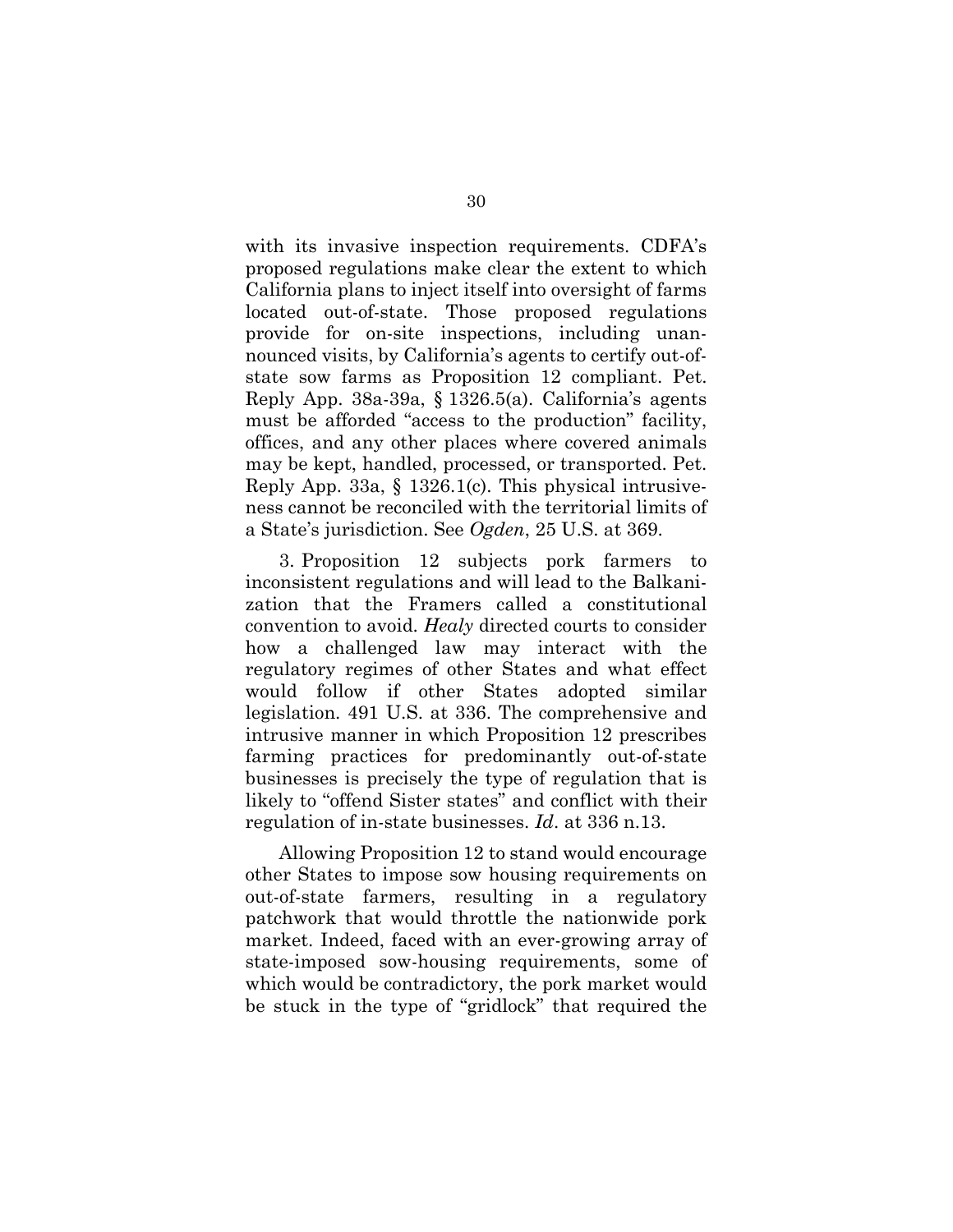<span id="page-47-0"></span>Court in *Healy* to strike down Connecticut's priceaffirmation law. 491 U.S. at 340.

<span id="page-47-9"></span><span id="page-47-8"></span><span id="page-47-7"></span><span id="page-47-6"></span><span id="page-47-5"></span><span id="page-47-2"></span>This scenario is not speculative. A Michigan statute permits that State's farmers to use individual pens from seven days prior to farrowing until pregnancy is confirmed, which Proposition 12 forbids. Mich. Comp. Laws  $\S 287.746(1)(d)$ , (j) &  $(2)(a)$ . Ohio regulations permit Ohio sow farmers to confine sows in breeding pens post-weaning until a new pregnancy is confirmed, Ohio Admin. Code  $\S$  901:12-8-02(G)(4), (5), a practice that Proposition 12 forbids. Colorado permits its farmers to confine pregnant sows in individual stalls for 12 days before farrowing (Colo. Rev. Stat. § 35-50.5-102(1)(b)), and Rhode Island for 14 days (Rhode Island Stat. § 4-1.1-4(7)). Proposition 12 limits confinement of sows in farrowing stalls *anywhere* to 5 days. Pet. App. 45a. A Massachusetts citizen initiative advanced by HSUS two years before Proposition 12 imposes a stand-up, turn-around rule on pork sales in the State, but unlike Proposition 12 includes no square footage requirement. Mass. Gen. Laws Ann. ch. 129 App., §§ 1-3(C), 1-5(E). The practical effect of Proposition 12 is to override all those laws, and with them the sovereign dignity and policy choices of the enacting States.

<span id="page-47-10"></span><span id="page-47-4"></span><span id="page-47-3"></span><span id="page-47-1"></span>In *Southern Pacific*, this Court invalidated the Arizona Train Limit Law, which capped the length of passenger and freight trains operated within the State, finding that it "must inevitably result in an impairment of uniformity of efficient railroad operation" because other States either did not regulate train length at all or imposed different (less strict) limits. 325 U.S. at 773. The "evident" confusion and difficulty created by imposing different regulations on an industry that operated nationwide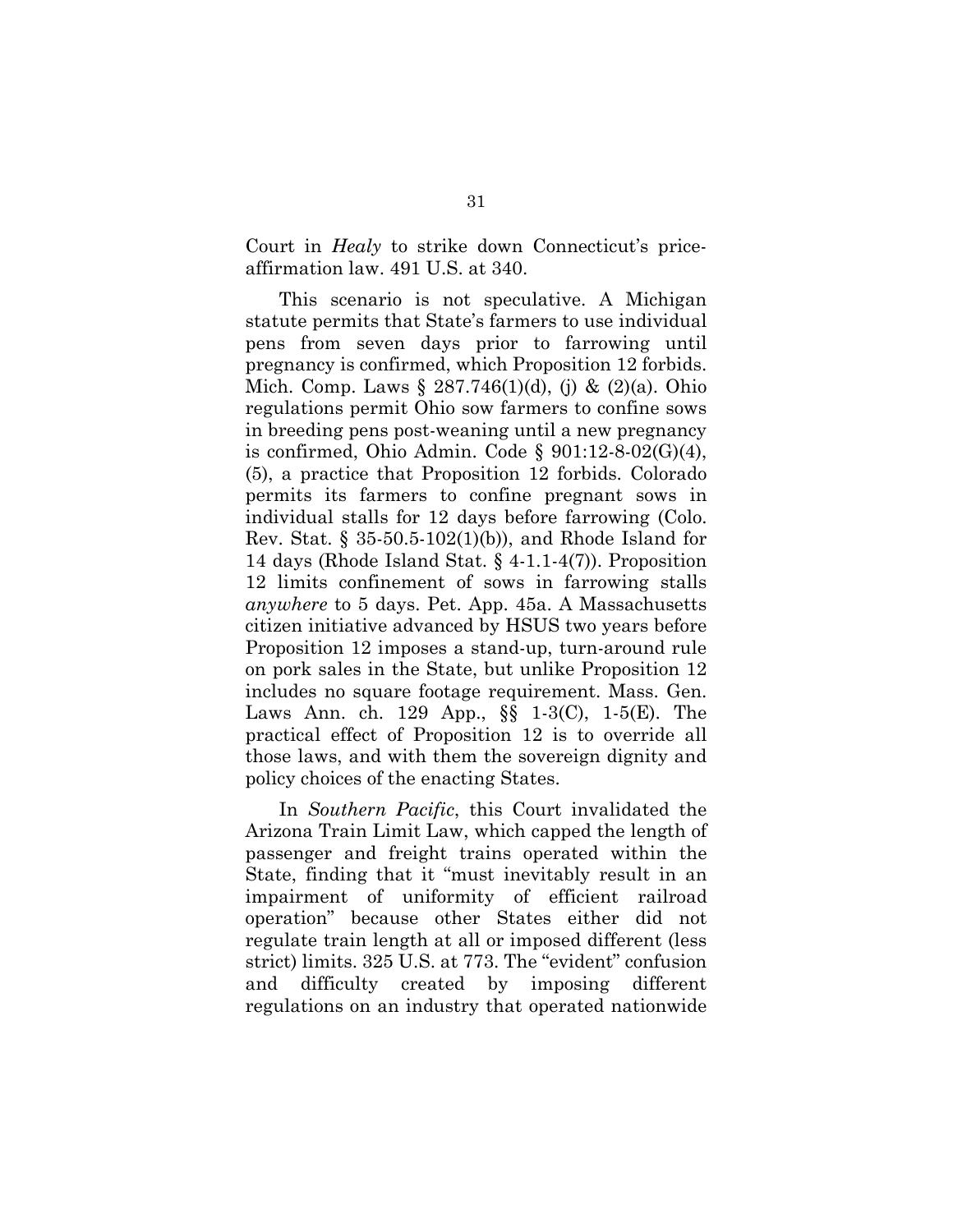<span id="page-48-1"></span>left "unsatisfied the need for uniformity." *Id*. at 774. And because of the impracticality of breaking down and reassembling trains at the Arizona borders, the practical effect of the Arizona law was that it "often controls the length of passenger trains all the way from Los Angeles to El Paso." *Ibid*. Similarly here, Proposition 12 disrupts a national market and controls, in practical effect, how hogs are raised in Iowa, North Carolina, and every pig-producing State, regardless of their local laws.

4. Proposition 12's extraterritorial effects are incompatible with the national policy proclaimed in the Pork Promotion, Research, and Consumer Information Act. In *Southern Pacific*, the Court explained that the Arizona Train Limit Law created a "substantial obstruction to the national policy proclaimed by Congress to promote adequate, economical and efficient railway transportation service." 325 U.S. at 773. In the Pork Promotion statute, Congress declared that pork "must be available readily and marketed efficiently" to provide food security to millions of Americans and that the "maintenance and expansion of existing markets" is vital to "the general economy of the United States." 7 U.S.C.  $\frac{6}{9}$  4801(a)(3), (4).

<span id="page-48-3"></span><span id="page-48-2"></span><span id="page-48-0"></span>Principles like the extraterritoriality rule "accommodate the necessary balance between state and federal power." *Wayfair*, 138 S. Ct. at 2090. From the outset of its Commerce Clause jurisprudence, this Court has recognized that certain "subjects by their nature 'imperatively demand a single uniform rule, operating equally on the commerce of the United States.'" *Ibid*. (quoting *Cooley* v. *Bd. of Wardens of Port of Phila. ex rel. Soc'y for Relief of Distressed Pilots*, 12 How. 299, 319 (1852)). In the Pork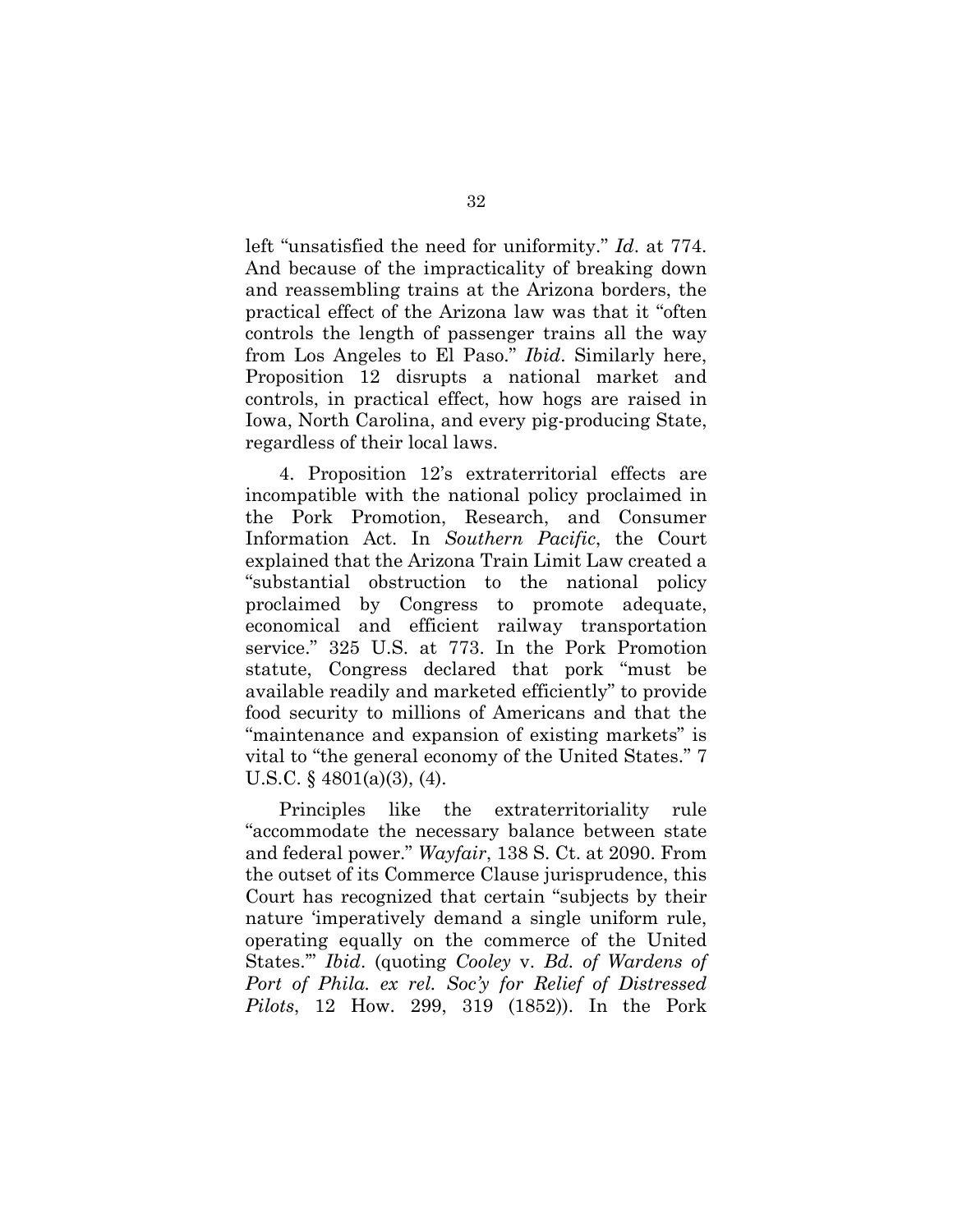Promotion statute, Congress has signaled the importance of fostering an efficient nationwide pork market. The practical effects of Proposition 12 are inconsistent with that congressional policy.

5. Without the territorial constraints imposed by the dormant Commerce Clause and the principles of horizontal federalism it embodies, there is nothing (short of congressional action) to stop any state from imposing production standards on imports and sales, regardless of whether and how that destroys investments made in other States, disrupts national markets, or inflames tensions with other States. California could bar sales of goods not produced by union members, even though in right-to-work States employees may opt out of union membership, and right-to-work laws are one aspect of competition among states. Or California might bar imports of goods not produced by workers paid California's \$15 an-hour minimum wage, even though in most States the minimum wage is below \$10, another key element in interstate competition.9 It is not farfetched, given the deep divisions on moral and social issues within our country, to see a threat to the Union in the construction of these kinds of legal moats around a State's markets.

<span id="page-49-0"></span>This Court in *Baldwin* mocked the idea that the Commerce Clause allows a State to "condition importation [of goods] upon proof of a satisfactory wage scale." 294 U.S. at 524. Yet if Proposition 12 is constitutional, that and any number of other laws

l

<sup>9</sup> California argued in another case challenging Proposition 12 that a minimum-wage-based ban on sales would be constitutional. Oral Argument at 16:09-18:30, *N. Am. Meat Inst.* v. *Becerra*, [https://www.ca9.uscourts.gov/media/video/](https://www.ca9.uscourts.gov/media/video/%20?20200605/19-56408)  [?20200605/19-56408.](https://www.ca9.uscourts.gov/media/video/%20?20200605/19-56408)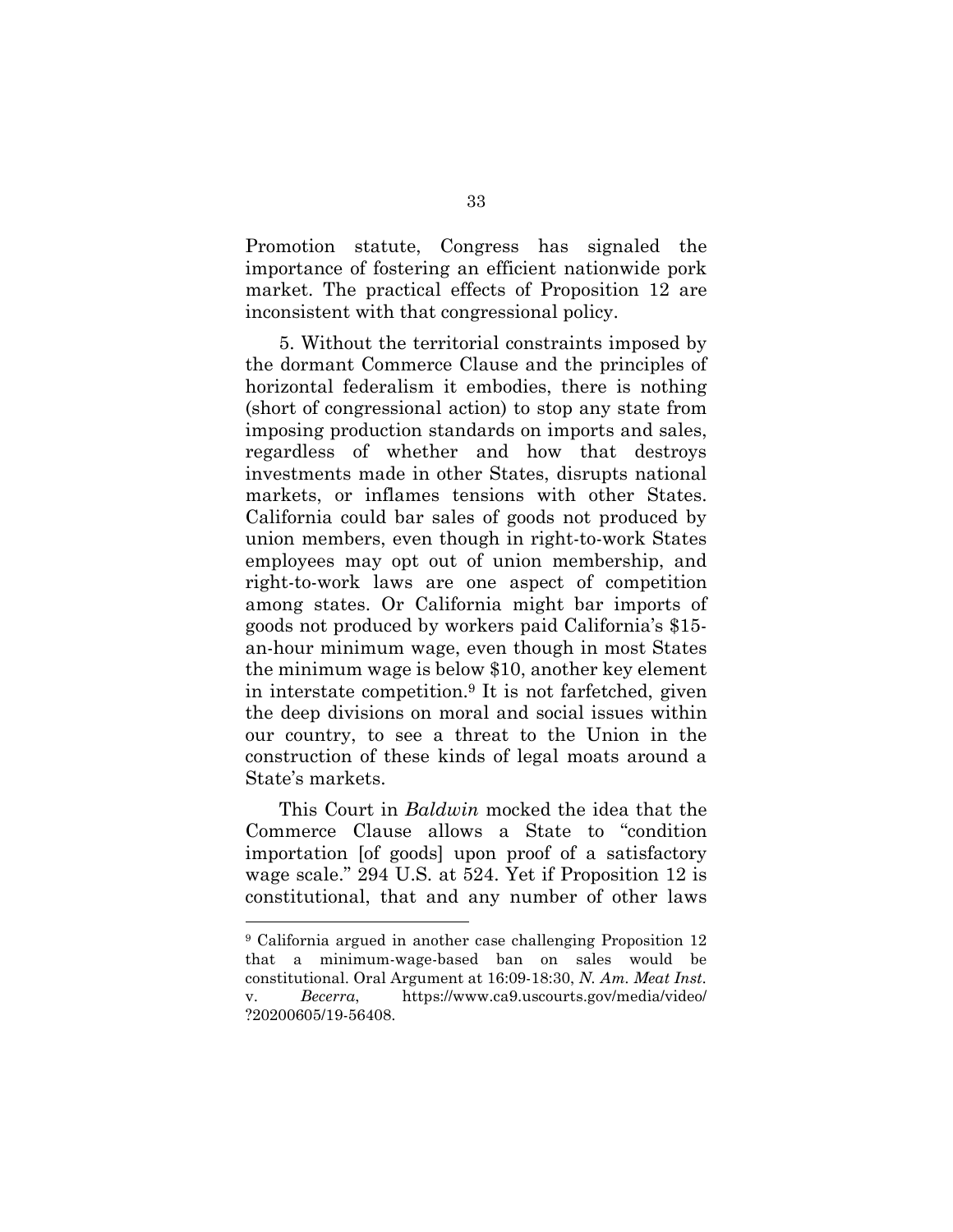<span id="page-50-0"></span>conditioning sales on compliance with a State's rules governing the operation of manufacturing plants, of the type struck down in *Legato Vapors, LLC* v. *Cook*, 847 F.3d 825 (7th Cir. 2017), could proliferate. There, the Seventh Circuit held that a State violated the extraterritoriality rule when, citing public health reasons, it conditioned obtaining a permit to sell vaping liquids in the State on the manufacturer—90% of them located out of state—maintaining specified security arrangements, satisfying "construction, design, and operation" requirements, and submitting to audits by State agents. *Id*. at 828. Proposition 12 likewise tells out-of-state farms how to produce pigs, and is likewise unconstitutional.

6. In sum, petitioners have sufficiently alleged that Proposition 12 will have substantial extraterritorial effects on conduct that takes place outside of California. Those effects are manifested in multiple ways. Proposition 12:

- requires farmers in other States and abroad to significantly change their operations, even though most of the pork they produce will not be sold in California;
- authorizes California's agents to inspect sow farms, almost all of which are outside California's borders;
- places farmers at risk of contradictory state regulations that will hamstring the nationwide pork industry;
- overrides other states' policy choices about the way their farmers may raise hogs; and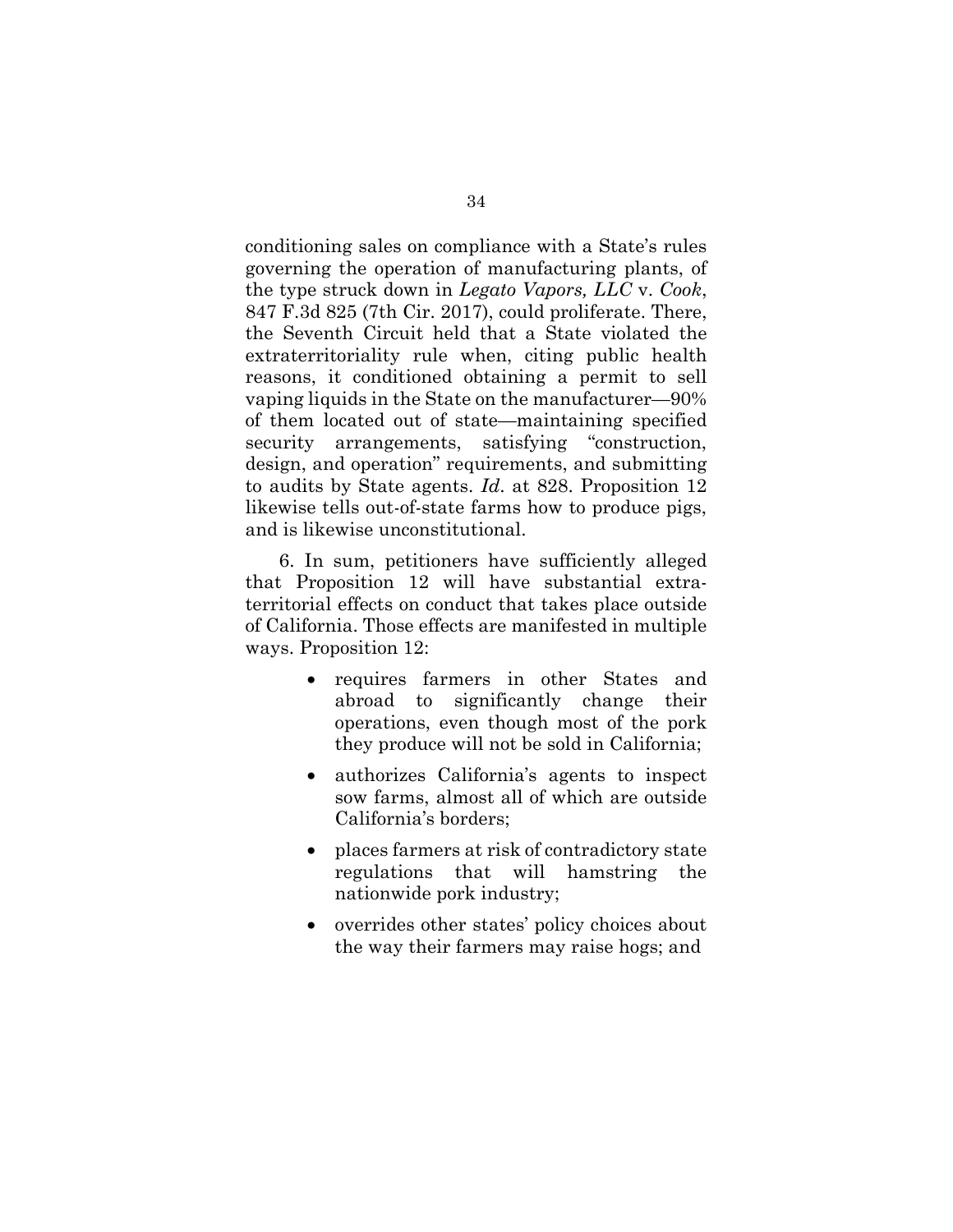imposes state regulations on a market that, as Congress has recognized, needs to be fostered by the nationwide free flow of pork.

These allegations state a claim that Proposition 12 violates the Commerce Clause's extraterritoriality rule.

<span id="page-51-1"></span><span id="page-51-0"></span>7. In light of the damage they do to the horizontalfederalism and free-interstate-commerce principles that are foundations of our Union, extraterritorial laws, like discriminatory laws, should be "deemed almost *per se* invalid." *Energy and Env't Legal Inst.*, 793 F.3d at 1172. When a State has genuine, factbased concerns about the health and safety of its residents, it may reasonably be assumed that its sister States share those concerns and will regulate their own businesses accordingly. If not, the Commerce Clause gives Congress authority to step in. Often, Congress will address States' concerns through a federal regulatory regime, as with federal meat inspection. California may experiment as it wishes within its own borders. But as Justice Brandeis described that "happy inciden[t] of the federal system," "a single courageous State may, if its citizens choose, serve as a laboratory; and try novel social and economic experiments *without risk to the rest of the country*." *New State Ice Co.* v. *Liebmann*, 285 U.S. 262, 311 (1932) (Brandeis, J., dissenting) (emphasis added). Allowing a State to export its social experiments extraterritorially threatens our federalism. That is certainly true of Proposition 12, which many States strongly oppose.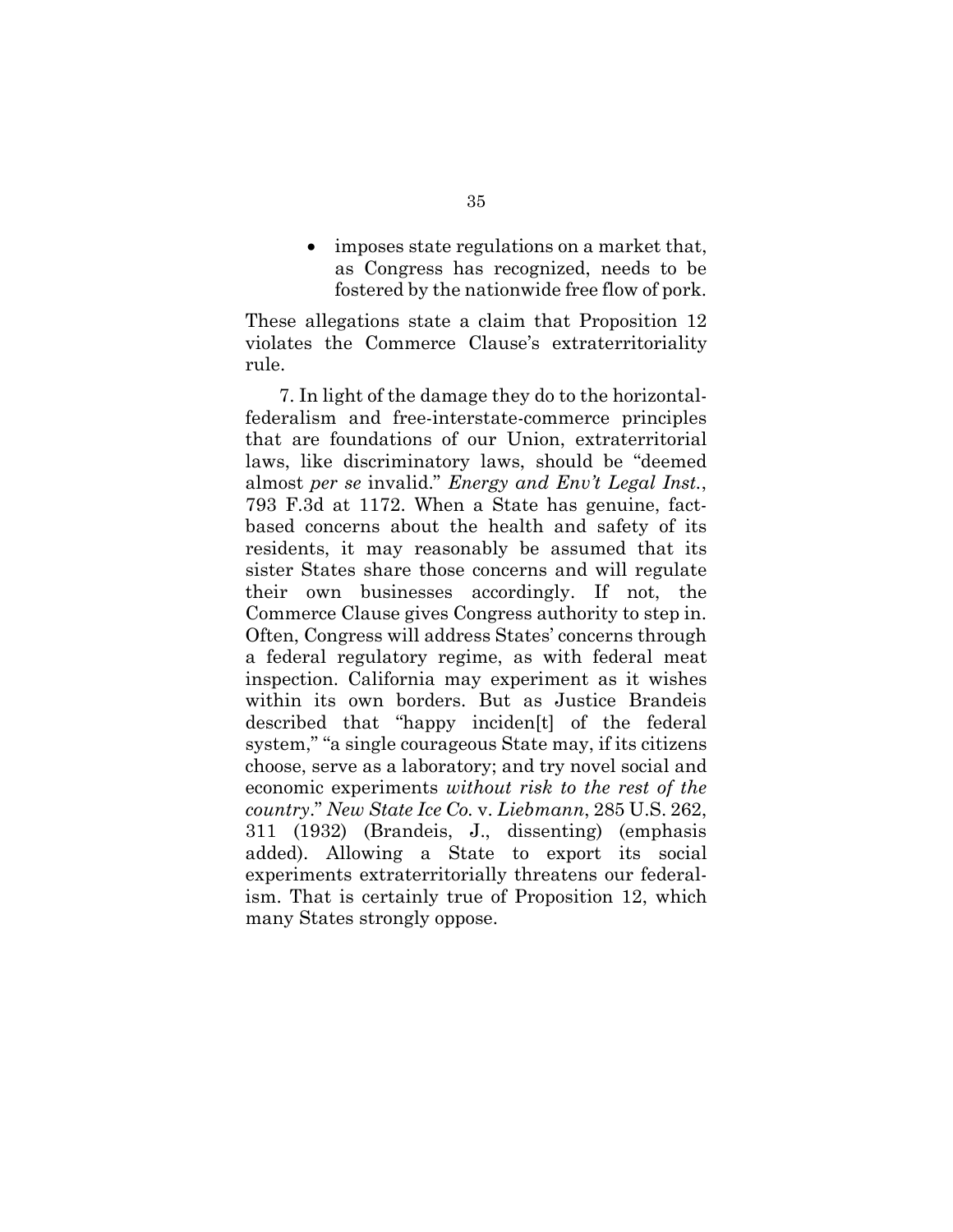### **II. PROPOSITION 12 IS UNCONSTITUTIONAL BECAUSE IT GOVERNS EXTRATER-RITORIAL ACTIVITY BEYOND CALIF-ORNIA'S POLICE POWERS**

Even if California's extraterritorial projection of its sow-husbandry laws is not a *per se* violation of the Commerce Clause, it nevertheless is unconstitutional because *this* extraterritorial projection exceeds California's police powers.

Under this Court's cases, a law with extraterritorial effects on commerce that has no local benefits exceeds the police power and violates the Commerce Clause. Courts do not accept at face value a State's invocation of police power, but ask whether the law reasonably can be justified as a measure to protect the health and safety of its citizens. Proposition 12 projects California's sow husbandry rules extraterritorially, but bears no relation to the State's internal health. And its concern for the "moral satisfaction, peace of mind, social approval" of its citizens is not within the police power. Pet. App. 75a.

### <span id="page-52-1"></span>**A. A Law That Applies Extraterritorially But Has No Local Benefits Violates The Commerce Clause**

<span id="page-52-2"></span><span id="page-52-0"></span>1. States may exercise "'police powers to protect the health and safety of their citizens.'" *Hill* v. *Colorado*, 530 U.S. 703, 715 (2000). They enjoy "'great latitude'" to do so. *Gonzales* v. *Oregon*, 546 U.S. 243, 270 (2006). But the police power is not limitless. This Court has long recognized constitutional "checks upon the police power of the states." Ernst Freund, *The Police Power* § 68 (1904); see *Hodel* v. *Va. Surface Mining & Reclamation Ass'n*, 452 U.S. 264, 311 (1981) (Rehnquist, J., concurring) (exercise of police power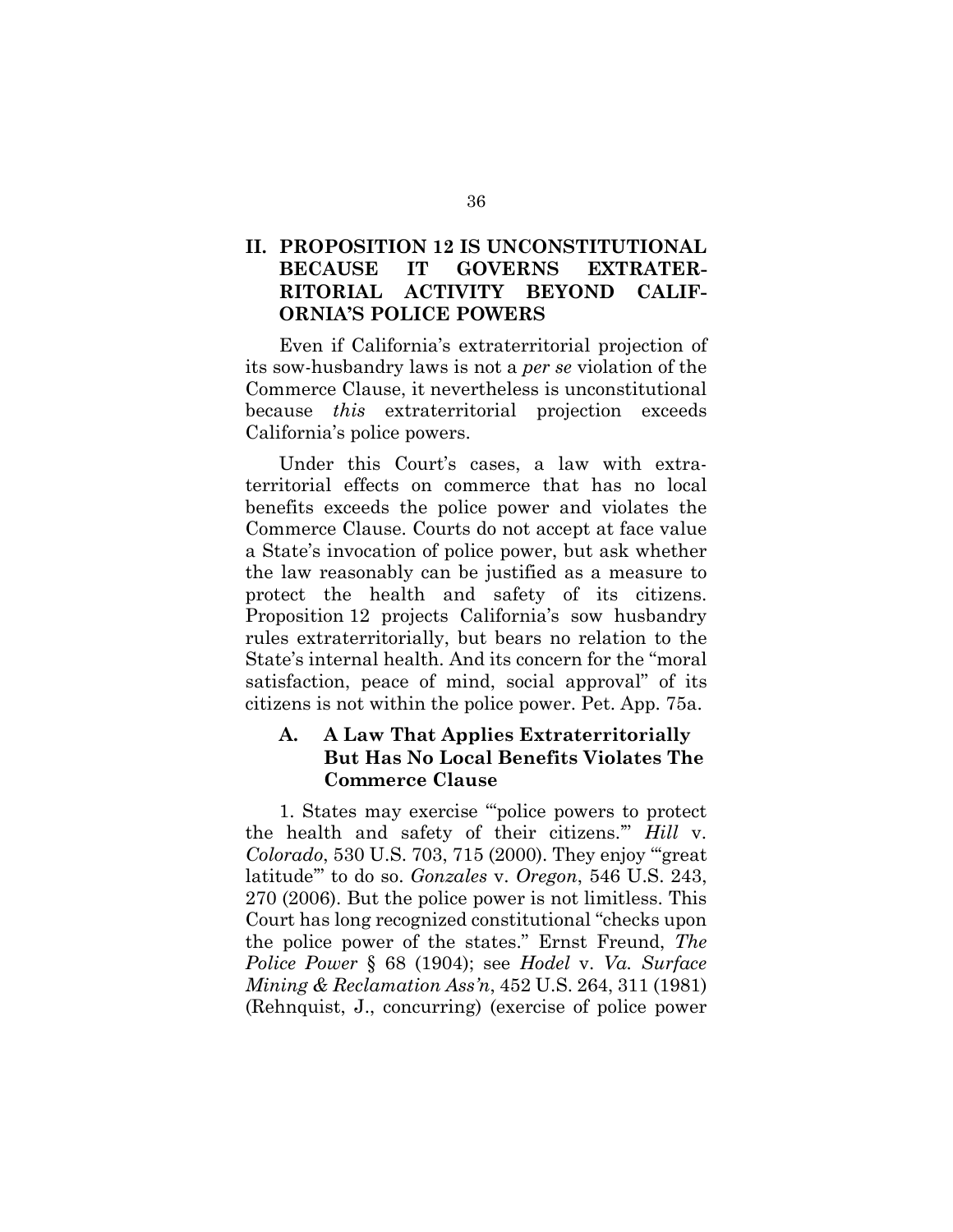may be "challenged as violating some specific provision of the Constitution").

<span id="page-53-7"></span><span id="page-53-6"></span><span id="page-53-5"></span><span id="page-53-4"></span><span id="page-53-1"></span>One of those checks is the Commerce Clause. A state law that governs commerce extraterritorially is unconstitutional if, though "clothed as police-power regulations" (*Tenn. Wine*, 139 S. Ct. at 2468), it bears no "reasonable relation to some purpose within the competency of the state to effect." *Meyer* v. *Nebraska*, 262 U.S. 390, 400 (1923); see, *e.g.*, *S. Pac.*, 325 U.S. at 781-782; *Brennan* v. *City of Titusville*, 153 U.S. 289, 304 (1894); *Hannibal & St. J.R. Co.* v. *Husen*, 95 U.S. 465, 469 (1877). Such a law must be "directed to legitimate local concerns" (*City of Phila.* v. *New Jersey*, 437 U.S. 617, 624 (1978)); otherwise it extends the "police power" of a State "beyond its jurisdictional bounds." *C & A Carbone*, 511 U.S. at 393; see U.S. Am. Br. 18 (a State may not "attemp[t] to address harms occurring outside the State").

<span id="page-53-3"></span><span id="page-53-2"></span><span id="page-53-0"></span>*Baldwin*, for example, concerned a law that established a minimum price for milk sold in New York regardless of where it was produced. 294 U.S. at 519. New York claimed the law would "promote health." *Id.* at 524. In New York's view, the law would provide additional "economic security for farmers" so that they would not "be tempted to save the expense of sanitary precautions." *Id.* at 523.

Writing for a unanimous Court, Justice Cardozo rejected that argument. He observed that the relationship between the earnings of out-of-state farmers and the health of New York residents was "too remote and indirect" to "be upheld as a valid exercise by the state of its internal police power." 294 U.S. at 523-524. The "prope[r]" maintenance of "farms or factories" in other States, the Court reasoned, is a matter for which *those* States' legislatures, exercising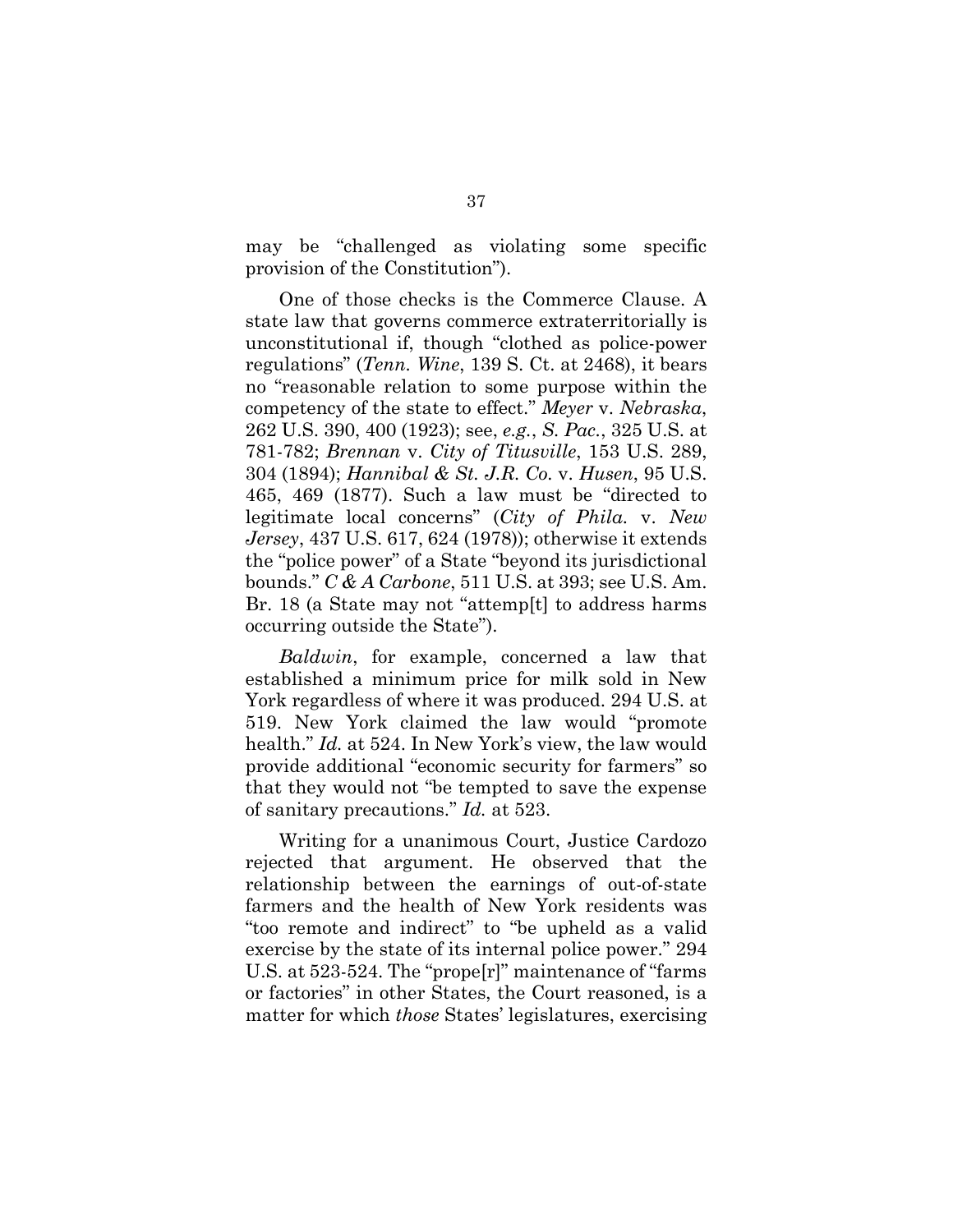<span id="page-54-0"></span>*their* police power, should "supply the fitting remedy." *Id.* at 524. Put simply, state laws that project extraterritorially but bear no relation to internal "public safety or public order are beyond the police power of a state or locality and thus violate the commerce clause." 2 Ronald D. Rotunda & John E. Nowak, *Treatise on Constitutional Law* § 11.7(a) n.2 (5th ed. 2012) (collecting decisions).

<span id="page-54-7"></span><span id="page-54-6"></span><span id="page-54-5"></span><span id="page-54-1"></span>2. In determining whether a law exceeds the police power, courts do not accept at face value the proffered rationale. Even the most well-intentioned regulation "might well exceed the scope of the State's legitimate interests." *Head* v. *N.M. Bd. of Exam'rs in Optometry*, 374 U.S. 424, 447 (1963). A State's determination that a law "constitutes proper exercise of police power is not final or conclusive" (*Meyer* v. *Nebraska*, 262 U.S. 390, 400 (1923)), regardless of whether it was enacted "in good faith" to "protect the health of the people" (*Minnesota* v. *Barber*, 136 U.S. 313, 319 (1890)). Thus, the mere "incantation of a purpose to promote the public health or safety does not insulate a state law from Commerce Clause attack." *Kassel* v. *Cons. Freightways Corp. of Del.*, 450 U.S. 662, 670 (1981) (op. of Powell, J.); see *Kan. City S. Ry.* v. *Kaw Valley Drainage Dist.*, 233 U.S. 75, 79 (1914) (Holmes, J.) (a "state cannot avoid the operation of" the Commerce Clause "by simply invoking the convenient apologetics of the police power").

<span id="page-54-4"></span><span id="page-54-3"></span><span id="page-54-2"></span>The question ultimately is one of reasonableness: Can the law reasonably be justified as a measure to "verotect the health and safety of the citizens" of the State or locality given its effects outside the State? *Hill*, 530 U.S. at 715. The "test of 'reasonableness' under the interstate commerce clause cases is much stricter" than the "test of 'reasonableness' of economic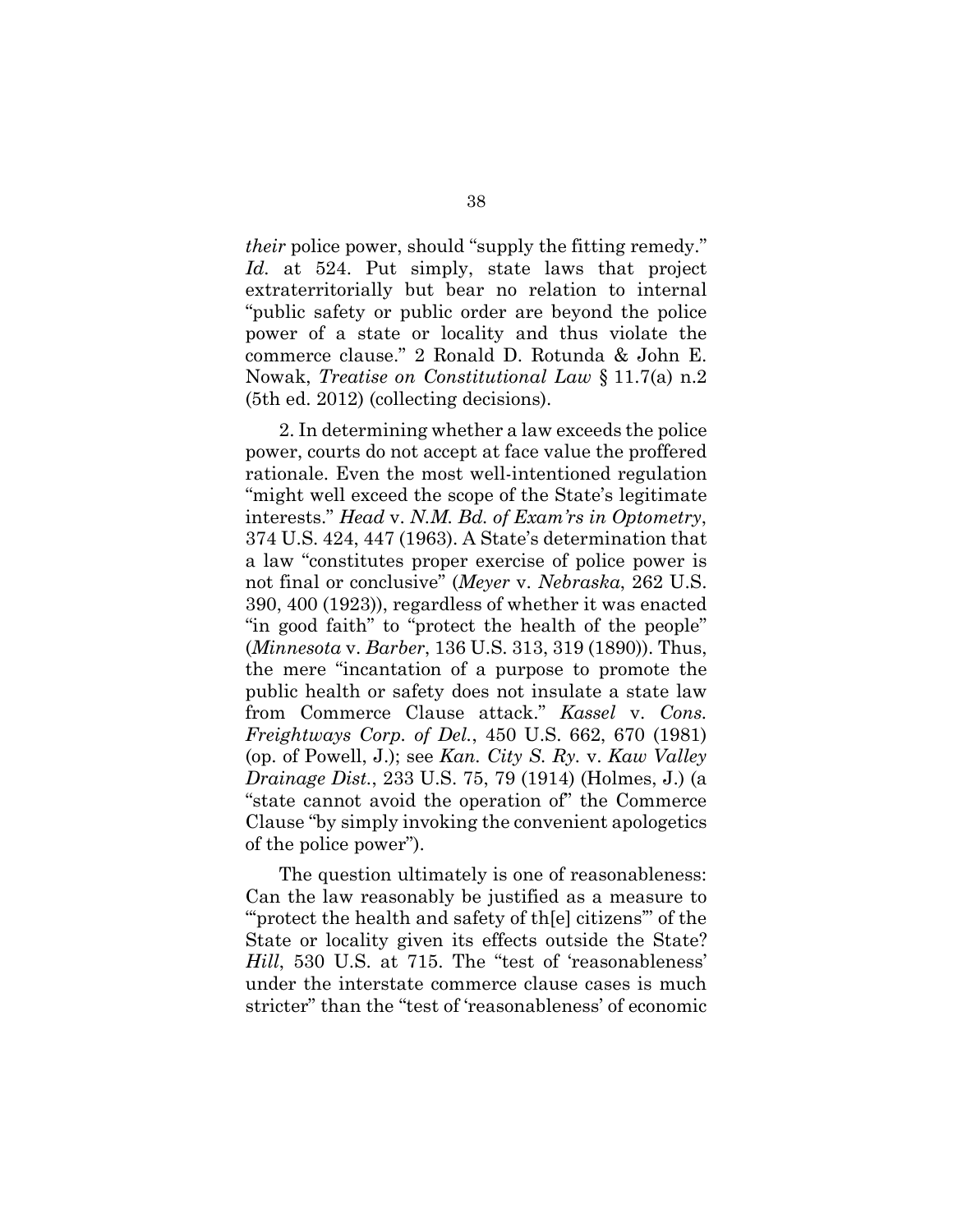<span id="page-55-3"></span><span id="page-55-2"></span>activities under the due process and equal protection cases." 2 *Treatise on Constitutional Law*, *supra,*  § 11.7(a) (discussing *S. Pac.*, 325 U.S. at 778). To protect interstate commerce and interstate relations from harm, courts must take a hard look at the proffered rationales for a law with substantial extraterritorial effects, and how well the law serves those purposes. See *Legato Vapors*, 847 F.3d at 834 n.1 ("extraterritorial laws" may be upheld "in the unusual circumstances where the state law serves an important purpose and the state can show that no less restrictive or intrusive measures would serve the purpose"); cf. *Central Hudson Gas & Electric* v. *Pub. Serv. Comm'n*, 447 U.S. 557, 561-566 (1980) (protecting commercial speech by requiring that the government's regulatory interest be substantial, that regulation directly advance that interest, and that regulation be no more extensive than necessary to serve that interest).

### <span id="page-55-1"></span><span id="page-55-0"></span>**B. Proposition 12 Bears No Relation To California's Internal Health And Safety**

This case presents a textbook example of a law that extends the police power of the State "beyond its jurisdictional bounds." *C & A Carbone*, 511 U.S. at 393. Proposition 12's stated justification to prevent animal cruelty is invalid, because California has no interest in methods of out-of-state farm animal confinement. And its health-and-safety rationale is so baseless that the State did not try to defend the law on that ground in the district court or court of appeals. Dist. Ct. Dkt. 18-1, at 12 n.6; Cal. Br. 33 n.13. As the United States explained below, the State "does not invoke any legitimate interest in avoiding in-state harm." U.S. Am. Br. 19 n.3. At a minimum, the complaint raises plausible concerns about the validity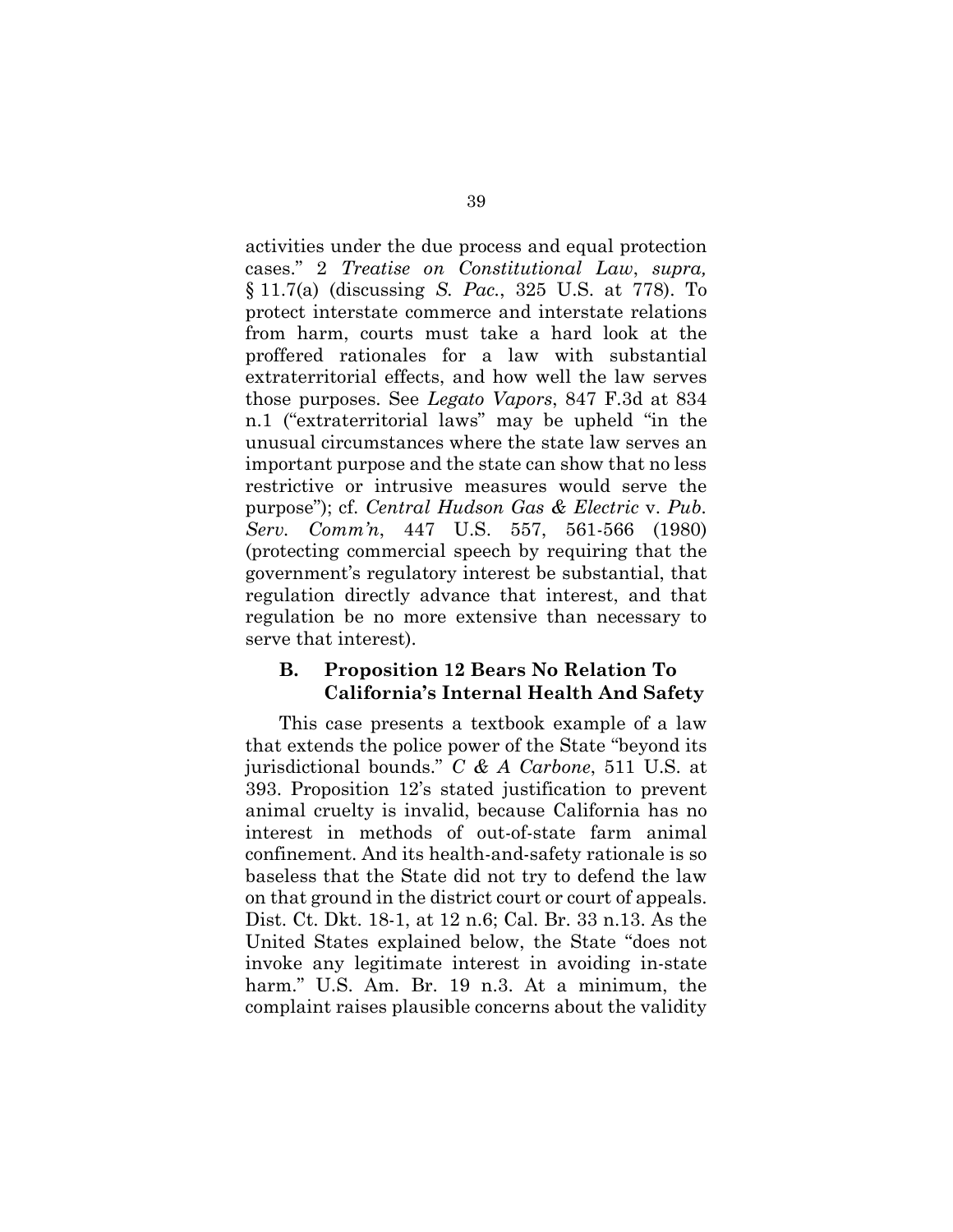of Proposition 12 as a legitimate exercise of police power that state a Commerce Clause claim.

1. The first justification for Proposition 12 is to "prevent animal cruelty by phasing out extreme methods of farm animal confinement." Pet. App. 37a §2. Although safeguarding the welfare of domestic animals is a valid exercise of police power, a law that attempts to address perceived harms to animals in *other* States is not. California's interest in preventing perceived animal cruelty is not a legitimate reason for regulating the production of goods outside its borders.

<span id="page-56-4"></span>By the early twentieth century, every State had enacted laws to protect animal welfare. Animal Welfare Inst., *Animals and Their Legal Rights: A Survey of American Laws from 1641 to 1990* 4 (1990). This Court has long held that statutes that prohibit actions that are "injurious to its domestic animals" are legitimate exercise of police power. *Reid* v. *Colorado*, 187 U.S. 137, 151 (1902); see *Sentell* v. *New Orleans & C.R. Co.*, 166 U.S. 698, 705 (1897).

<span id="page-56-3"></span><span id="page-56-2"></span><span id="page-56-1"></span><span id="page-56-0"></span>But the police power does not extend "beyond \* \* \* jurisdictional bounds" to protect the welfare of animals in other States. *C&A Carbone*, 511 U.S. at 393; cf. *Edgar*, 457 U.S. at 644 (State had "no legitimate interest in protecting nonresident shareholders"); see U.S. Am. Br. 18.

One measure enacted in Proposition 12 is aimed at protecting the welfare of California's "domestic animals." That provision prohibits farmers "within the state" from confining sows "in a cruel manner." Pet. App. 37a § 25990(a). But the measure at issue here prohibits the sale of pork in California that "is the meat of immediate offspring" of a sow that was "confined in a cruel manner." Pet. App. 38a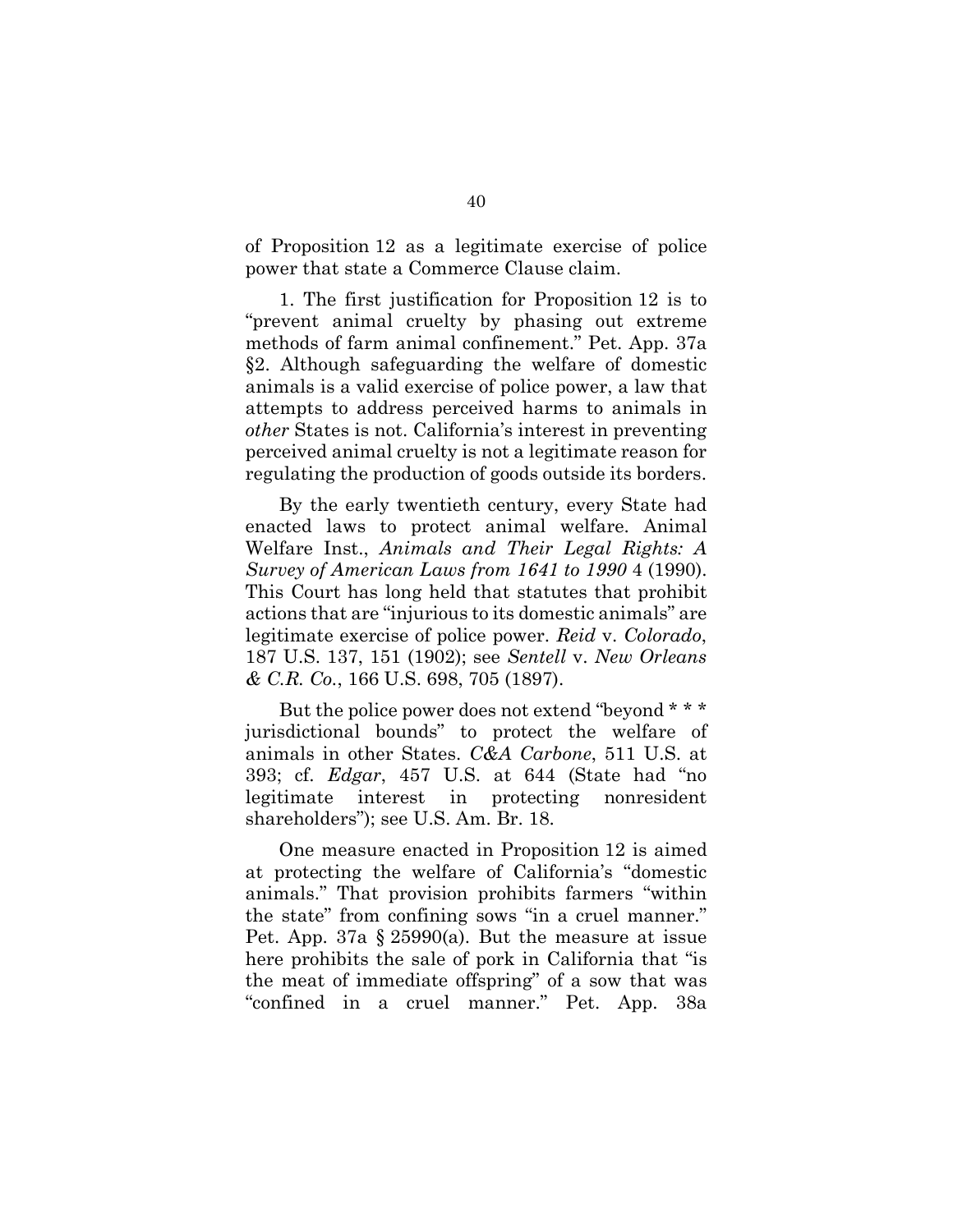§ 25990(b)(2). That measure has *no* impact on pigs housed in California. As the State has acknowledged (Pet. App. 80a), 99.87% of commercial sows in the United States are housed in other States. And Proposition 12 already makes it illegal for in-state farmers to "confine[] in a cruel manner" the small number of in-state sows. As the United States explained below, "there can be no plausible argument" that the challenged provision "is intended to promote the welfare of animals within California." U.S. Am. Br. 18.

2. The second justification for Proposition 12 is to protect "the health and safety of California consumers" by reducing "the risk of foodborne illness and associated negative fiscal impacts on the State of California." Pet. App. 37a §2. Although States may enact food-safety measures to protect the public health, Proposition 12's minimum-space requirements are unconnected to that objective.

<span id="page-57-2"></span><span id="page-57-1"></span><span id="page-57-0"></span>To protect public health, a State has authority to regulate "animals having contagious or infectious diseases." *Hannibal & St. J.R.*, 95 U.S. at 471. But this Court repeatedly has held that purported meatsafety measures that burden interstate commerce and bear no real relation to public health violate the Commerce Clause. In *Brimmer* v. *Rebman*, 138 U.S. 78, 80 (1891), for instance, a State law imposed an inspection fee on beef slaughtered more than 100 miles from its place of sale. The law was "avowedly enacted to protect" the State's citizens from "unwholesome meats." *Id.* at 84. Yet this Court concluded that it was a "regulation of commerce beyond the power of the state to establish" because it lacked any "real or substantial relation to" the stated public-health objective. *Ibid.*; see *Barber*, 136 U.S. at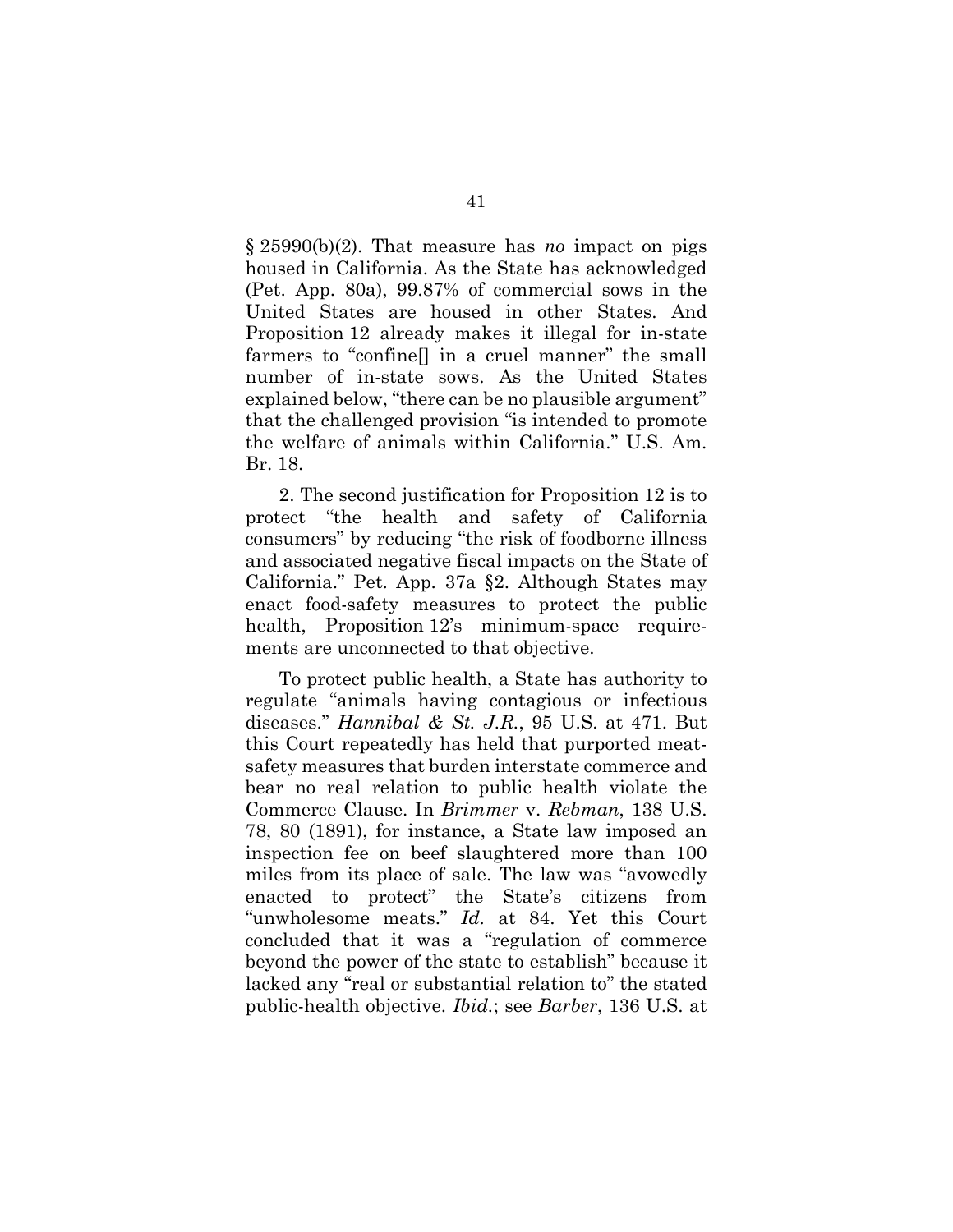329 (meat-inspection law was not a "legitimate exertion of the police powers of the state").

The same is true of Proposition 12. The stated justification of protecting the health and safety of citizens by reducing the risk of foodborne illness is bogus. Pet. App. 37a § 2. No evidence connects that objective to the requirement that farms house sows with 24 square feet of space (rather than 16 to 18) and cease to use gestation stalls.

Proposition 12 "addresses only *sow* housing practices"—not housing practices for the "*offspring* of sows" that actually "enter the market" for whole pork meat and might "present some risk of causing foodborne illness." Pet. App. 226a, ¶¶423-424. Sows and offspring "are physically separated" after nursing precisely "to prevent diseases from being transmitted from the sow to the offspring while the piglets develop." Pet. App. 227a, ¶¶430-32; 184a, ¶142. Offspring then are raised for five more months in different facilities than sows. Pet. App. 149a, ¶11. "Any infection held [by offspring] early in life is not likely to be present even several months later." Pet. App. 227a, ¶433.

CDFA—the agency with responsibility for ensuring food safety in California—agreed that the food-safety justification is baseless. In its SRIA, the CDFA stated that "the law was not primarily written" to address "human foodborne illness." Pet. App. 76a. The prescribed "space allowance[e]," the SRIA explained, is not "accepted" as a "standar[d] within the scientific community to reduce human food-borne illness" or "other human or safety concerns," and is not "based in specific peer-reviewed scientific literature" or, for that matter, in any "scientific research" at all. Pet. App. 75a-76a. The addendum to the SRIA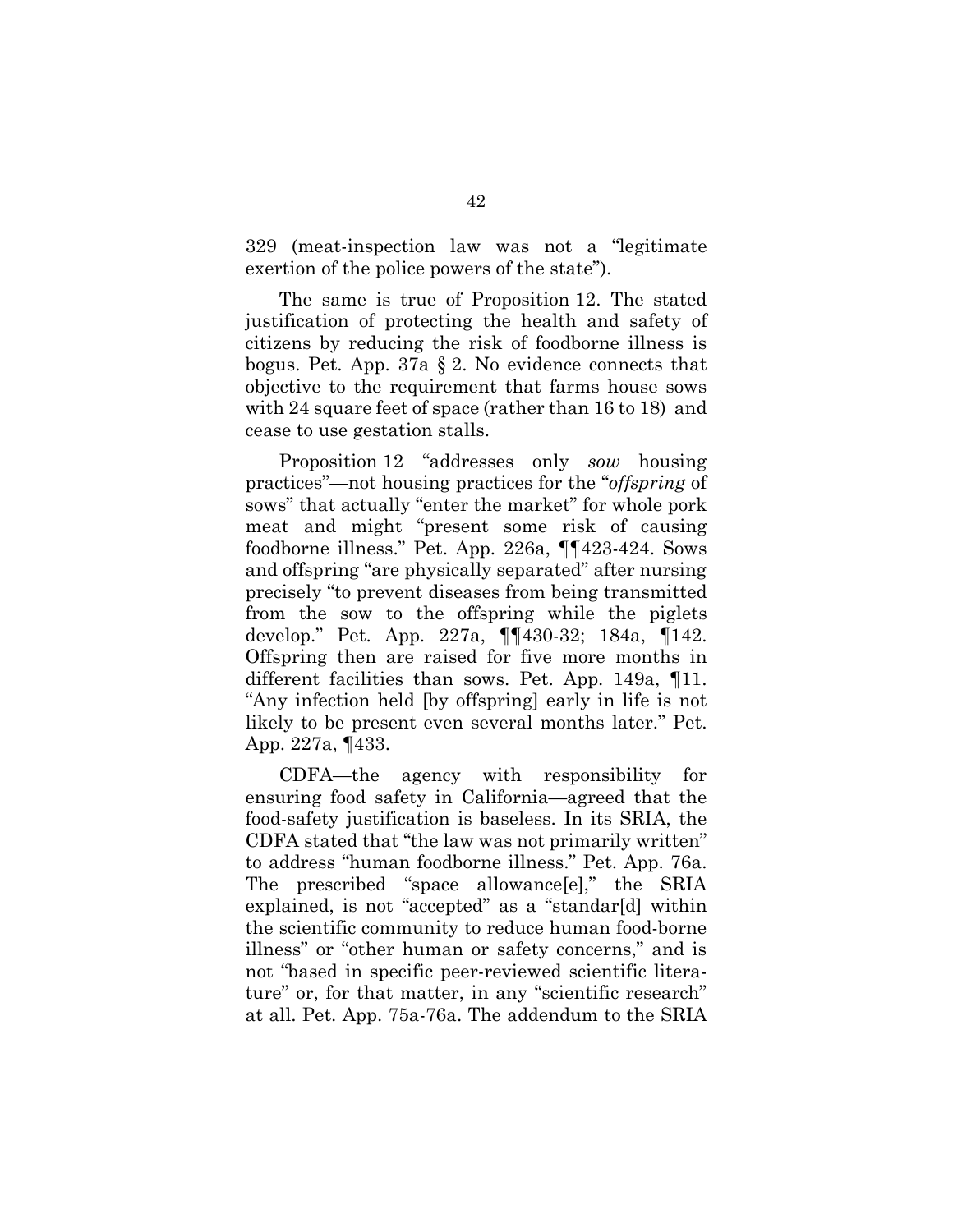confirmed that no scientific literature allowed CDFA to confirm, according to "usual scientific practices, that the specific minimum confinement standards" in Proposition 12 "reduce the risk of human-borne illness." Pet. Reply App. 74a.

<span id="page-59-1"></span>Anyway, federal law already "protect[s] the health and welfare of consumers" by "assuring" the safety of "meat and meat food products" in interstate commerce. 21 U.S.C. § 602. The Federal Meat Inspection Act "establishes 'an elaborate system of inspect[ing]' live animals and carcasses in order 'to prevent the shipment of impure, unwholesome, and unfit meat and meat-food products.'" *Nat'l Meat Ass'n*, 565 U.S. at 455-456 (quoting *Pittsburgh Melting Co*. v. *Totten*, 248 U.S. 1, 4-5 (1918)). USDA inspects "each animal brought to a slaughterhouse" for "evidence of disease." *Id.* at 456; see 9 C.F.R. § 309.1. A diseased animal is slaughtered in a separate facility, and "no part of its carcass" is "sold for human consumption." *Nat'l Meat Ass'n*, 565 U.S. at 457; see 21 U.S.C. § 610(c); 9 C.F.R. § 309.13(a). An animal that a USDA inspector suspects of being diseased also is "slaughtered separately." 9 C.F.R. § 309.2(n). "[P]ostmortem' examination" determines "which parts, if any," may "be processed into food for humans." *Nat'l Meat Ass'n*, 565 U.S. at 457

<span id="page-59-5"></span><span id="page-59-4"></span><span id="page-59-3"></span><span id="page-59-2"></span><span id="page-59-0"></span>\* \* \*

In short, neither of the purported aims of Proposition 12 is a legitimate exercise of California's police power. Neither justifies the extraterritorial regulation of sow housing under *any* standard, let alone the searching inquiry necessary to protect interstate commerce and horizontal federalism.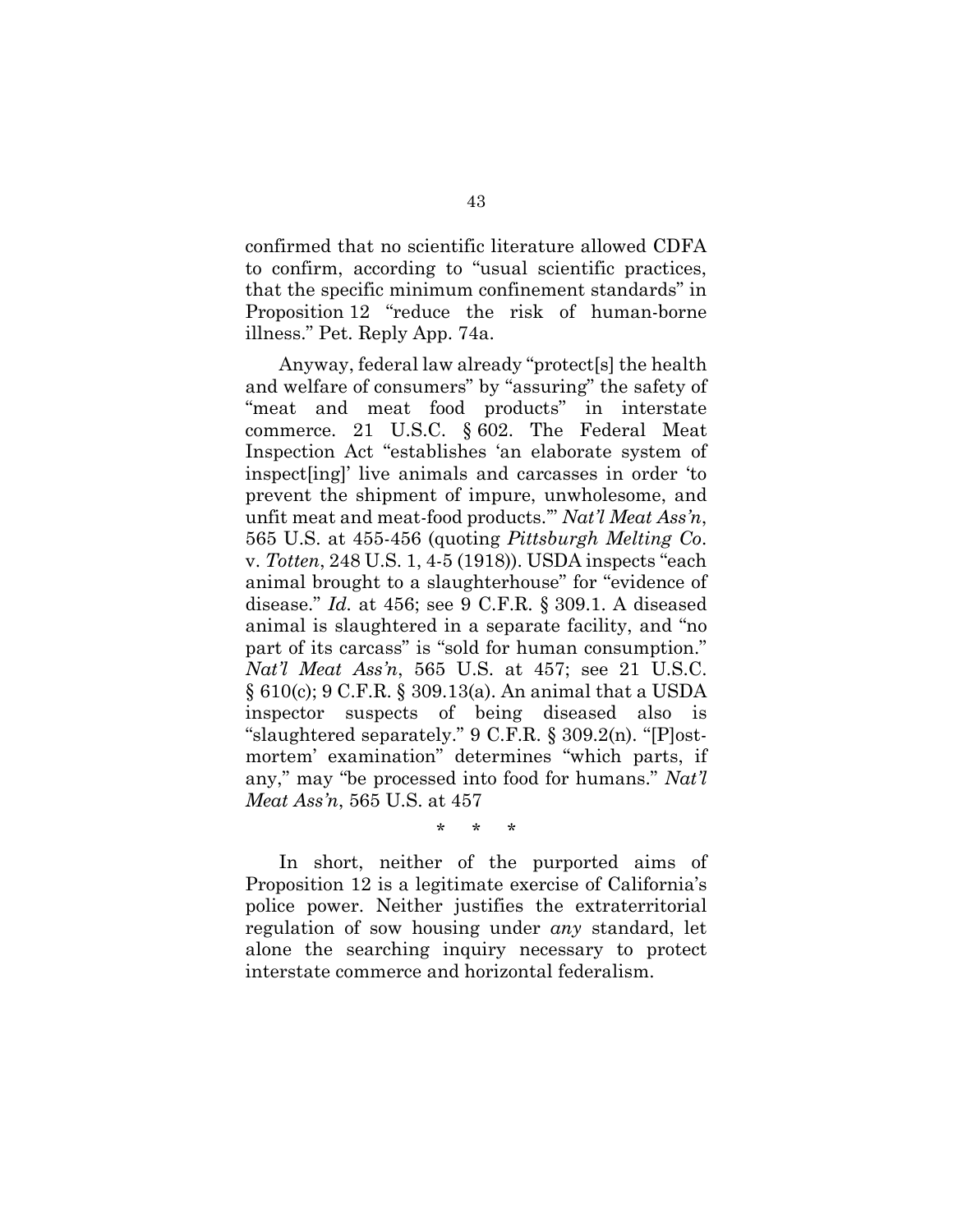### <span id="page-60-1"></span>**III. PETITIONERS STATE A CLAIM UNDER**  *PIKE*

<span id="page-60-3"></span><span id="page-60-2"></span>Putting aside the special scrutiny required of extraterritorial laws, and even if Proposition 12's purported objectives lay within the police power, the law fails the balancing test of *Pike* v. *Bruce Church, Inc.*, 397 U.S. 137 (1970). Under *Pike*, "the question becomes one of degree." *Raymond Motor Transp., Inc.* v. *Rice*, 434 U.S. 429, 441 (1978). Courts ask whether "the burden imposed on interstate commerce is clearly excessive in relation to the putative local benefits." *United Haulers Ass'n* v. *Oneida-Herkimer Solid Waste Mgmt. Auth.*, 550 U.S. 330, 346 (2007) (alterations omitted) (quoting *Pike*, 397 U.S. at 142); see *Dep't of Rev. of Ky.* v. *Davis*, 553 U.S. 328, 353 (2008) ("nondiscriminatory burdens on commerce may be struck down" if they "clearly outweigh the benefits of a state or local practice"). Petitioners' complaint states a Commerce Clause claim because it plausibly alleges that Proposition 12's burden on interstate commerce substantially outweighs any local concerns. The court of appeals erred by not engaging in meaningful *Pike*  balancing.

### <span id="page-60-0"></span>**A. Proposition 12 Imposes A Substantial Burden On National Pork Production And Any Local Benefits Are Illusory**

The complaint alleges that Proposition 12 imposes substantial burdens on the national pork industry that are borne entirely by out-of-state farmers and their customers. Those burdens clearly outweigh any negligible benefits of Proposition 12 to in-state sows and human health.

1. The facts in the complaint, supported by declarations from sow farmers, an economist, and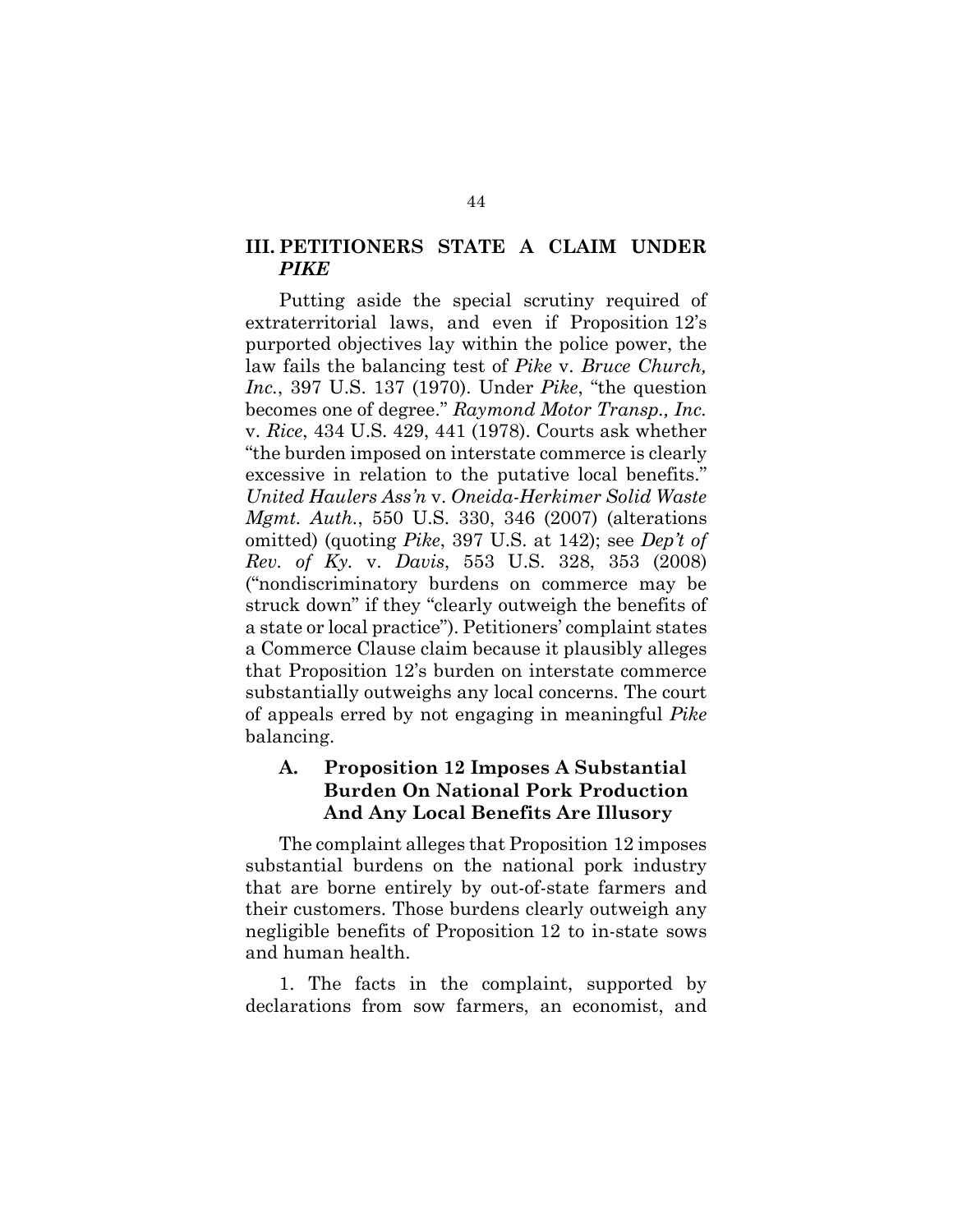trade groups, plausibly allege that Proposition 12 imposes a substantial burden on pork production outside California.

The farms regulated by the challenged requirements are outside California. The State's consumption accounts for approximately 13% of the national pork market, or the annual offspring of approximately 673,000 sows. Pet. App. 151a, ¶20. Only 1,500 sows are commercially bred in California (*ibid.*), and those sows are housed on farms that have to comply with a separate Proposition 12 measure. Accordingly, the burdens of the challenged requirements fall exclusively on out-of-state sow farmers. CDFA acknowledged this fact (Pet. App. 80a), and the State has not disputed it in litigation.

<span id="page-61-0"></span>The practices of the vast majority of farmers nationwide do not comply with Proposition 12. While some States impose stand-up, turn-around requirements on their own sow farmers, none has established square-footage requirements. Pet. App. 203a, ¶280; see National Agricultural Law Center, *Farm Animal Confinement*, [https://nationalaglawcenter.org/state](https://nationalaglawcenter.org/state-compilations/farm-animal-welfare)[compilations/farm-animal-welfare.](https://nationalaglawcenter.org/state-compilations/farm-animal-welfare) A number of those States expressly permit pre-farrowing and gestation confinement longer than does Proposition 12. *Supra*, p. 31. And with one exception—a Massachusetts ballot initiative—no State has applied its sow-housing regulations extraterritorially. Pet. App. 203a, ¶281.

Yet sow farmers outside California have no practical choice but to comply with Proposition 12. Sow farmers rarely sell pork directly to businesses or consumers and do not know where their pork may eventually be sold. There are many intermediate actors. Individual sow farms sell piglets to nurseries that sell feeder pigs to finishing farms that sell hogs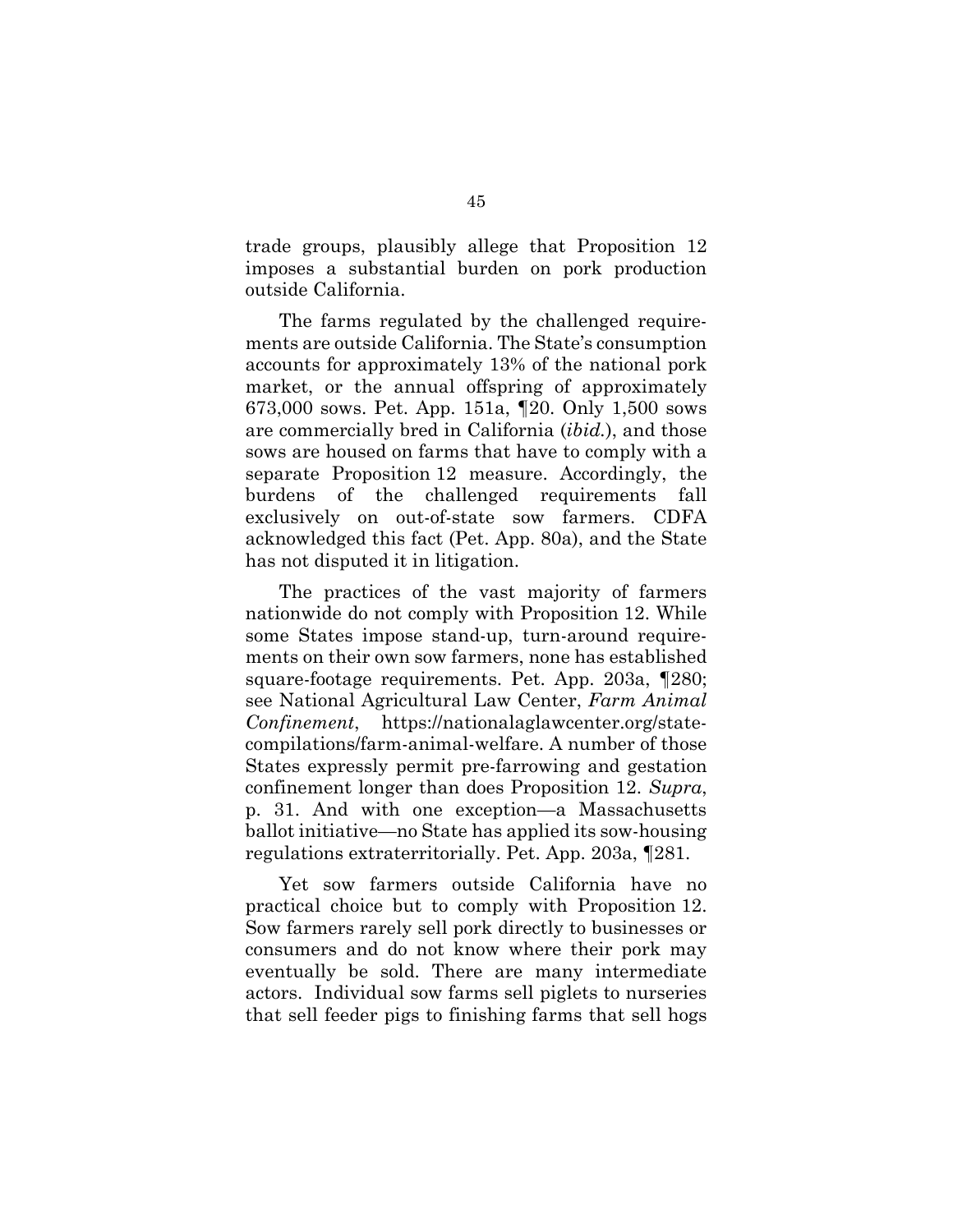to slaughter-packer plants that sell whole pork meat to businesses through distributors. Pet. App. 181a, ¶¶126-27; 183a-84a, ¶¶136-44. Downstream market participants will require sow farmers to comply with Proposition 12 in order to avoid the difficulty of tracing and segregating pork products. Pet. App. 177a, ¶97; 181a, ¶128; 206a, ¶¶299-300; 213a, ¶¶337- 39; see p. 16 n.7, *supra*.

To comply with Proposition 12, farmers will have to decrease production or build new facilities, and change the way they care for their animals. Farmers who can no longer use individual stalls during gestation will lose pigs due to pregnancy loss and increased sow injuries and fatalities. Pet. App. 172a-74a, ¶¶74-84; 158a-69a, ¶58. Farmers who already use group housing will need to reduce herd size to meet the square-foot minimum. Pet. App. 171a-72a, ¶¶68-70; 160a-61a, ¶58(c); 164a-66a, ¶58(g)-(h). Building compliant sow housing and developing and implementing new processes (such as for feeding and insemination) will require millions of dollars in additional capital and labor expenditures. Pet. App. 208a-10a, ¶¶311-22. These changes will increase the per-pig production cost by an estimated 9.2%. Pet. App. 214a, ¶343.

Some farms, especially smaller operations, will be forced from the market, caught between the prohibitive cost of complying with Proposition 12 and losing relationships with packers that insist on compliance by their suppliers. Pet. App. 176a-77a, ¶¶94-95, ¶97. As a consequence, the industry will consolidate around larger farms, and more vertical integration will occur to facilitate packer control of housing conditions and tracing. Pet. App. 213a, ¶341.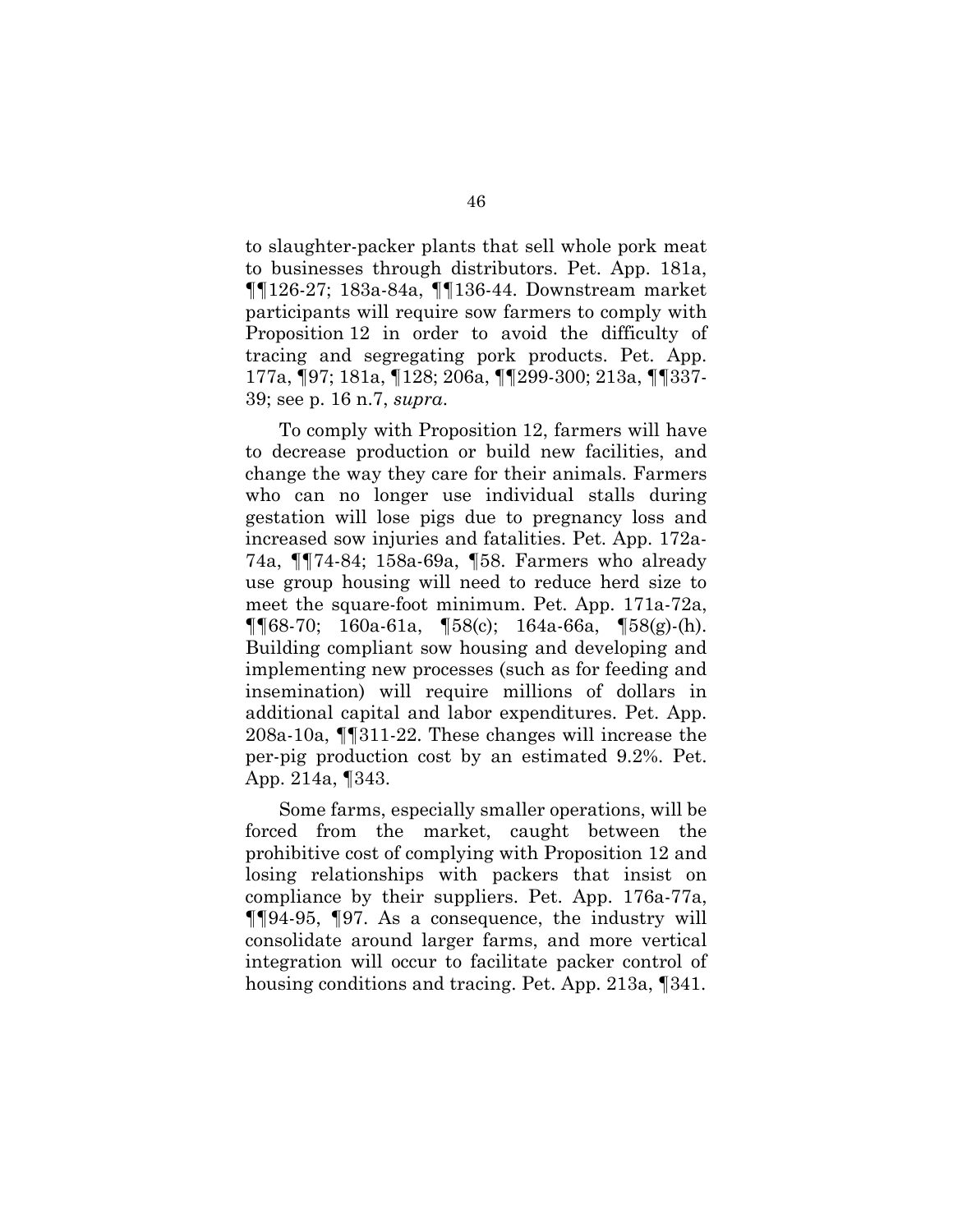2. Those burdens on interstate commerce clearly exceed any putative local benefits of Proposition 12. The burden-benefit inquiry involves "a sensitive consideration of the weight and nature of the state regulatory concern in light of the extent of the burden imposed on the course of interstate commerce." *Raymond Motor Transp.*, 434 U.S. at 441. A state law that interferes with commerce "substantially" while furthering the stated purpose "marginally" is invalid. *Kassel*, 450 U.S. at 670.

<span id="page-63-1"></span><span id="page-63-0"></span>We have explained that Proposition 12's purported benefits are invalid or non-existent. Part II.A, *supra*. But even if there are cognizable local impacts, they are flimsy. The complaint sufficiently alleges that their effects are marginal, and that they do not outweigh the substantial burden on commerce.

First, though CDFA claims "hard-to-quantify [local] benefits such as moral satisfaction, peace of mind, [and] social approval" for California residents (Pet. App. 75a), petitioners allege that Proposition 12 in fact "aggravate[s], rather than ameliorate[s]," animal cruelty (*Kassel*, 450 U.S. at 674). Sows in group housing experience more injuries and fatalities than sows housed in breeding stalls because they are exposed to aggression. Pet. App. 221a-22a, ¶¶393-95. Sows in breeding stalls are calmer and healthier. Pet. App. 221a, ¶¶390, 396-99. In addition, providing health care and critical nutrients to pregnant sows is more difficult in group housing. Pet. App. 223a-24a, ¶¶404-05.<sup>10</sup>

l

<sup>10</sup> Notably, in consultation with the American Association of Swine Veterinarians and respondent HSUS, the largest U.S. restaurant chain has committed to sourcing pork products from farmers who house sows in "individual stalls for the viability of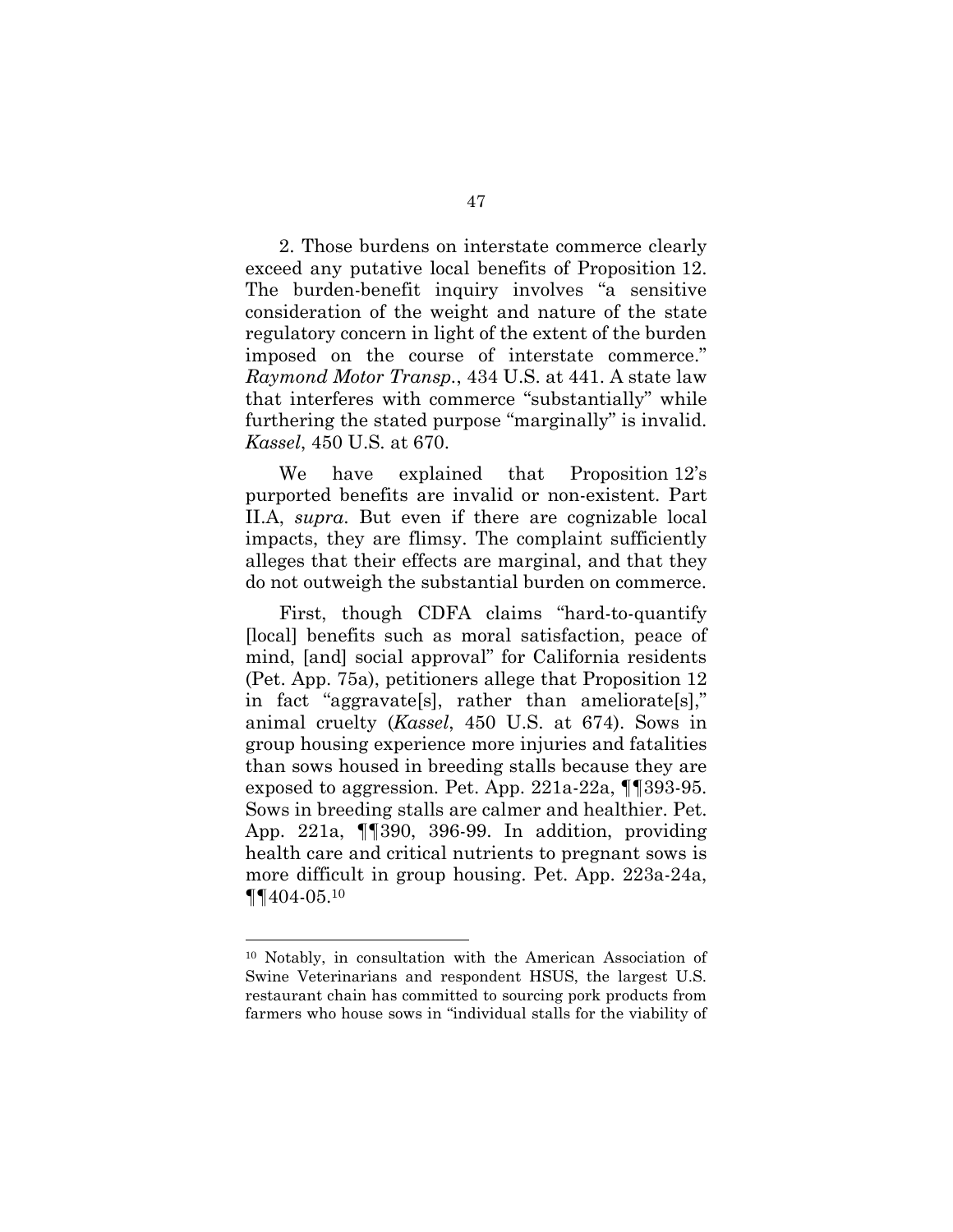Second, the complaint alleges that Proposition 12 has no beneficial impact on human health, and the State's own food-safety agency agrees. Part II.A.2, *supra*. Geographic and temporal separation between sows and their offspring ensures that any disease a piglet might contract at a sow farm has disappeared before slaughter. USDA ensures that any diseased animals are slaughtered separately from livestock intended for human consumption. Anyway, there is no evidence that Proposition 12-housed sows are healthier than sows as currently housed. Industry action and federal inspection fully address any "risk of foodborne illness" from pork, which petitioners allege would actually be exacerbated by Proposition 12. Pet. App. 229a-230a, ¶¶443-453.

### <span id="page-64-0"></span>**B. The Court Of Appeals Erroneously Narrowed The Scope Of** *Pike* **At The Pleading Stage**

The Ninth Circuit's holding that petitioners failed to state a claim was based on the view that "increase[d] compliance costs, without more," cannot be a "significant burden" on commerce. Pet App. 17a. But the court itself recognized that the burden of Proposition 12 on interstate commerce is far greater than simply the cost of compliance.

The court of appeals observed that petitioners "plausibly alleged that Proposition 12 will have dramatic upstream effects and require pervasive changes to the pork production industry nationwide." Pet. App. 20a. Indeed, the entire national, \$26-billion industry will be compelled to restructure. Pet. App.

<span id="page-64-1"></span>l

<sup>[</sup>sows'] embryos and safety of themselves, the other animals and the humans that care for them." McDonald's Corp., *2022 Annual Meeting Update* 7 (May 2022), bit.ly/3kRVMuf.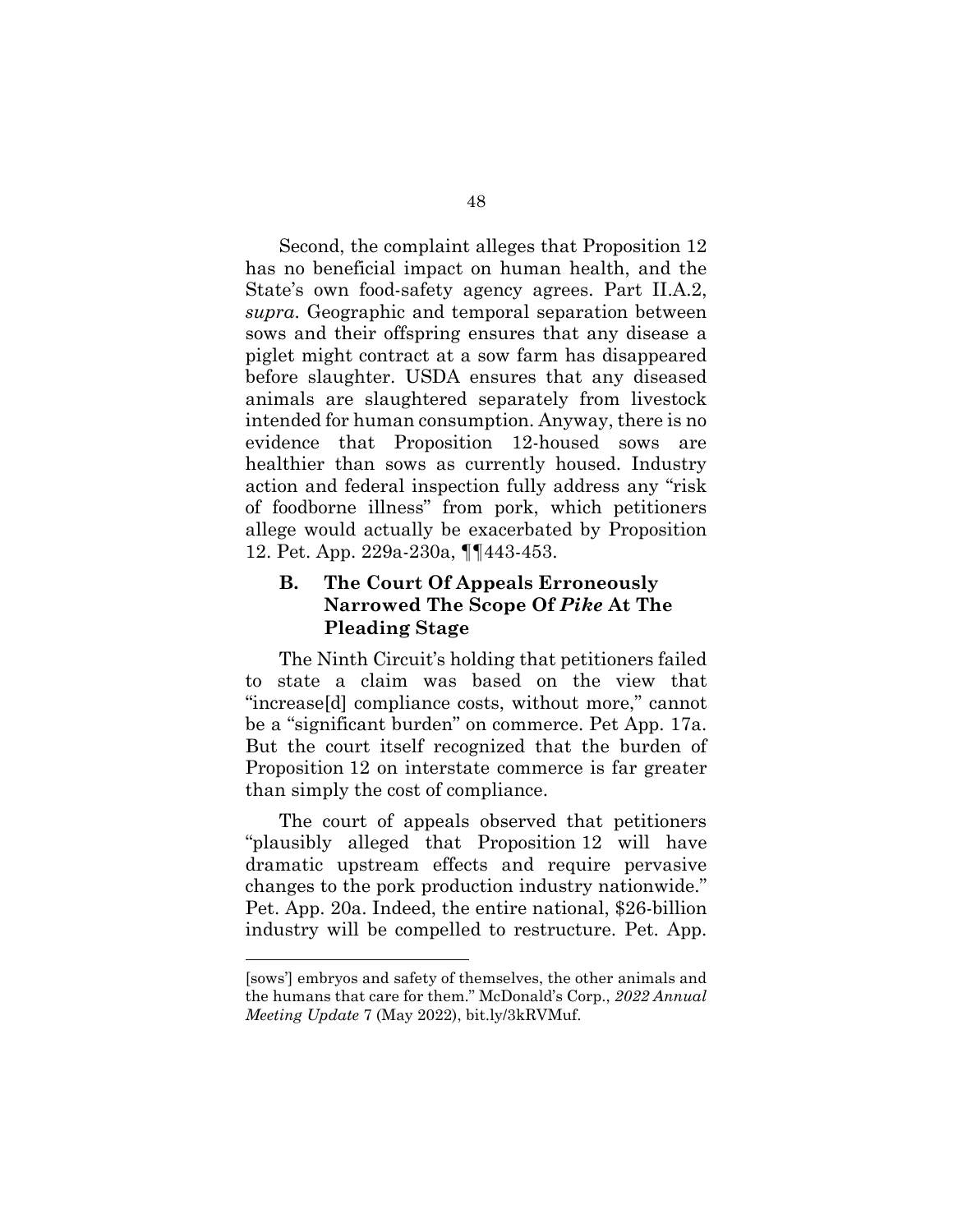207a-213a, ¶¶305-340; pp. 14-16, *supra*. The court recognized that Proposition 12 "forc[es]" "all or most hog farmers" to "comply with California requirements"; that the costs of doing so "mostly fall on non-California transactions"; and that ultimately it will result in "higher costs to consumers." Pet. App. 9a, 19a-20a. Those effects on commerce go far beyond industry "compliance costs." Pet. App. 17a.

In addition, petitioners allege that the housing practices dictated by California will affirmatively harm out-of-state sows. Pet. App. 220a, ¶379; 221a-224a, ¶¶390-410. And independent sow farmers who cannot afford to comply with Proposition 12 will be forced out of business, leading to industry consolidation. Pet. App. 213a, ¶341. Those too are effects on interstate commerce that are not mere "compliance costs."

<span id="page-65-1"></span><span id="page-65-0"></span>In any case, the Ninth Circuit got the law wrong. It cited no decision of this or any other Court to support its holding that "increase[d] compliance costs" cannot "constitute a significant burden on interstate commerce." Pet. App. 17a. The effects of most laws that burden commerce could be characterized as "compliance costs," including laws that this Court has invalidated. For instance, the law in *Kassel* barring trucks longer than 60 feet from Iowa highways "increased costs" for trucking companies by millions of dollars by forcing them to reroute shipments or use smaller vehicles. 450 U.S. at 674. And in *Pike*, the requirement that fruit grown in Arizona be packed there before shipment out of state would have required the company challenging the law to build a \$200,000 in-state packing facility. 397 U.S. at 140, 142-143.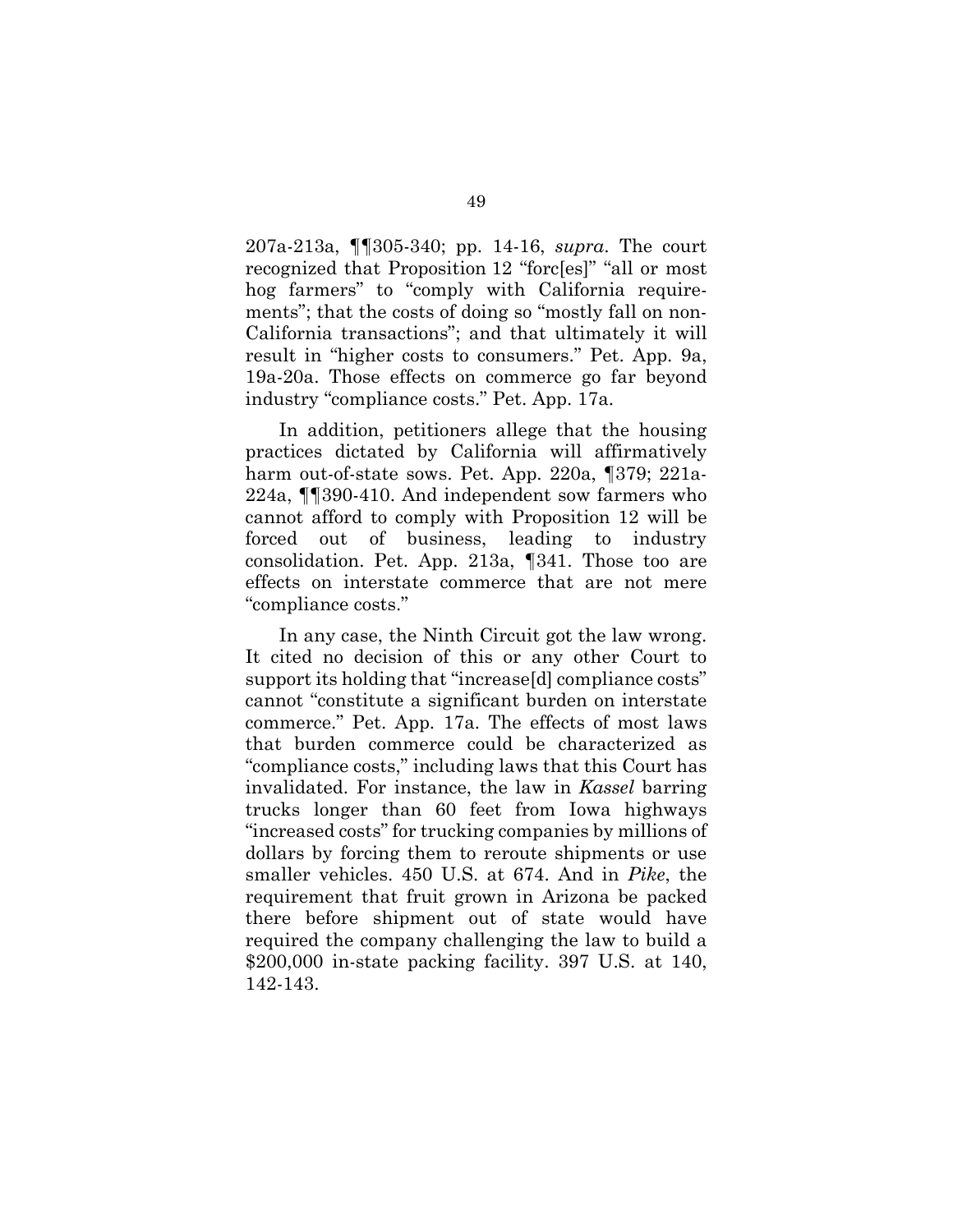<span id="page-66-0"></span>The only decision of this Court cited by the court of appeals, *Exxon Corp.* v. *Governor of Maryland*, 437 U.S. 117 (1978), is inapposite. *Exxon* held that shifting business "from one interstate supplier to another" in response to a regulation that prohibited producers of petroleum products from operating gas stations in Maryland did not burden "the interstate market," reasoning that "the Commerce Clause [does not] protect[t] the particular structure or methods of operation in a retail market" and "there was no reason to assume" that the challenged law would have any effect on the "entire supply" of petroleum products entering Maryland. *Id.* at 127-128. The burden petitioners assert is far greater than the minor burden at issue in *Exxon*. Petitioners allege that Proposition 12 will in practice require sow farms everywhere to adopt its production standards, structurally reworking the industry, requiring costly changes to thousands of facilities, increasing sow mortality, decreasing herd size, and resulting in every pork consumer paying for California's preferred farming practices. Unlike the law in *Exxon*, which would have no effect beyond Maryland's market and at most have a negligible effect within Maryland, Proposition 12 will seriously upset the interstate market, imposing a cognizable burden on interstate commerce that is "clearly excessive in relation to the putative local benefits" of the law. *Pike*, 397 U.S. at 142.

#### <span id="page-66-1"></span>**CONCLUSION**

The judgment of the court of appeals should be reversed.